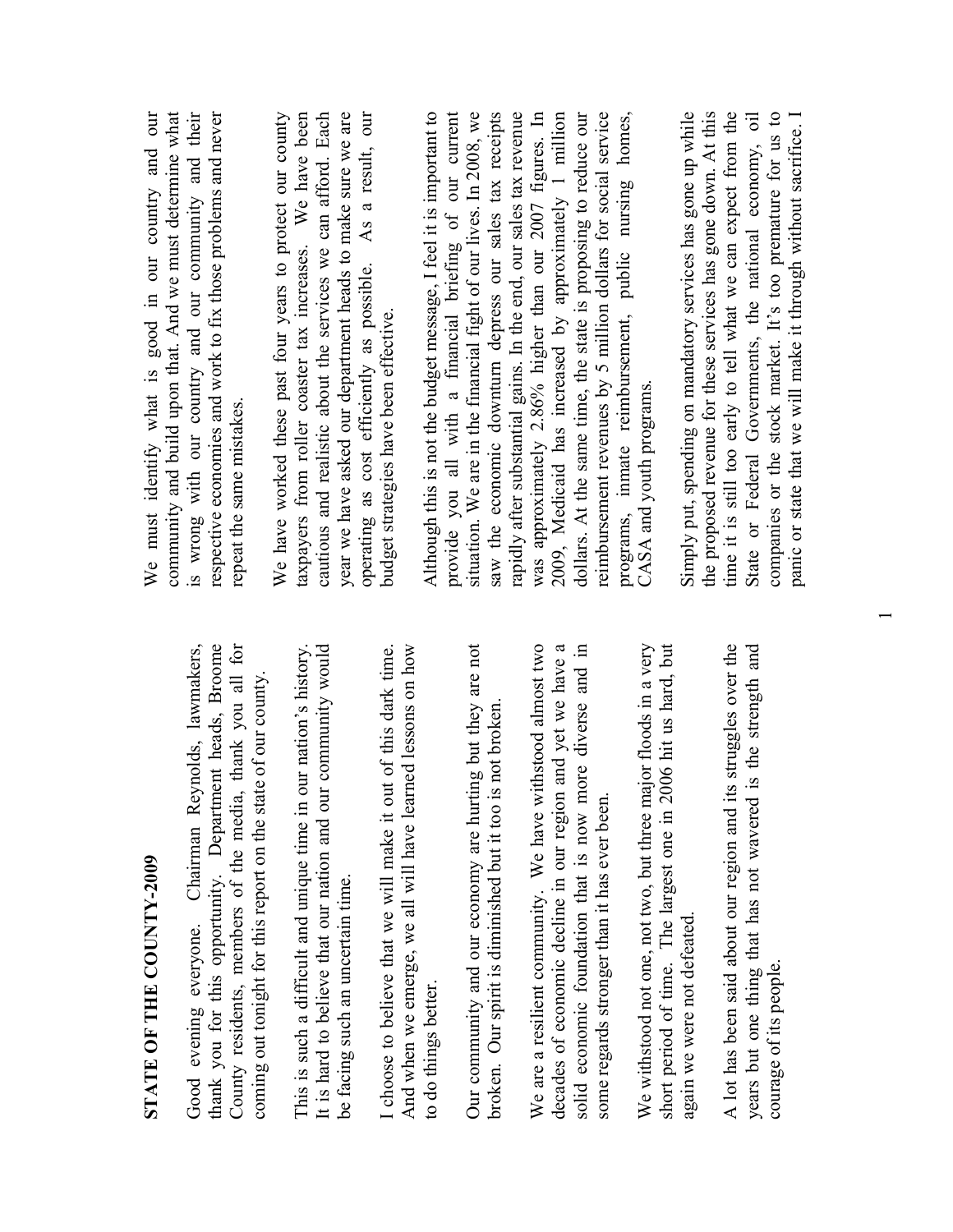| helps, but it is in no way the answer to the ever rising Medicaid<br>$\cos$                                                                                                        | and reinvestment act but we are anxious to go after the<br>Again, it is a little early to know the full extent of the recovery          | opportunities and we will do all that we can to bring these<br>dollars back to our community and invest them to help sustain | our economy.                     | PREPARING FOR THE WORST |                                                           | While cutting services is never an attractive option, neither is<br>raising taxes on our hard working families. If costs start to | outpace revenues, we have no choice but to cut services |                                                   | We are not there yet but we have to be prepared for whatever | this economic downturn throws our way                                                                                       | Cuts hurt<br>Cuts hurt the individuals receiving services.  | individuals who lose their jobs because the services no longer | exist. And eventually cuts damage our community's quality of | iite.                                                       |                                                         | However, raising taxes excessively is not an alternative and as | long as we all agree on that fact, we can all pledge to work | together to make cuts that will spread the pain and allow us to | maintain our core services                                                                                                     | We all need to work harder and more creatively. We are a           | nation of creative thinkers. We are a community known for its<br>innovation and ingenuity. We can make it work as long as we |
|------------------------------------------------------------------------------------------------------------------------------------------------------------------------------------|-----------------------------------------------------------------------------------------------------------------------------------------|------------------------------------------------------------------------------------------------------------------------------|----------------------------------|-------------------------|-----------------------------------------------------------|-----------------------------------------------------------------------------------------------------------------------------------|---------------------------------------------------------|---------------------------------------------------|--------------------------------------------------------------|-----------------------------------------------------------------------------------------------------------------------------|-------------------------------------------------------------|----------------------------------------------------------------|--------------------------------------------------------------|-------------------------------------------------------------|---------------------------------------------------------|-----------------------------------------------------------------|--------------------------------------------------------------|-----------------------------------------------------------------|--------------------------------------------------------------------------------------------------------------------------------|--------------------------------------------------------------------|------------------------------------------------------------------------------------------------------------------------------|
| continue to have this financial dialogue with this body and the<br>want you to know that we understand our economic<br>environment and we are prepared for whatever comes. We will | decisions made at the<br>public, not just at budget time, but throughout the year. Finally,<br>and so importantly, we will focus on the | local companies and<br>state and federal levels to stimulate<br>economic expansion.                                          | ACT<br>REINVESTMENT AND RECOVERY |                         | I want to assure this community and this body that we are | poised to take advantage of a number of programs that will<br>result from our nation's recovery and reinvestment act              |                                                         | We have placed a handful of shovel ready economic | leaders and we will<br>development projects before our state | lobby hard for our fair share. We have programs that will see<br>increased funding opportunities like BC Transit, Workforce | Development, Public Works and Medicaid, just to name a few. |                                                                | thanks to Senator<br>In fact, while nothing is set in stone, | Schumer's insistence in providing direct Medicaid relief to | counties, Broome County stands to receive a substantial | amount of money to offset rising Medicaid costs. This is        | significant and I am making the vow today that any funds     | received will be applied to just what they were intended to be  | applied to, relief and investment. We will provide relief for<br>taxpayers, we will reinvest in our infrastructure and we will | stabilize taxes for the future. It is important to understand that | this funding, although helpful is only one time assistance. It                                                               |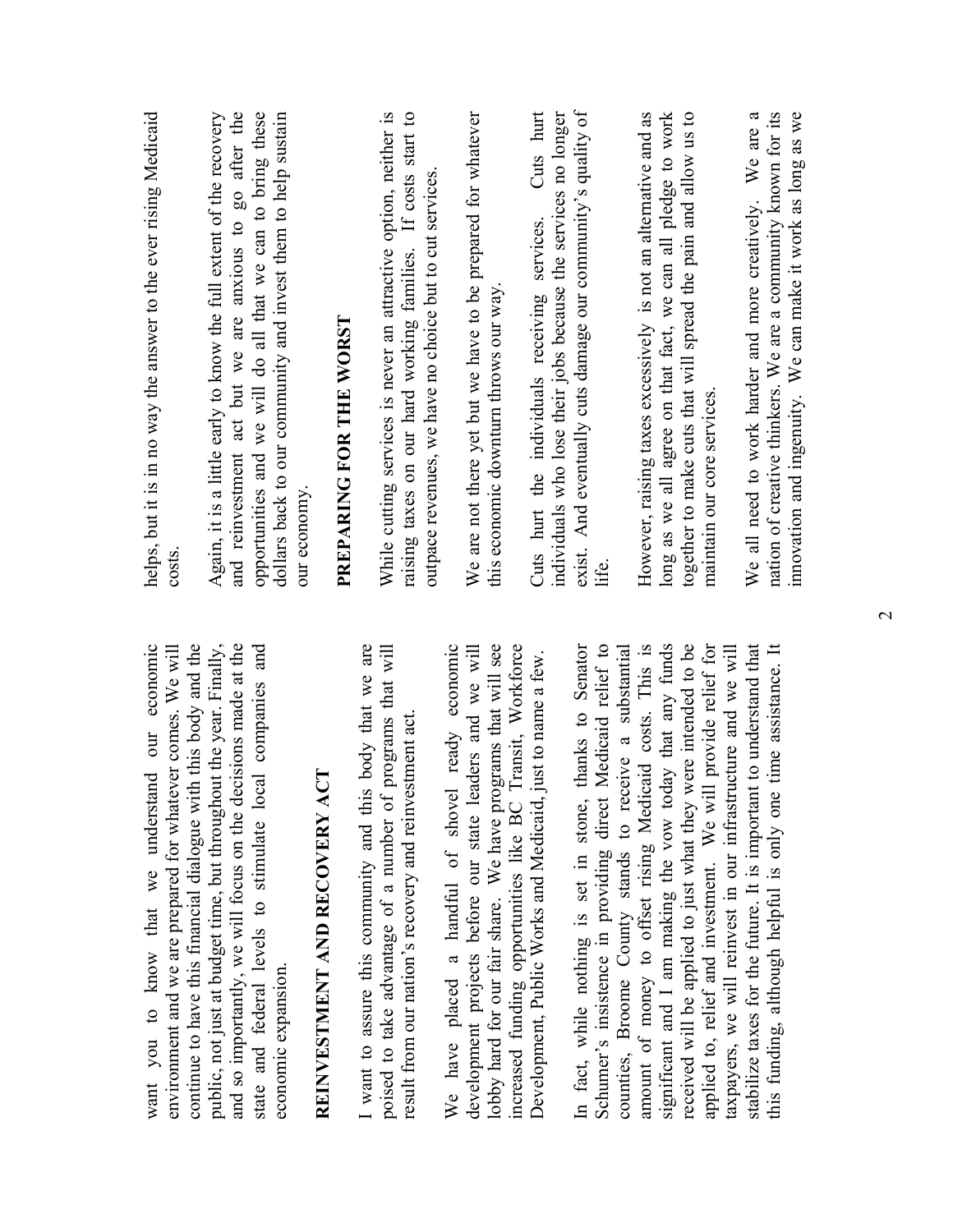| all are working together on solutions and sharing the collective<br>pain.                                                                                                                                                   | agency with our business development and tourism marketing<br>efforts, and our community development outreach. It will be<br>an organization that will also focus on leading the charge for |
|-----------------------------------------------------------------------------------------------------------------------------------------------------------------------------------------------------------------------------|---------------------------------------------------------------------------------------------------------------------------------------------------------------------------------------------|
| <b>CONSOLIDATION EFFORTS REMAIN A PRIORITY</b>                                                                                                                                                                              | technology transfers out of Binghamton University and<br>beyond                                                                                                                             |
| on a number of<br>administration, we have also spent a lot of time pushing,<br>In addition to making financial stability a major focus of my<br>studying and actually following through                                     | We have been working together with our partners these past<br>four years. And I am proud of the relationships and                                                                           |
| consolidation and shared service initiatives.                                                                                                                                                                               | partnerships we have been able to forge, however, there has<br>been something missing.                                                                                                      |
| associated with police consolidation, to the potential impacts of<br>From educating our community about the possibilities<br>consolidation<br>made<br>community dissolution, we have<br>cornerstone of this administration. | disjointed at times simply because of geography and the lack of<br>There was and is a cohesive effort, however, it has been<br>being in direct communication at all times.                  |
| To that end, I am proposing an overhaul in the way this<br>community deals with economic development. It has been my                                                                                                        | Economic Development Director, to my Deputy County<br>I have made the decision to promote Darcy Fauci from                                                                                  |
| goal from the outset to work under one umbrella, as one<br>economic development organization. A one-stop, if you will                                                                                                       | Executive in charge of human and administrative services. She<br>and I have been working on a plan to direct all local economic                                                             |
| However, I feel now is the right time to bring these<br>That concept frankly has not been an easy one to achieve.                                                                                                           | development efforts under one roof, combined into one<br>organization and in partnership with our allies in the private                                                                     |
| nno<br>m<br>work for<br>collectively<br>$\overline{c}$<br>community's best interests.<br>organizations together                                                                                                             | sector                                                                                                                                                                                      |
| e upfront that this<br>Before I go any further, I want to stat                                                                                                                                                              | This has been something our community has been asking for.<br>This is something I believe our community needs to remain                                                                     |
| reorganization effort will be cost neutral to the taxpayers at the<br>taxpayers money in<br>very minimum. And ideally, it will save<br>the near future.                                                                     | competitive with other areas in New York State and the United<br><b>States</b>                                                                                                              |
|                                                                                                                                                                                                                             | If we thought things were competitive before, they are only                                                                                                                                 |
| I am proposing the creation of an economic development<br>organization that incorporates our industrial development                                                                                                         | going to get more competitive going forward. Everyone's                                                                                                                                     |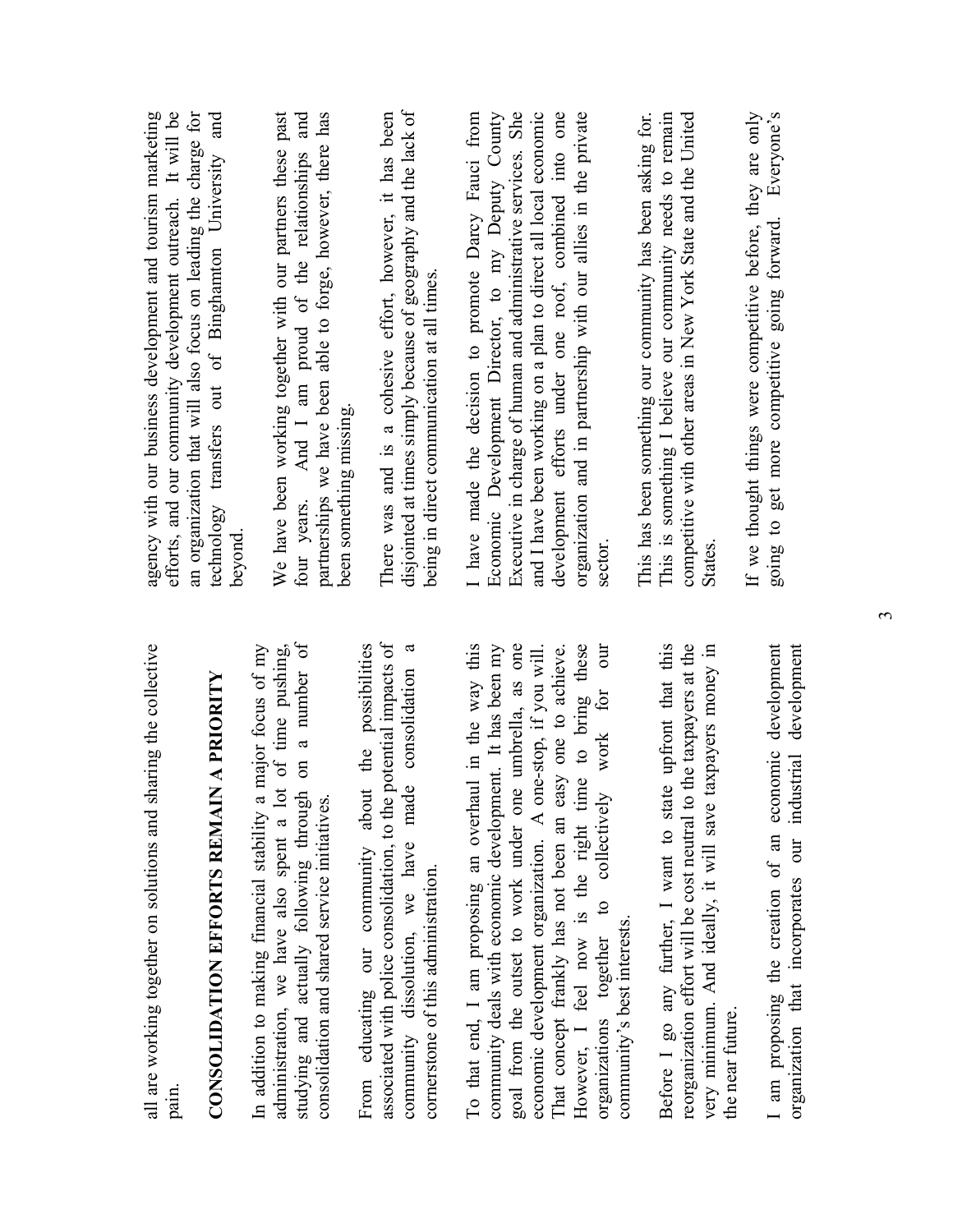| resources, from government agencies to business and industry,<br>are going to be tighter than ever.                            | No one is backing away from economic development. That is<br>not what is happening here. That would be ridiculous. Instead,        |
|--------------------------------------------------------------------------------------------------------------------------------|------------------------------------------------------------------------------------------------------------------------------------|
| ges in the way we<br>operate and it would seem to me that now is the perfect time to<br>We need to make some fundamental chan  | we are positioning ourselves to be more competitive, more<br>flexible and definitely more focused.                                 |
| changes<br>begin making some of these transformative                                                                           | economic crisis. It is my strong belief that we must make this<br>Some will be critical of making change in the midst of this      |
| In addition to overseeing administrative and human services                                                                    | kind of change because of this economic crisis. Communities                                                                        |
| within Broome County, Darcy will be tasked with overseeing                                                                     | all across New York State operate with an economic                                                                                 |
| She will do this in<br>the creation of this new organization.                                                                  | development association or agency leading the way. It will be                                                                      |
| Broome County<br>partnership with Dick D'Attilio of the<br>Industrial Development Agency.                                      | a mixture of the public and private sectors. It will be more than<br>a partnership in name only. It will require investment by our |
|                                                                                                                                | private sector partners who want to play a role in the direction                                                                   |
| This administration and the IDA have forged a strong working                                                                   | this community will take in the decades to come.                                                                                   |
| relationship that has demonstrated multiple successes                                                                          |                                                                                                                                    |
| , the Impress deal<br>including; the Charles St. Business Park.                                                                | But do not presume that government will step away from the                                                                         |
| to Broome County,<br>which is bringing a Pennsylvania company                                                                  | process. It will not. Because after all, this legislature will still                                                               |
| and the Brandywine Corridor redevelopment efforts                                                                              | oversee a good amount of the operating funds for this agency                                                                       |
|                                                                                                                                | and will have a seat and a strong voice at the table, as will the                                                                  |
| We also successfully partnered on marketing campaigns                                                                          | administration of the county executive's office, no matter who                                                                     |
| and Data Center<br>including the Data Disaster Recovery                                                                        | is in office                                                                                                                       |
| our area's modeling<br>campaign, as well as the effort to promote                                                              |                                                                                                                                    |
| a tew examples of<br>and simulation companies. These are just                                                                  | Not a week goes by that my office, or someone else in                                                                              |
| this productive collaboration.                                                                                                 | economic development, hears from a constituent about the                                                                           |
|                                                                                                                                | confusion that exists regarding where to turn for assistance.                                                                      |
| We have had successes but both the leadership of the IDA and                                                                   | This reorganization effort aims to go a long way towards                                                                           |
| done to coordinate<br>my administration agree that more can be                                                                 | resolving that issue, an issue I feel hampers economic                                                                             |
| that is what we aim<br>to accomplish with this consolidation effort which we will<br>our area economic development efforts and | development.                                                                                                                       |
|                                                                                                                                |                                                                                                                                    |
| undertake this year.                                                                                                           | This initial consolidation phase will not be the final steps                                                                       |
|                                                                                                                                | development<br>to consolidate all economic<br>necessary                                                                            |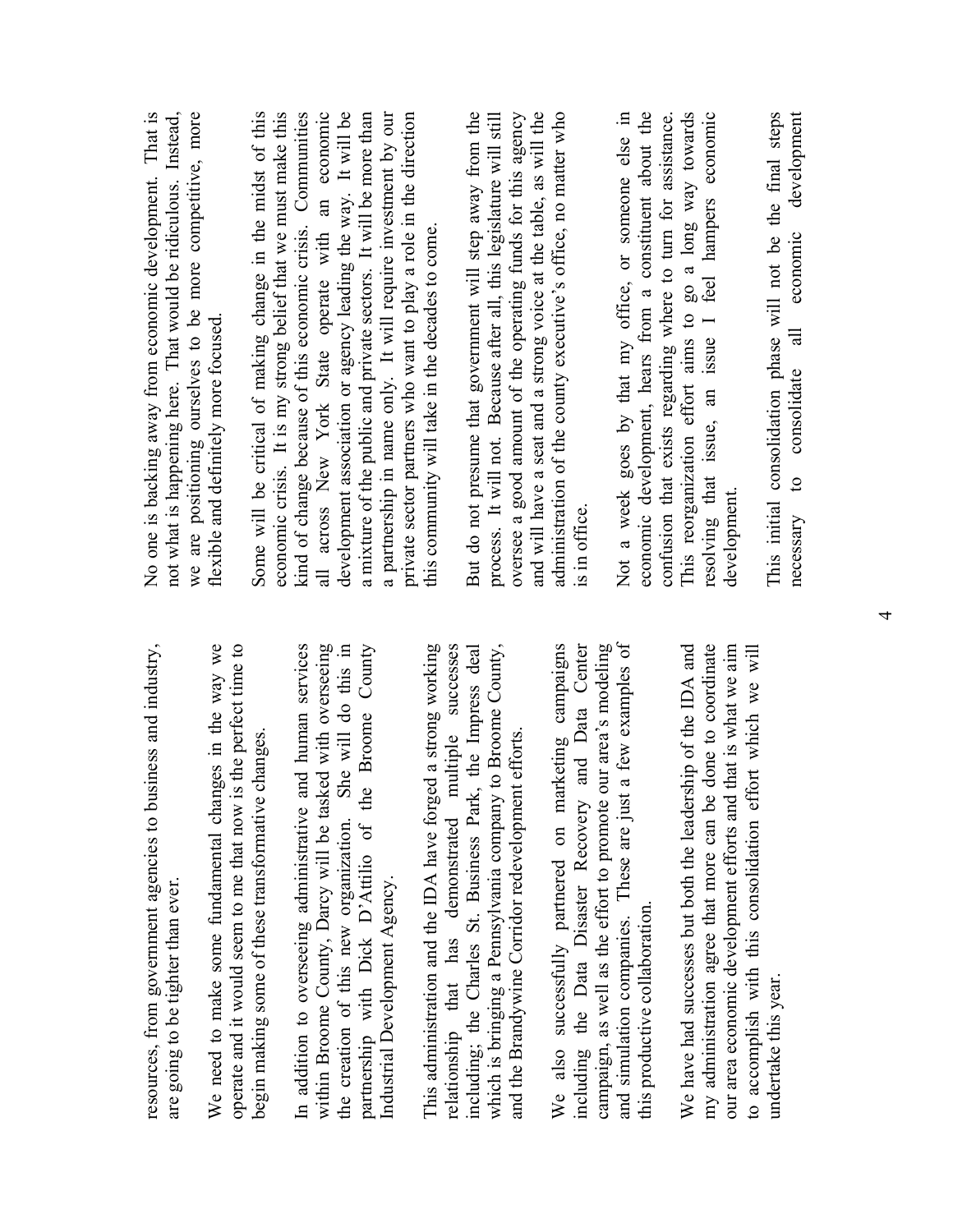efforts...but it will be a major step. We will start by coalescing efforts…but it will be a major step. We will start by coalescing many of the efforts here in the county office building. However, going forward, I would like to see this group move However, going forward, I would like to see this group move off of government property and into the community. And one day, I would like it to be physically located in the same building as other economic development service providing groups like the Chamber and possibly the Small Business off of government property and into the community. And one day, I would like it to be physically located in the same building as other economic development service providing many of the efforts here in the county office building. groups like the Chamber and possibly the Small Business Development Center. Development Center.

But that is down the road a bit. The first goal is to get all of the But that is down the road a bit. The first goal is to get all of the business development and tourism marketing efforts together and part of one agency. And that can be accomplished and business development and tourism marketing efforts together and part of one agency. And that can be accomplished and finalized this year with your support. finalized this year with your support. We will be providing presentations on our reorganization plans We will be providing presentations on our reorganization plans in the coming weeks and months. But I ask that you support in the coming weeks and months. But I ask that you support our efforts at this most crucial time. our efforts at this most crucial time.

This administration remains committed to consolidation whether it is in the area of economic development, law whether it is in the area of economic development, law enforcement, labor relations, tax collection, payroll and the list goes on. Basically everything is possible as long as all parties This administration remains committed to consolidation enforcement, labor relations, tax collection, payroll and the list goes on. Basically everything is possible as long as all parties are willing to talk and willing to listen. are willing to talk and willing to listen.

I want to thank lawmakers for their support of the resolution seeking state funds to study the amalgamation of law seeking state funds to study the amalgamation of law enforcement. I also want to thank you for your support of the enforcement. I also want to thank you for your support of the resolution that would provide implementation dollars if and I want to thank lawmakers for their support of the resolution resolution that would provide implementation dollars if and when one or more police agency agrees to consolidate. when one or more police agency agrees to consolidate.

The state has been extremely aggressive about providing communities support in pursuing consolidation efforts. They have provided financial resources as well as guidance to communities seeking information on consolidation. It is incumbent upon us to take advantage of those resources. That is what we have done and will continue to do as we seek out more efficient and effective ways to provide services to our The state has been extremely aggressive about providing communities support in pursuing consolidation efforts. They have provided financial resources as well as guidance to communities seeking information on consolidation. It is incumbent upon us to take advantage of those resources. That is what we have done and will continue to do as we seek out more efficient and effective ways to provide services to our residents. residents.

There are those who do not want to even use the word "consolidation", let alone enter into a productive dialogue. That is their prerogative. But we do not have to sit by and wait for them to join the discussion. We will move forward and we will produce successful results and hopefully they will be convinced in time. We will not be distracted and we will not slow down our own consolidation efforts. Our constituents want it and the times dictate that we all do a better job of There are those who do not want to even use the word That is their prerogative. But we do not have to sit by and wait for them to join the discussion. We will move forward and we will produce successful results and hopefully they will be convinced in time. We will not be distracted and we will not slow down our own consolidation efforts. Our constituents want it and the times dictate that we all do a better job of "consolidation", let alone enter into a productive dialogue. providing our services more affordably. providing our services more affordably.

## **NATURAL GAS DEVELOPMENT**  NATURAL GAS DEVELOPMENT

In addition to finding new ways to reduce spending, we are always looking for ways to tap into new revenue sources. That's why you have been hearing a lot from this<br>administration regarding the Marcellus Shale and the natural That's why you have been hearing a lot from this administration regarding the Marcellus Shale and the natural gas play that is upon us. Many think it is a new topic for our area; however, Broome County has had natural gas leasing activity for many years. Historically, natural gas companies offered land owners 5 dollars to 50 dollars per acre. That is no In addition to finding new ways to reduce spending, we are gas play that is upon us. Many think it is a new topic for our area; however, Broome County has had natural gas leasing activity for many years. Historically, natural gas companies offered land owners 5 dollars to 50 dollars per acre. That is no always looking for ways to tap into new revenue sources. longer the case. onger the case.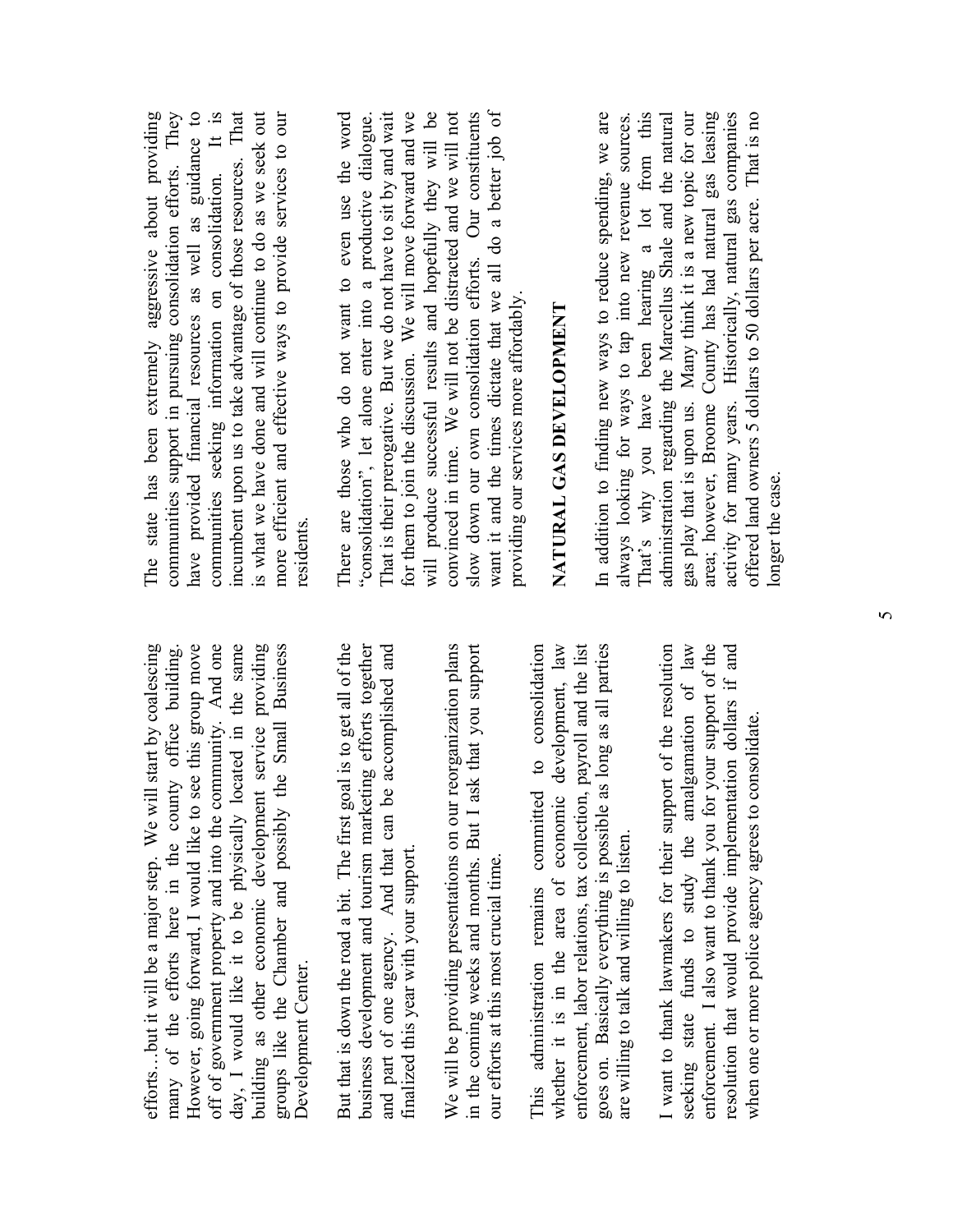| know how to extract<br>Everything changed last summer. The industry knows that our<br>area is rich in this resource and they now<br>it more efficiently. | industry over the years. What can we do to prevent<br>that from happening again?                                            |
|----------------------------------------------------------------------------------------------------------------------------------------------------------|-----------------------------------------------------------------------------------------------------------------------------|
|                                                                                                                                                          | We are not absolute "experts" on this industry and all of its                                                               |
| Suddenly, at least to the public, the development of natural gas<br>in the Marcellus Shale has become much more economically                             | moving parts, but we have spent a lot of time and energy<br>educating ourselves on the drilling companies, their practices, |
| attractive. As a result, Broome County has experienced a burst                                                                                           | the environmental concerns, and the potential economic                                                                      |
| of natural gas lease speculation. Just last year, some lease                                                                                             | impacts. We are also hiring additional experts to make sure we                                                              |
| and up<br>offers were in the range of \$2,500 per acre                                                                                                   | do everything right.                                                                                                        |
| potential with the<br>It became clear that there was great                                                                                               | I want to recognize County Attorney Joseph Sluzar as well as                                                                |
| Marcellus Shale and with tremendous potential comes great                                                                                                | Deputy County Executive Patrick Brennan on the work they                                                                    |
| concern.                                                                                                                                                 | have done to wrap their arms around this issue. They have also                                                              |
| We are anxious to see what develops with the natural gas play                                                                                            | been proactive in providing the information they have gathered<br>to anyone who has been willing to listen.                 |
| in our region but we are not simply standing by and letting                                                                                              |                                                                                                                             |
| whatever happens, happen. We want to be out in front of this                                                                                             | My office has created a natural gas information page on our                                                                 |
| balance the benefits<br>natural gas development to make sure we                                                                                          | go-broome-county website. I encourage you all to check out                                                                  |
| with the risks.                                                                                                                                          | this webpage and educate yourselves about all of the                                                                        |
|                                                                                                                                                          | developments related to this natural gas play.                                                                              |
| We are working on answers to the following questions:                                                                                                    |                                                                                                                             |
|                                                                                                                                                          | We have also proposed an ordinance to address the question of                                                               |
| This type of drilling activity involves heavy truck                                                                                                      | how we protect our roads. This is not the final say on how we                                                               |
| regulate that truck<br>Should the county try to<br>traffic.                                                                                              | will handle gas companies and our roadways. It is a starting                                                                |
| traffic?                                                                                                                                                 | point. And we look forward to working with our towns,                                                                       |
| What<br>Broome County has almost 200,000 residents.                                                                                                      | villages and city to ensure orderly and safe development                                                                    |
| those<br>educate<br>and<br>can the county do to protect                                                                                                  |                                                                                                                             |
| residents?                                                                                                                                               | Again, we believe that working together, we can confront                                                                    |
| What kind of economic impact will all this have?                                                                                                         | many of these challenges and we can take advantage of the                                                                   |
| And finally, Broome County has experienced many                                                                                                          | opportunities as well. In the end, we will all be in a better                                                               |
| examples of ground water contamination caused by                                                                                                         |                                                                                                                             |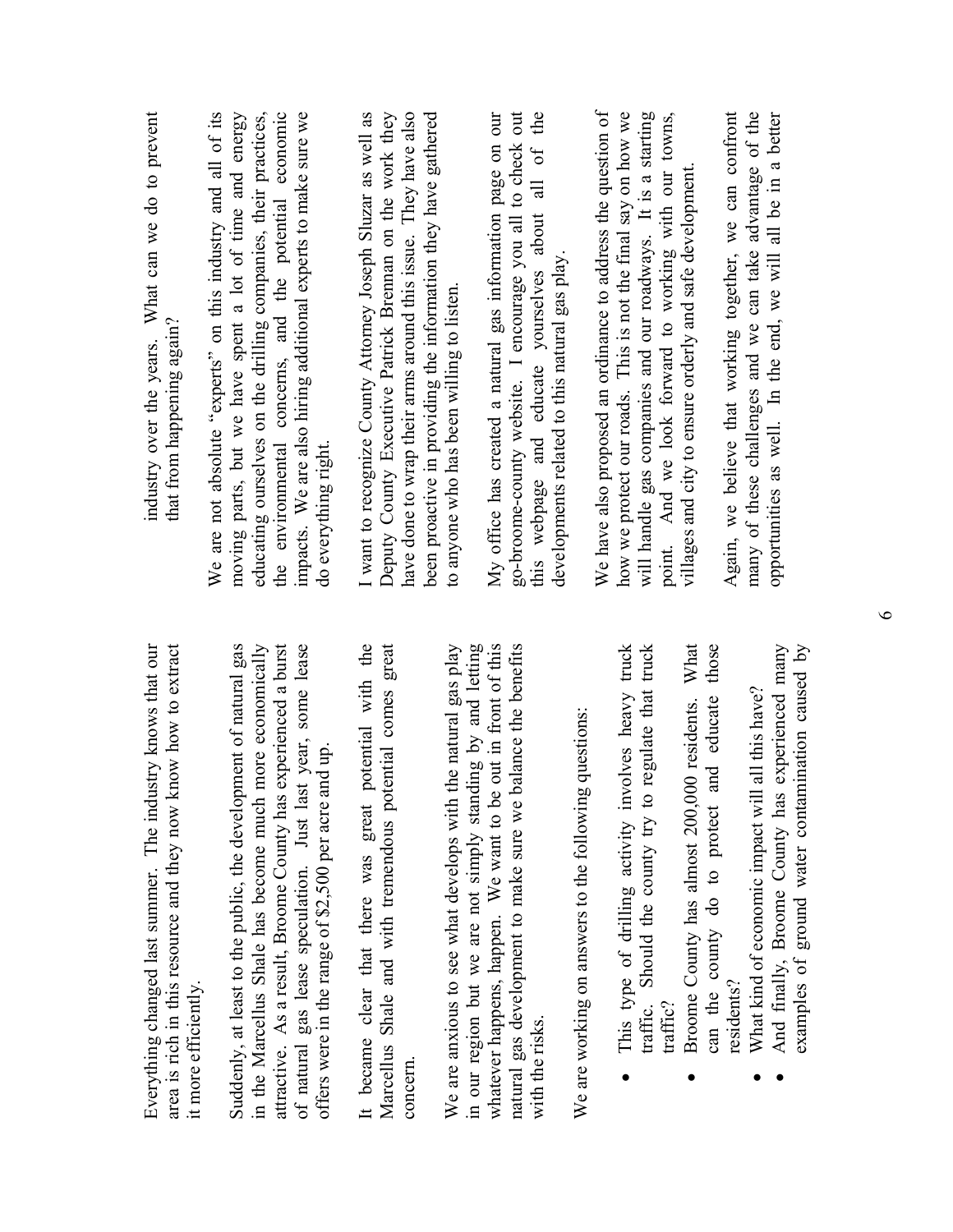position, if we try to confront these issues together because position, if we try to confront these issues together because there is strength in numbers. there is strength in numbers.

## **2008 ACCOMPLISHMENTS**  2008 ACCOMPLISHMENTS

At this time, I would like to review some of the many accomplishments achieved by Broome County Government in the last year. And by government, I mean my administration, this legislative body, our department heads and their this legislative body, our department heads and their employees. Again, a government is only as good as the people who work there. And I think Broome County Government is who work there. And I think Broome County Government is accomplishments achieved by Broome County Government in employees. Again, a government is only as good as the people At this time, I would like to review some of the many the last year. And by government, I mean my administration, pretty awesome! pretty awesome!

 The George Harvey Justice Building is three quarters of the way towards being completely renovated. County workers can begin moving in by the end of 2009. Outstanding work by Pat Brennan and Steven Elko to The George Harvey Justice Building is three quarters of the way towards being completely renovated. County Outstanding work by Pat Brennan and Steven Elko to workers can begin moving in by the end of 2009. keep this project on target and under budget! keep this project on target and under budget! •

•

- Buildings will soon be demolished to make way for the Intermodal Transit Terminal which will begin Buildings will soon be demolished to make way for the Intermodal Transit Terminal which will begin construction later this year. construction later this year. •
- The En-Joie Golf Course was in the black this past year and the improvements at the course, under the and the improvements at the course, under the supervision of Michael Deuel and Andrew Cain, have supervision of Michael Deuel and Andrew Cain, have provided our community the luxury of hosting the Dick's Sporting Goods Open for the last two years.<br>The event will be held again this summer and hopefully Dick's Sporting Goods Open for the last two years. The event will be held again this summer and hopefully we will be hearing something soon about the long term provided our community the luxury of hosting the we will be hearing something soon about the long term The En-Joie Golf Course was in the black this past year plans for the Dick's Open at En-Joie. plans for the Dick's Open at En-Joie. •

•

In other consolidation efforts, we are making progress In other consolidation efforts, we are making progress in our efforts to try to transfer Broome County's in our efforts to try to transfer Broome County's •

employees from a self insured program for health benefits to the New York State Health Insurance Program. We feel strongly that this will be a positive move for all county employees, and if and when this takes place, we would hope our towns and villages Program. We feel strongly that this will be a positive move for all county employees, and if and when this takes place, we would hope our towns and villages employees from a self insured program for health benefits to the New York State Health Insurance would follow our example and join as well. would follow our example and join as well.

- $\bullet$  We have implemented Phase I of our new ERP system and from all reports it has been a successful transition. There is still another phase of implementation taking place but we moved the payroll to the new system at the beginning of 2009 and there have been only a few minor issues. This system will allow us to work with local municipalities to consolidate their payroll and back office functions with the county, producing We have implemented Phase I of our new ERP system There is still another phase of implementation taking place but we moved the payroll to the new system at the beginning of 2009 and there have been only a few local municipalities to consolidate their payroll and back office functions with the county, producing minor issues. This system will allow us to work with and from all reports it has been a successful transition. savings and creating efficiencies for all. savings and creating efficiencies for all. •
	- Our Greater Binghamton Innovation Center opened in late 2008 and I am happy to report that we are almost full. This is our high tech business incubator that is located at 123 Court St. The incubator is home to 11 separate businesses! It is our goal to provide these small businesses with an affordable, nurturing environment so that they can improve upon their ideas, products and services, and have a better chance of late 2008 and I am happy to report that we are almost full. This is our high tech business incubator that is separate businesses! It is our goal to provide these small businesses with an affordable, nurturing products and services, and have a better chance of Our Greater Binghamton Innovation Center opened in located at 123 Court St. The incubator is home to 11 environment so that they can improve upon their ideas, creating new jobs for our local economy. creating new jobs for our local economy.
		- Broome County and Broome Community College announced in 2008 that we were moving forward with the construction of a new Science and Technology building on the BCC campus. We are taking monies leftover from the reconstruction of the George Harvey Justice Building and dedicating them to the project. New York State will provide matching dollars to this announced in 2008 that we were moving forward with the construction of a new Science and Technology building on the BCC campus. We are taking monies leftover from the reconstruction of the George Harvey New York State will provide matching dollars to this Broome County and Broome Community College Justice Building and dedicating them to the project.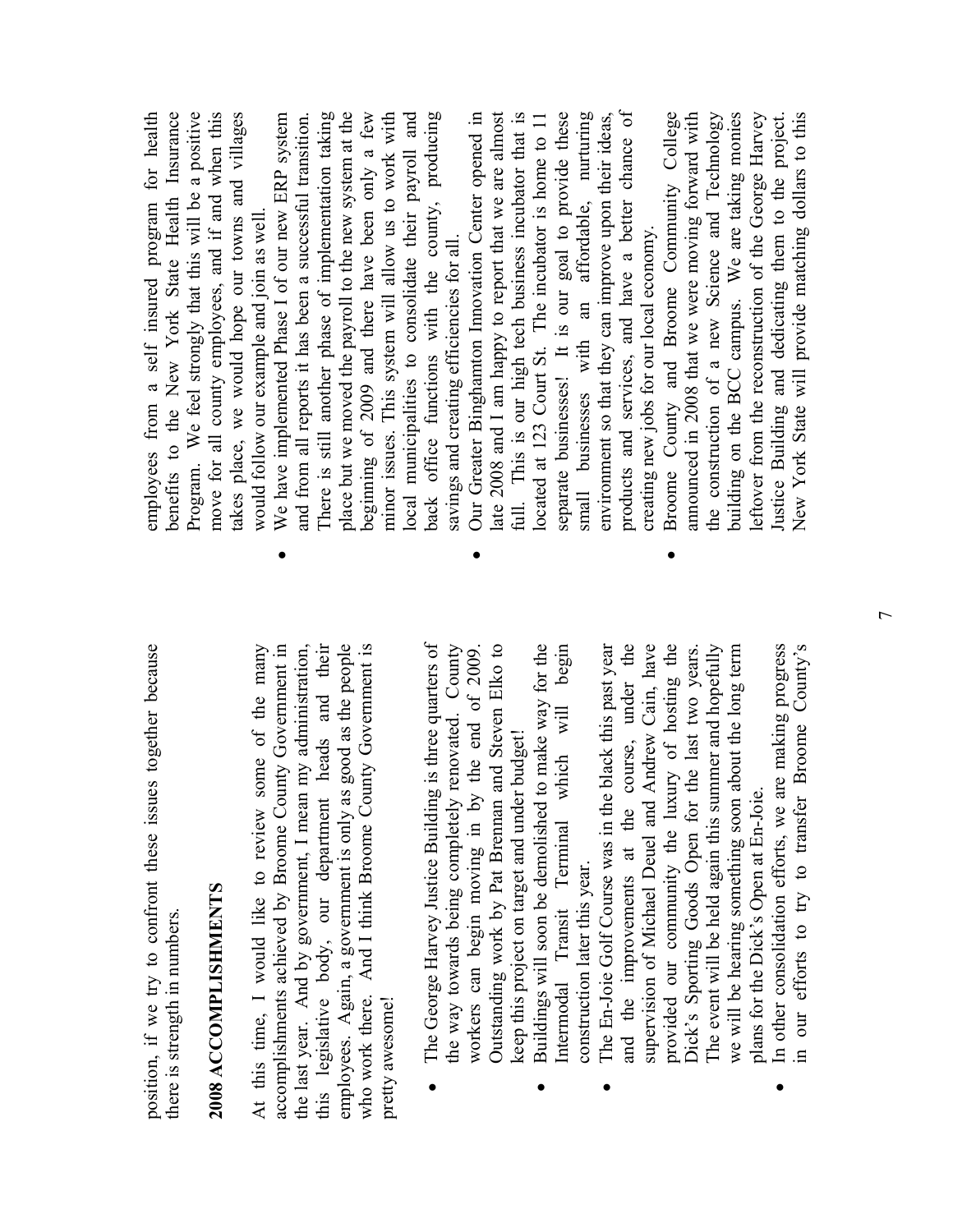important capital program and in the end our our community college students will have a state of the art facility to study science and technology. It will also facility to study science and technology. It will also begin the long process of renovating other buildings on the BCC campus. We have all known what needs to take place at the campus, but it was important to wait take place at the campus, but it was important to wait for the Master Plan to be completed. Once that was for the Master Plan to be completed. Once that was done, we could apply resources in the best manner in order to provide the college with a building that meets order to provide the college with a building that meets the needs of a technology focused curriculum while the needs of a technology focused curriculum while community college students will have a state of the art begin the long process of renovating other buildings on the BCC campus. We have all known what needs to done, we could apply resources in the best manner in important capital program and in the end also protecting our taxpayers. also protecting our taxpayers.

- Broome County in partnership with the City of Broome County in partnership with the City of Binghamton has finally filled the hole that existed in Binghamton has finally filled the hole that existed in our local GIS system. Because we partnered and invested in this effort, the GIS is now 100 percent invested in this effort, the GIS is now 100 percent our local GIS system. Because we partnered and complete and represents all of Broome County. complete and represents all of Broome County. •
- And starting this week, new hybrid buses will finally arrive in Broome County. We are expecting 6 new arrive in Broome County. We are expecting 6 new buses over the next several months. We have an aging buses over the next several months. We have an aging fleet that is being held together well and taken care of fleet that is being held together well and taken care of by George Bagnetto and our BC Transit staff. We need these new buses to simply replace the older, often these new buses to simply replace the older, often unreliable vehicles on the road and more importantly the hybrid buses are better for our environment and the the hybrid buses are better for our environment and the fuel will cost less in the long run. It really is a win-win for everyone associated with the transit system. I did want to take a quick moment to thank George, his staff want to take a quick moment to thank George, his staff and all of his drivers for their patience and excellent and all of his drivers for their patience and excellent work in adapting to all of their new junctions this past year. We had to move things from Hawley St. because year. We had to move things from Hawley St. because of the construction at the George Harvey Justice And starting this week, new hybrid buses will finally by George Bagnetto and our BC Transit staff. We need unreliable vehicles on the road and more importantly fuel will cost less in the long run. It really is a win-win for everyone associated with the transit system. I did work in adapting to all of their new junctions this past of the construction at the George Harvey Justice •

Building. Then the Court St. location proved too dangerous and finally we settled on some newly acquired county property further down on Hawley St. From all accounts, things seem to be running smoothly. To George, the drivers and everyone else, thank you for working with us on the best solution. It seems to be working well and soon you will have your long Then the Court St. location proved too dangerous and finally we settled on some newly From all accounts, things seem to be running smoothly. To George, the drivers and everyone else, thank you for working with us on the best solution. It seems to be working well and soon you will have your long acquired county property further down on Hawley St. promised Intermodal! promised Intermodal! Building.

# **ECONOMIC DEVELOPMENT ACCOMPLISHMENTS ECONOMIC DEVELOPMENT ACCOMPLISHMENTS**

A few quick notes on economic development successes in A few quick notes on economic development successes in 2008:

- The Charles St. Business Park came to fruition and Emerson Network Power is about to open its new The Charles St. Business Park came to fruition and Emerson Network Power is about to open its new headquarters. headquarters. •
- Impress, a Pennsylvania company announced in 2008 it was coming to Greater Binghamton, and work on their new facility in the Broome Corporate Park in Conklin is about to get underway. I want to thank Supervisor Debra Preston and the Conklin Board for all of the work they have put into this effort and the support they Impress, a Pennsylvania company announced in 2008 it was coming to Greater Binghamton, and work on their new facility in the Broome Corporate Park in Conklin is about to get underway. I want to thank Supervisor Debra Preston and the Conklin Board for all of the work they have put into this effort and the support they have dedicated to this project. have dedicated to this project. •
	- Endicott Mayors Joan Pulse and John Bertoni are to be acknowledged for all of their work to raze the former Endicott Forging site. Broome County played a small role in this effort by dedicating \$50,000 in occupancy tax dollars so the Village could secure more than three quarters of a million dollars in Restore New York Endicott Mayors Joan Pulse and John Bertoni are to be acknowledged for all of their work to raze the former role in this effort by dedicating \$50,000 in occupancy tax dollars so the Village could secure more than three Endicott Forging site. Broome County played a small quarters of a million dollars in Restore New York funding. •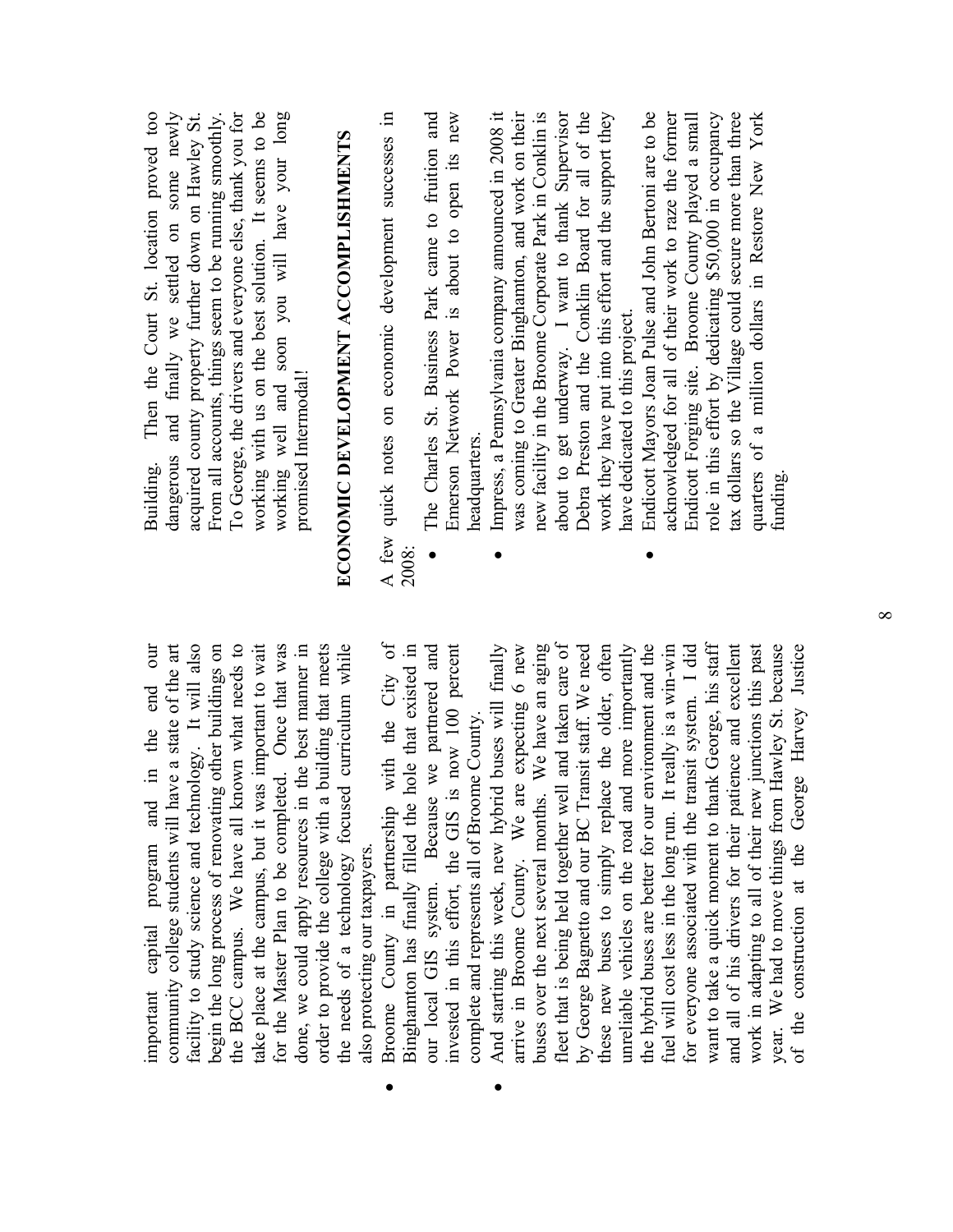| Broome County, thanks to the efforts of Senator             | Jim May and our STOP-DWI program and staff ha         |
|-------------------------------------------------------------|-------------------------------------------------------|
| Libous, received two economic development grants last       | be proud again this year. Broome County expe          |
| year. The first 4 million dollar grant will support our     | DWI related fatality in 2008. 2008 represents the s   |
| airport corridor redevelopment efforts and the second 4     | Broome County since the inception of the STOP-D       |
| million dollar grant will help us secure and clear the site | in 1981. During the 1980's, on average, 13 peopl      |
| on the Greater Binghamton Health Center Campus to           | year due to drunk driving.                            |
| make way for a new county nursing facility. The latter      |                                                       |
| project is a complicated one, but it is moving through      | Unfortunately, that single fatality last year involve |
| the state approval process and soon we hope to be able      | own. Aldo Rossi, a former Broome Security Offic       |
| to break ground on a new state of the art nursing home      | on duty for the Port Dickinson Police Department      |
| so that we can take better care of some of the most         | by a suspected drunk driver last summer.              |
| vulnerable members of our community.                        |                                                       |
| Broome County has also been at the forefront of             | While we will never be completely successful or       |
| lobbying efforts to convince the state not to go back on    | happy until there are no drunk driving related        |
| its word to companies certified in the Empire Zone          | fatalities, one incident is a milestone and ho        |
| program. We acknowledge that the program needs to           | numbers will remain low for years to come.            |
| be reviewed and possibly revamped but allowing New          |                                                       |
| Vark State to hade on its commitmant to commanion           | Much of the awareness of the dangers of drunk         |

York State to go back on its commitment to companies York State to go back on its commitment to companies would be devastating. I have told the governor's office this and as President of the New York State County Executive's Association, I have also delivered this Executive's Association, I have also delivered this message to our state lawmakers by testifying before the would be devastating. I have told the governor's office this and as President of the New York State County message to our state lawmakers by testifying before the state's Joint Finance Committee. state's Joint Finance Committee.

#### **BC STOP-DWI BCSTOP-DWI**

As with every State of the County report, we cannot include As with every State of the County report, we cannot include every single accomplishment of our individual departments but we did want to highlight a handful of departments and their every single accomplishment of our individual departments but we did want to highlight a handful of departments and their successes in the past year. successes in the past year.

Jim May and our STOP-DWI program and staff have reason to be proud again this year. Broome County experienced one DWI related fatality in 2008. 2008 represents the safest year in Broome County since the inception of the STOP-DWI Program in 1981. During the 1980's, on average, 13 people died each ve reason to menced one afest year in WI Program le died each

Unfortunately, that single fatality last year involved one of our own. Aldo Rossi, a former Broome Security Officer, who was on duty for the Port Dickinson Police Department, was killed d one of our er, who was t, was killed

While we will never be completely successful or completely happy until there are no drunk driving related accidents or fatalities, one incident is a milestone and hopefully the accidents or pefully the completely

Much of the awareness of the dangers of drunk driving is a direct result of the Broome County STOP-DWI program. The program under the direction of Jim May and with the assistance of his staff Michelle Dickerson and Rick Westfall, goes above and beyond in its attempts to incorporate the important drunk Much of the awareness of the dangers of drunk driving is a direct result of the Broome County STOP-DWI program. The program under the direction of Jim May and with the assistance of his staff Michelle Dickerson and Rick Westfall, goes above and beyond in its attempts to incorporate the important drunk driving message with community events. driving message with community events. 2008 marked the 25<sup>th</sup>Anniversary of the Chris Thater Memorial which recently received the third highest ranking out of 36 diverse races across the country from USA Cycling. This is no small feat considering the Chris Thater was compared to races larger with \$100,000 dollar purses and those held in larger which recently received the third highest ranking out of 36 diverse races across the country from USA Cycling. This is no small feat considering the Chris Thater was compared to races 2008 marked the 25<sup>th</sup>Anniversary of the Chris Thater Memorial with \$100,000 dollar purses and those held in metropolitan areas like Chicago. netropolitan areas like Chicago.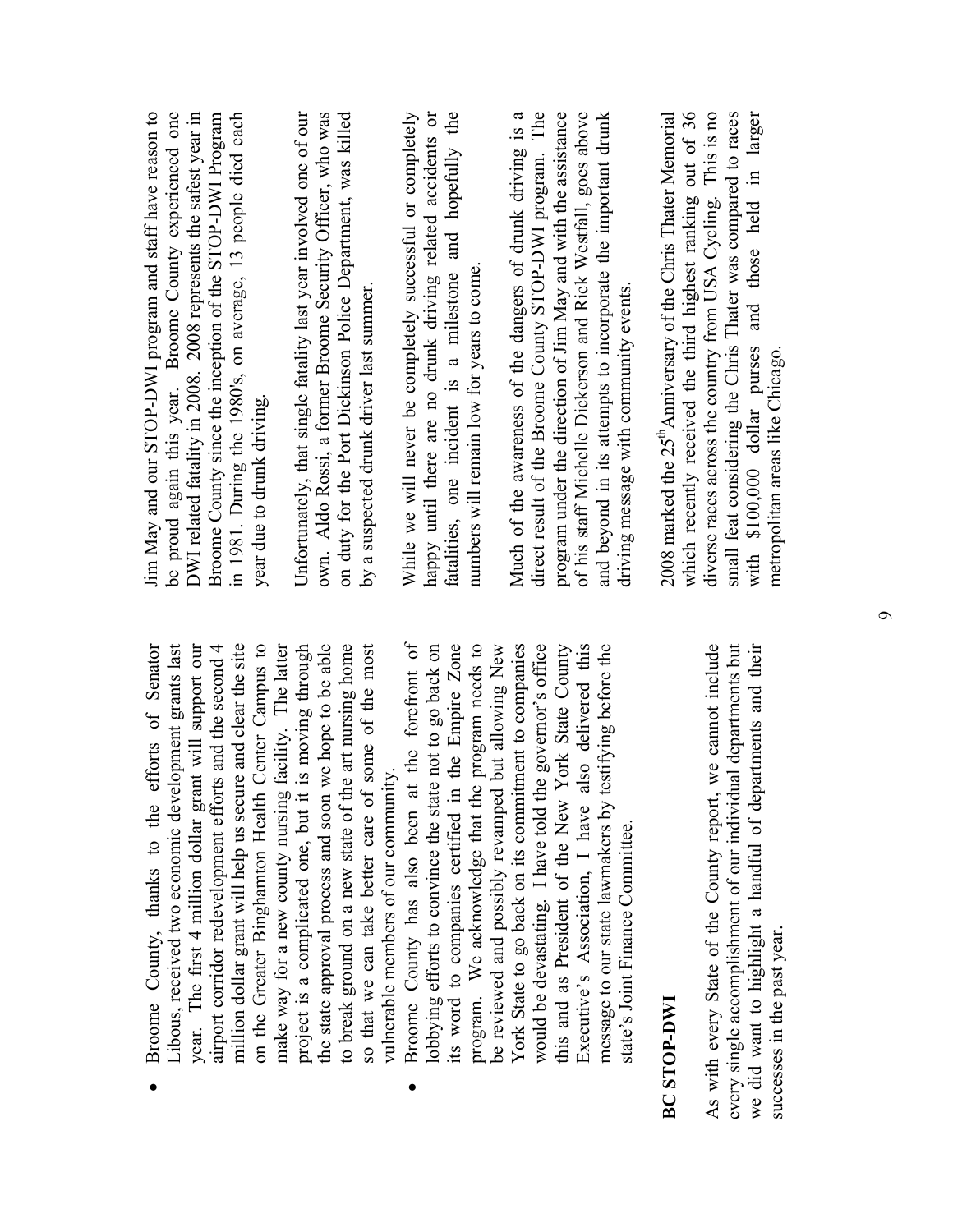| enjoyed watching our local teams perform as well as some of<br>at the Arena. Many<br>and fans attended the<br>$17th$ Annual STOP-DWI Holiday Classic<br>A few months ago, over 10,000 athletes | who think they can get away with welfare fraud, you should<br>know that Broome Security is on top of this.                         |
|------------------------------------------------------------------------------------------------------------------------------------------------------------------------------------------------|------------------------------------------------------------------------------------------------------------------------------------|
| the best high school teams in the nation.                                                                                                                                                      | Let me share some statistics from 2008 to confirm their<br>success. When I heard these figures, I was astounded and                |
| With all the success our STOP-DWI program has garnered, it                                                                                                                                     | proud. In 2008, the Security Division criminally charged 98                                                                        |
| is fitting that in 2008 our STOP-DWI Coordinator Jim May,<br>who also serves as the Chairman of New York State STOP-                                                                           | individuals with violating various welfare fraud statutes. In<br>addition to these arrests, 428 individuals were also disqualified |
| recognized by the<br>DWI Coordinators Association, was                                                                                                                                         | from receiving future social services benefits for a minimum of                                                                    |
| Year. Jim, I want to<br>American Legion as the Citizen of the                                                                                                                                  | six months due to their committing an act of fraud                                                                                 |
| congratulate you once again for this distinction and thank you                                                                                                                                 |                                                                                                                                    |
| dedication to our<br>for your unwavering commitment and                                                                                                                                        | As these disqualification penalties prohibit an individual from                                                                    |
| community.                                                                                                                                                                                     | receiving future benefits, this action alone saved the taxpayers                                                                   |
|                                                                                                                                                                                                | of Broome County now and in the future nearly 330 years of                                                                         |
| <b>BROOME SECURITY</b>                                                                                                                                                                         | underserved social services payments. Through their efforts in                                                                     |
|                                                                                                                                                                                                | 2008, the Security Division saved Broome County nearly 6                                                                           |
| Jim Dadamio and all of the staff at Broome Security do an                                                                                                                                      | million dollars through our fraud detection program. Excellent                                                                     |
| excellent job day in and day out, providing the members of our                                                                                                                                 | job! I thank you and our taxpayer's thank you!                                                                                     |
| public as well as our employees a safe and secure environment                                                                                                                                  |                                                                                                                                    |
| at our county facilities. In addition, as many of you are aware,                                                                                                                               | always, I encourage all of you to review the<br>As                                                                                 |
| the Security Division is also responsible for maintaining                                                                                                                                      | accomplishments of all of our departments in 2008. They are                                                                        |
| integrity within our social services programs through the                                                                                                                                      | listed in the back of the State of the County message. Again, I                                                                    |
| efforts of the Case Integrity Unit.                                                                                                                                                            | want to recognize and thank our valuable public employees.                                                                         |
|                                                                                                                                                                                                | You make all of the accomplishments outlined here today                                                                            |
| the most vulnerable<br>These are difficult times and many of                                                                                                                                   | possible!                                                                                                                          |
| members of our community rely on these benefit programs                                                                                                                                        |                                                                                                                                    |
| now more than ever. We are entrusted to ensure these hard                                                                                                                                      | We are in the midst of some very difficult times. This will be a                                                                   |
| earned taxpayer dollars go to the people who truly deserve                                                                                                                                     | very tough year and I once again encourage our department                                                                          |
| them. There are many however, who unfortunately will go out                                                                                                                                    | heads and their staffs to be working together with my                                                                              |
| of their way to take advantage of these programs. To those                                                                                                                                     | administration and our lawmakers on creative solutions going                                                                       |

forward.

forward.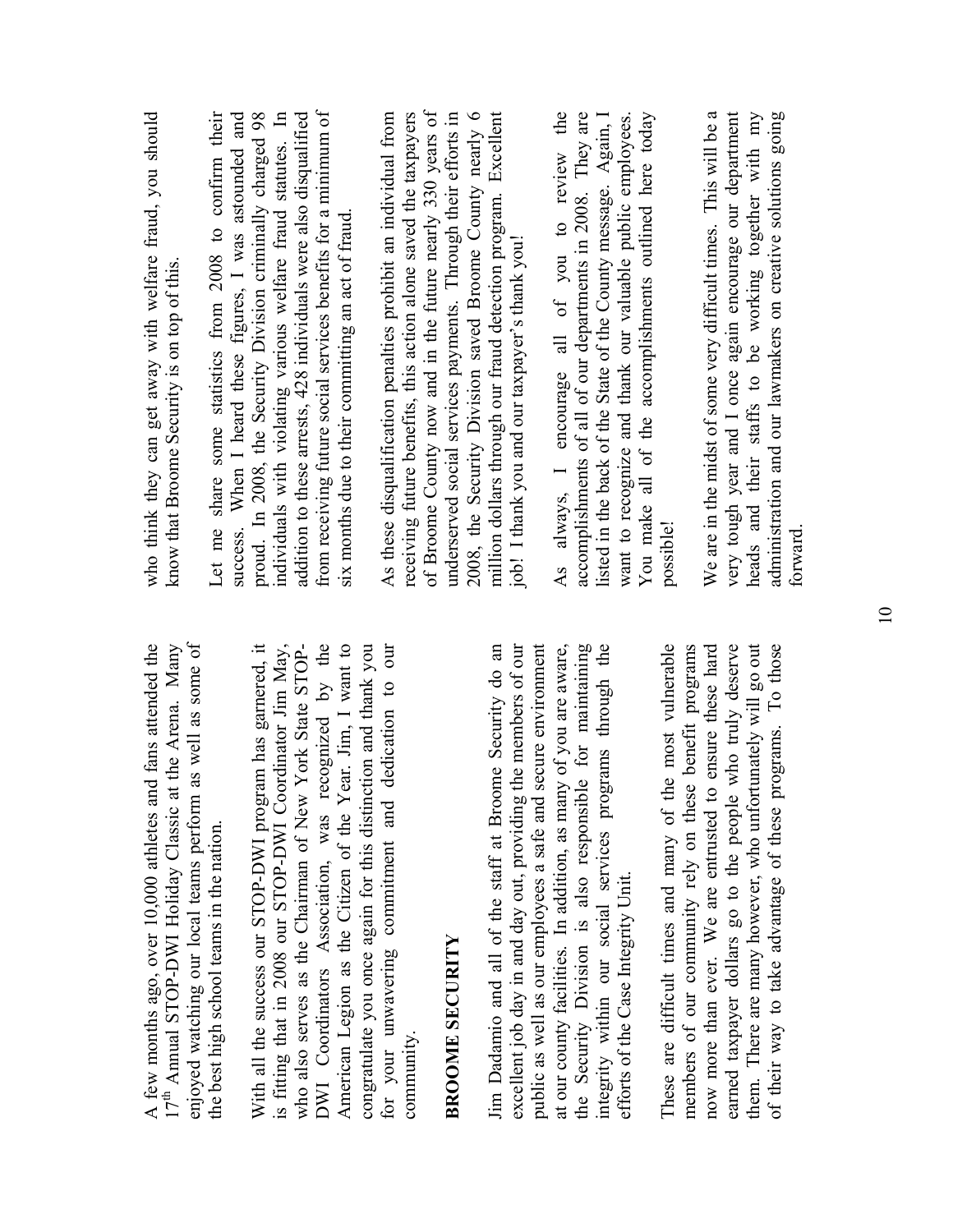I am optimistic that Broome County will once again weather this difficult time but I am not immune to the realities of our I am optimistic that Broome County will once again weather this difficult time but I am not immune to the realities of our situation. situation.

In the last four years, we have taken important steps to protect the financial integrity of our county budget all while preserving the financial integrity of our county budget all while preserving In the last four years, we have taken important steps to protect vital county services. And we will continue on this path. vital county services. And we will continue on this path.

We are a state and a community that provides many services to its young children, its working families and its vulnerable, its young children, its working families and its vulnerable, We are a state and a community that provides many services to elderly population. elderly population.

We cannot eliminate programs across the board but we can work creatively together to find ways to scale back on some of work creatively together to find ways to scale back on some of these services or simply deliver a service more efficiently and We cannot eliminate programs across the board but we can these services or simply deliver a service more efficiently and effectively. effectively.

Let us not be afraid. Let's be courageous. Let us not be too Let us not be afraid. Let's be courageous. Let us not be too cautious. Let's be bold. And let us not be stagnant...let's be cautious. Let's be bold. And let us not be stagnant…let's be progressive. We can <u>do</u> and be all of this, if we work together! progressive. We can do and be all of this, if we work together!

Thank you! Thank you!

Broome County Executive **Broome County Executive** Barbara J. Fiala Barbara J. Fiala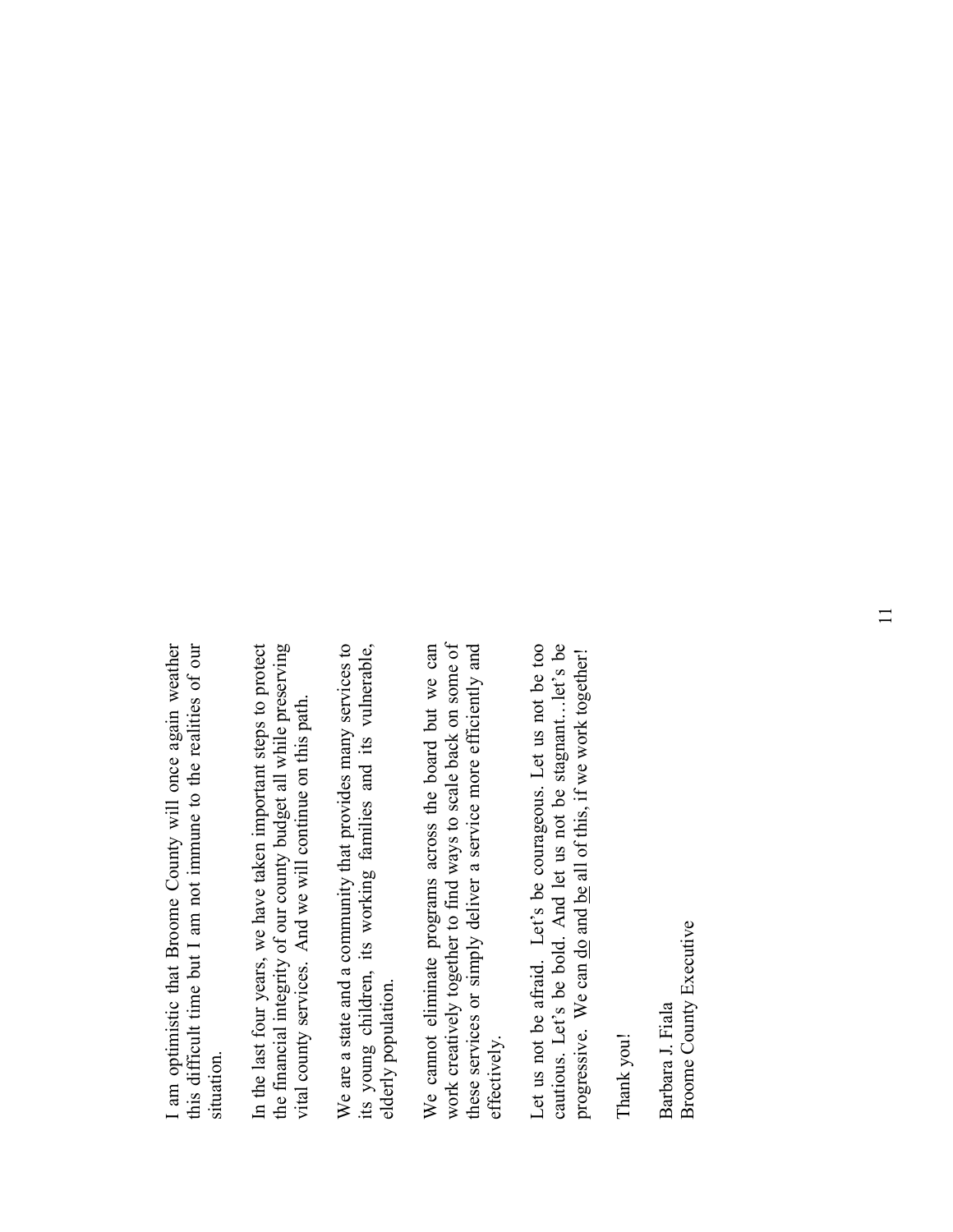# **2008 DEPARTMENT ACCOMPLISHMENTS 2008 DEPARTMENT ACCOMPLISHMENTS**

## **BINGHAMTON METROPOLITAN TRANSPORTATION BINGHAMTON METROPOLITAN TRANSPORTATION STUDY (BMTS) STUDY (BMTS)**

- Completed the Binghamton Regional Freight Study, which identifies potential improvements of both rail and highway systems to improve goods movement; and economic development opportunities in the region based on freight Completed the Binghamton Regional Freight Study, which identifies potential improvements of both rail and highway systems to improve goods movement; and economic development opportunities in the region based on freight capacity ■
- Played an important role in getting Amtrak to agree to do an operational feasibility study of Binghamton-based Played an important role in getting Amtrak to agree to do an operational feasibility study of Binghamton-based passenger rail service. passenger rail service. ■
	- Completed a study of the feasibility of Broome County establishing a Binghamton Downtown Circulator bus Completed a study of the feasibility of Broome County establishing a Binghamton Downtown Circulator bus service when the Intermodal Transit Terminal opens. service when the Intermodal Transit Terminal opens. ■
		- Worked with the Broome County Health Dept on programs that encourage physical activity through promoting and providing safe facilities for walking and cycling. Work with local school districts on "Safe Routes to School" providing safe facilities for walking and cycling. Work<br>with local school districts on "Safe Routes to School" Worked with the Broome County Health Dept on programs that encourage physical activity through promoting and programs is an example. programs is an example. ■
- Transportation Analyst John Sterbentz and Senior Transportation Planner Scott Reigle achieved certification as Professional Transportation Planner, joining Director Steven Gayle who was certified in 2007. PTP is a nationally accredited certification under the auspices of the Transportation Analyst John Sterbentz and Senior Transportation Planner Scott Reigle achieved certification as Professional Transportation Planner, joining Director Steven Gayle who was certified in 2007. PTP is a nationally accredited certification under the auspices of the Transportation Professional Certification Board. Transportation Professional Certification Board ■

# **BROOME/ TIOGA WORKFORCE BROOME/TIOGA WORKFORCE**

- Broome Tioga Workforce NY (BTWNY) served over Broome Tioga Workforce NY (BTWNY) served over ten thousand jobseekers last year. Over 75% found ten thousand jobseekers last year. Over 75% found employment. employment. ■
- $\blacksquare$  90% of the young people between the ages of 16-21, returned to school, attained their GED, updated their 90% of the young people between the ages of 16-21, returned to school, attained their GED, updated their out of school, seeking education or employment out of school, seeking education or employment skills and found employment. skills and found employment. ■
- workers so that they had the necessary skills to retain BTWNY partnered with BCC and worked with local workers so that they had the necessary skills to retain BTWNY partnered with BCC and worked with local companies to upgrade the skills of more than 400 companies to upgrade the skills of more than 400 their jobs. ■
- BTWNY has seen and increase in jobseekers at the BTWNY has seen and increase in jobseekers at the The economy has changed since July 2008 and The economy has changed since July 2008 and Career Centers. Career Centers. ■
- Rapid Response services have been conducted at Coca Rapid Response services have been conducted at Coca Cola, Microdyne, Shop-Vac, Ascendia and others. Cola, Microdyne, Shop-Vac, Ascendia and others. ■
- companies have taken advantage of the retaining funds companies have taken advantage of the retaining funds 2008 more than 269 individuals have been enrolled at 2008 more than 269 individuals have been enrolled at BOCES, BCC, Ridley Lowell, BU. Since September BOCES, BCC, Ridley Lowell, BU. Since September available through BTWNY and are pursuing new available through BTWNY and are pursuing new careers through training local institutions such as careers through training local institutions such as Many laid-off employees from these and other Many laid-off employees from these and other these institutions. these institutions. ■
- Nearly sixty contracts have been written to provide On- Nearly sixty contracts have been written to provide Onthe-Job training with local employers. (*OJT reimburse*  the-Job training with local employers. (OJT reimburse 50% of employee's wages to the employing company) *50% of employee's wages to the employing company)* ■
	- Collaborated with Central NY Area Health Education Collaborated with Central NY Area Health Education Center (CNYAHEC) to provide upgrade training to Center (CNY AHEC) to provide upgrade training to Willow Point employees.Willow Point employees ■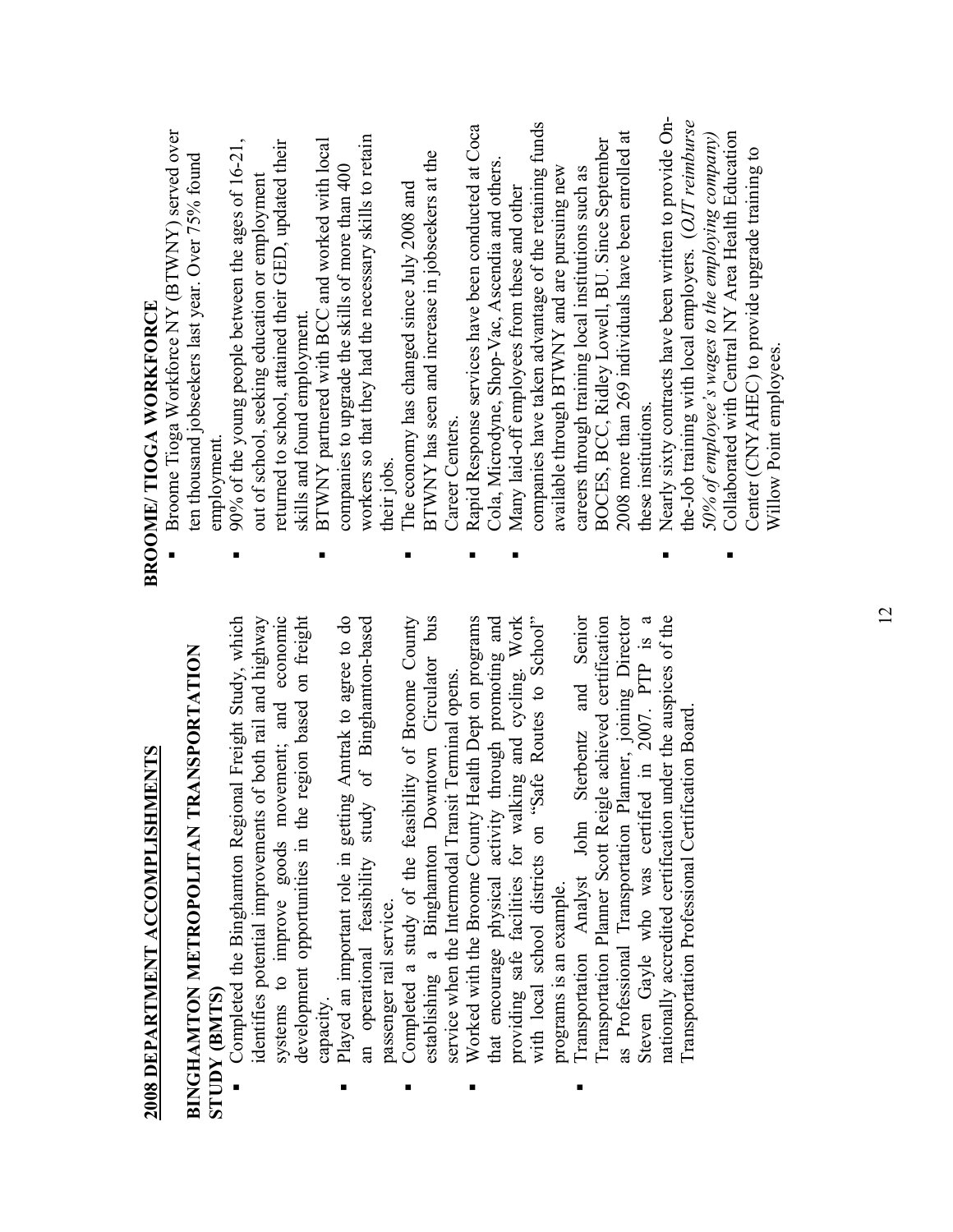|              | Job Training<br>Partnered with GB Chamber's On the                                                                   |                                                                |
|--------------|----------------------------------------------------------------------------------------------------------------------|----------------------------------------------------------------|
|              | Program to coordinate efforts efficiently and expand                                                                 | Sponsored a grant application to the Weinberg Foundation       |
|              | opportunities to local employers.                                                                                    | out of Baltimore for caregiver initiatives. There were over    |
|              |                                                                                                                      | 300 applicants nationwide and we were one of the 50            |
| $\mathbf{S}$ |                                                                                                                      | agencies invited to submit a full proposal. (will be notified  |
|              | member of the New<br>CASA Director Michelle Berry is a                                                               | end of February 2009.)                                         |
|              | Long Term Care<br>York State Department of Health                                                                    |                                                                |
|              | Restructuring Advisory Council.                                                                                      | OFA Nursing Home Diversion Grant: Broome County was            |
|              |                                                                                                                      | selected by SOFA to be one of only 3 counties in NYS           |
|              | the lead agency in<br>Community Enhancement: CASA is                                                                 | (Broome, Oneida, Onondaga) to participate in a grant to        |
|              | Connects initiative<br>Broome in coordinating the NY                                                                 | demonstrate our ability to delay nursing home placement to     |
|              | of aging and health.<br>sponsored by the state departments                                                           | a non-Medicaid population.                                     |
|              | Using grant dollars from this initiative we produced a                                                               |                                                                |
|              | notebook for seniors: " $My$ Little BookA Health Diary".<br>In 2008 we tested the book in the community with a group | CENTRAL FOODS                                                  |
|              |                                                                                                                      | New cook chill equipment was purchased with capital            |
|              | of seniors. Using this book they can keep track of their                                                             | improvement funds including 2-100 gallon kettles, a new        |
|              | medications, diagnosis, test results and hospital admissions.                                                        | 1000# Cook Tank, Tumbler Chiller and a Combi Oven. All         |
|              | the general public in<br>We hope to expand this project to                                                           | of the other equipment had a 15 year life and we were on       |
|              | 2009.                                                                                                                | year 20. Each piece will improve our efficiencies as we        |
|              |                                                                                                                      | look into expanding programs.                                  |
|              | Speaking Engagements: As the director I am often                                                                     |                                                                |
|              | requested to speak. In 2008 I presented to the NYS Bar                                                               | A badly damaged dish machine was replaced at the Public        |
|              | Association in their forum: Long Term Care Restructuring                                                             | Safety Facility that will use less water and electricity. Also |
|              | <b>Future Directions on</b><br>in New York State: Current Status and                                                 | replaced 3- twenty year old heating units on the roof at       |
|              | Wednesday, February 27, 2008. Also on the panel were                                                                 | <b>Central Foods</b>                                           |
|              | Koser, NYS SOFA.<br>Mark Kissinger, NYS DOH and Gail                                                                 |                                                                |
|              | On November 12 <sup>th</sup> I traveled to Saratoga to participate in a                                              | Providing an additional 70 meals a day to Binghamton           |
|              | presentation sponsored by NYS OFA. Also on the panel                                                                 | Housing Authority at the Carlisle and Saratoga Housing         |
|              | and Ann McNichols<br>were Kathy Bunnell, Donna Lupardo                                                               | units for a Gang Prevention Program.                           |
|              | to describe our efforts to promote BC as a Livable                                                                   |                                                                |

**CASA** 

Community.

Community.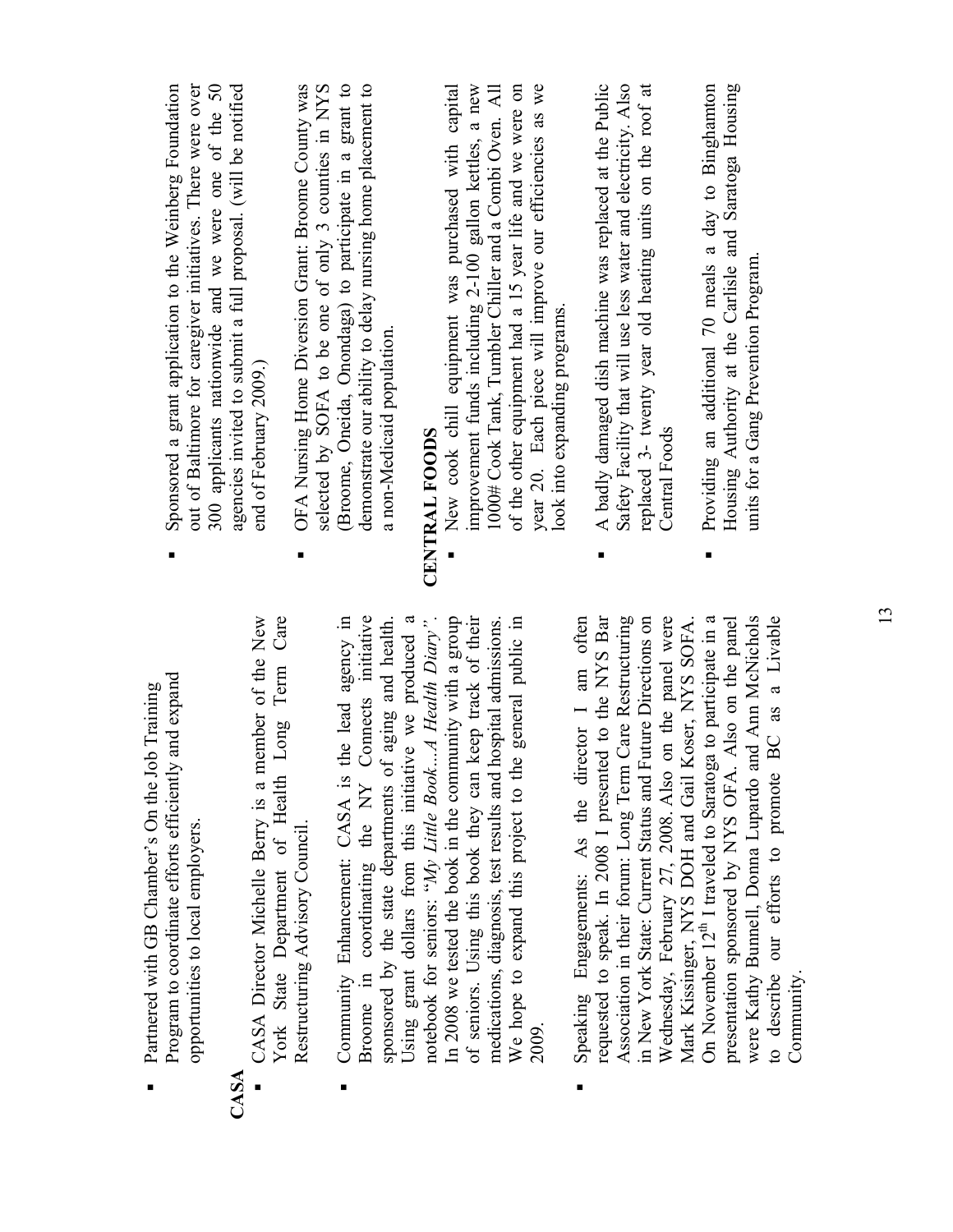| improve appearance, instead of the mix and match items<br>Cranberry (ie; coffee cups, dessert bowls, entrée domes) to<br>Changed the tray supplies for Willow Point to Black and |         | residents know that by renewing DMV transactions locally<br>12.7% of the cost of each transaction stays in Broome<br>Worked through Real Property and the towns to let County |
|----------------------------------------------------------------------------------------------------------------------------------------------------------------------------------|---------|-------------------------------------------------------------------------------------------------------------------------------------------------------------------------------|
| that were in use. Received positive feedback from                                                                                                                                | County  |                                                                                                                                                                               |
| residents and their families.                                                                                                                                                    |         | Department of Motor Vehicles                                                                                                                                                  |
|                                                                                                                                                                                  |         | Continued mobile unit operation in Conklin & Whitney                                                                                                                          |
| Cut back portion sizes at the Public Safety Facility from 2-                                                                                                                     | Point   |                                                                                                                                                                               |
| 3 oz items to 1-4 oz item to cut costs and witched to a Milk                                                                                                                     |         | Continued to offer more hours than any other NYS DMV                                                                                                                          |
| Substitute at a cost savings of \$33.60 for one meal each day                                                                                                                    |         | Documentation Scanning Workstations are operational in                                                                                                                        |
| for a total cost saving of \$12,264 per year.                                                                                                                                    |         | the Endicott and Clinton Street offices for the                                                                                                                               |
|                                                                                                                                                                                  |         | implementation of the federal Western Hemisphere Travel                                                                                                                       |
| Willow Point modified menus and supplements. A fortified                                                                                                                         |         | Initiative (WHTI) Program (Enhanced Driver's License)                                                                                                                         |
| the<br>$\sin$<br>pudding recipe replaced the pudding items                                                                                                                       | Records |                                                                                                                                                                               |
| supplement bid at half the cost.                                                                                                                                                 |         | Took in over 1,400 cubic feet of freeing up approximately                                                                                                                     |
|                                                                                                                                                                                  |         | (233) 4-drawer filing cabinets in county departments.                                                                                                                         |
| <b>COUNTY CLERK</b>                                                                                                                                                              |         | Legally and confidentially destroyed over 800 cubic feet of                                                                                                                   |
| Implemented pilot program with Courts to make Civil                                                                                                                              |         | records. Accepted 250 cubic feet from county offices to be                                                                                                                    |
| on the intranet and<br>Actions and Criminal Files available                                                                                                                      |         | legally destroyed                                                                                                                                                             |
| internet.                                                                                                                                                                        |         | Prepared, scanned and quality checked over 470 cubic feet                                                                                                                     |
| Continued with e-filing of court related documents. Over                                                                                                                         |         | of departmental record series.                                                                                                                                                |
| 100 documents recorded                                                                                                                                                           |         | Created over 150 original CD's for more convenient and                                                                                                                        |
| Continue to process passports. Realized over \$23,000 in                                                                                                                         |         | less time consuming departmental access and storage of                                                                                                                        |
| revenue in 2008                                                                                                                                                                  | records |                                                                                                                                                                               |
| Held Passport Fairs throughout the county.                                                                                                                                       |         | Transferred 212 books of Mortgages and Deeds from the                                                                                                                         |
| and maps and make<br>Continue to refurbish archival books                                                                                                                        |         | County Clerk's office and created microfilm from the                                                                                                                          |
| them more available to the public.                                                                                                                                               | digital | $\sigma$<br>images to insure long term preservation                                                                                                                           |
| County website more<br>Made County Clerk's portion of the                                                                                                                        |         | permanent land records                                                                                                                                                        |
| for small business<br>user friendly. Added information                                                                                                                           |         | Applied for a Local Government Records Management                                                                                                                             |
| owners, e-filing, passports and how to avoid identity theft.                                                                                                                     |         | Electronic Needs<br>Improvement Fund grant for an                                                                                                                             |
| ty monthly reports.<br>Automated all required state and count                                                                                                                    |         | Assessment for all county departments.                                                                                                                                        |
| Computerized Court & Trust records.                                                                                                                                              |         |                                                                                                                                                                               |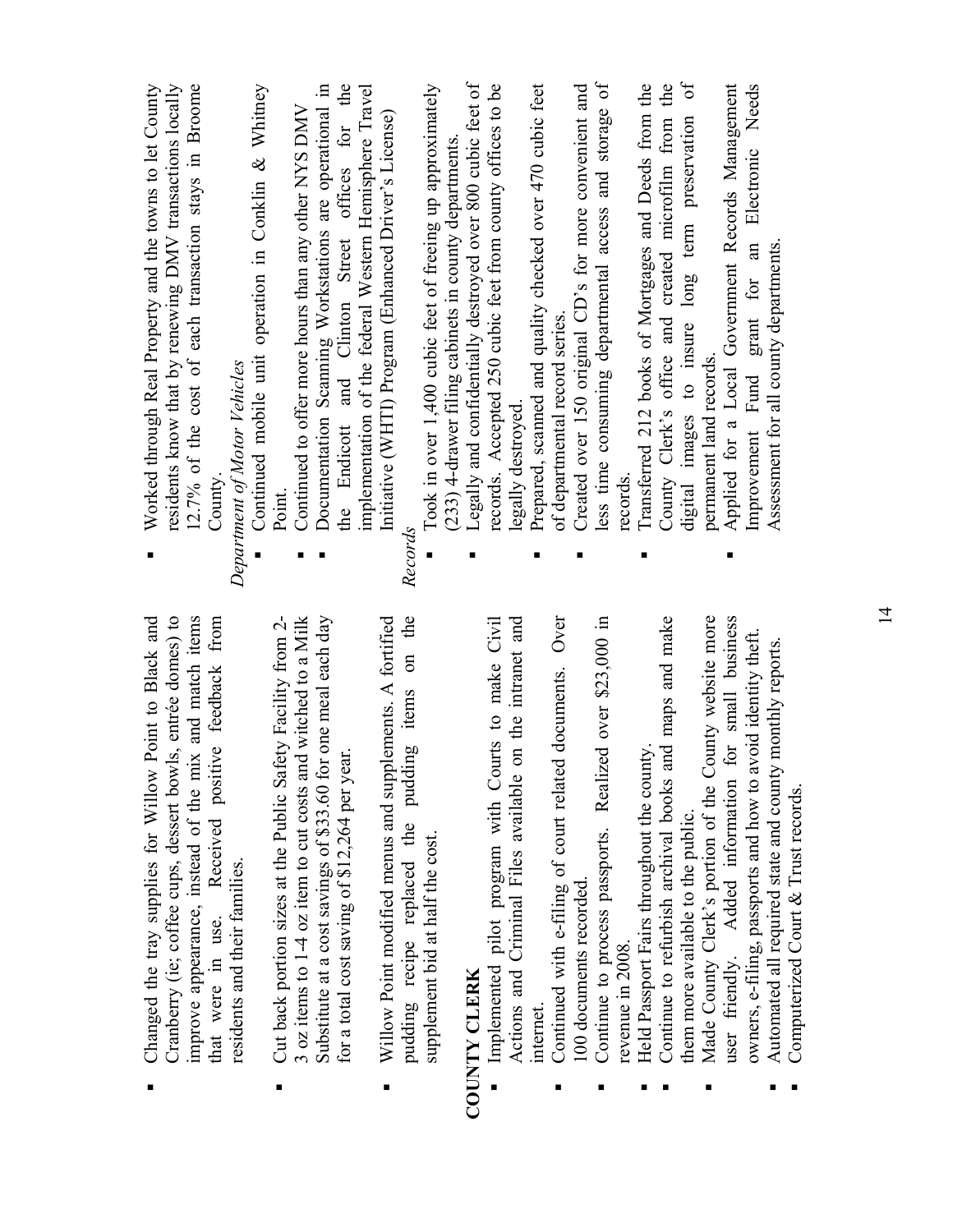- 2008 Presidential Primary, Primary & General Elections completed. The use of two voting systems in place due to State Judge's decision resulting in a court order for every county in NYS. Lever Machines can no longer be used 2008 Presidential Primary, Primary & General Elections completed. The use of two voting systems in place due to State Judge's decision resulting in a court order for every county in NYS. Lever Machines can no longer be used without a voting system for the disabled. without a voting system for the disabled. ■
	- New Voting Machines ordered (Ballot Marking Devices) and training was performed for all inspectors, technicians New Voting Machines ordered (Ballot Marking Devices) and training was performed for all inspectors, technicians and staff. and staff. ■
		- Operation costs increased significantly due to the Presidential Election, high number of new registrations, new voting machines, two systems for two elections and Operation costs increased significantly due to the Presidential Election, high number of new registrations, new voting machines, two systems for two elections and double training. double training. ■

### **EMERGENCY SERVICES**  EMERGENCY SERVICES

■

- NY Alert System implementation- Broome County was NY Alert System implementation-Broome County was one of the first in NY State to sign onto this state of the one of the first in NY State to sign onto this state of the art emergency public notification system began by the art emergency public notification system began by the Alert has been used successfully to make notifications Alert has been used successfully to make notifications state emergency management office. Thus far, NY state emergency management office. Thus far, NY several times for events such as sever weather. several times for events such as sever weather.
- for the emergency operations center and 911 emergency for the emergency operations center and 911 emergency Emergency Operations Center upgrade- A multi level communications center was installed to help in sharing communications center was installed to help in sharing Emergency Operations Center upgrade- A multi level visual display system and information sharing system visual display system and information sharing system efficiently during disasters and major emergencies. efficiently during disasters and major emergencies and disseminating information/briefings more and disseminating information/briefings more  $\blacksquare$

■

# **GREATER BINGHAMTON AIRPORT (BGM) GREATER BINGHAMTON AIRPORT (BGM)**

- The Department of Aviation secured an \$8.5 m federal grant to construct a full parallel taxiway, which will provide efficient access for corporate, commercial and privately owned aircraft to our primary runway. This privately owned aircraft to our primary runway. This federal issuance was the single largest individual grant for federal issuance was the single largest individual grant for grant to construct a full parallel taxiway, which will provide efficient access for corporate, commercial and The Department of Aviation secured an \$8.5 m federal any airport in all of New York State in 2008. any airport in all of New York State in 2008. ■
- Other capital improvements included the completion of the Parking Lot Improvement Project, which is the final phase of the public side development program. This \$2.0 m of the public side development program. This \$2.0 m project, paid through state and airport funding, included new pavement, lighting, self pay equipment and signage. In addition, the airport completed a comprehensive Master In addition, the airport completed a comprehensive Master Plan Update that charts the course of the airport over the Plan Update that charts the course of the airport over the next 10-15 years. This document focused not only on air field development, but also on strategies for industrial Other capital improvements included the completion of the Parking Lot Improvement Project, which is the final phase project, paid through state and airport funding, included next 10-15 years. This document focused not only on air new pavement, lighting, self pay equipment and signage. field development, but also on strategies for industrial development on airport property. development on airport property.  $\blacksquare$ 
	- To the thrill of tens of thousands of spectators, the Greater Binghamton Air Show was held with military jets and professional aerial performers taking to the skies over professional aerial performers taking to the skies over Binghamton. Excellent attendance, sound planning and the Binghamton. Excellent attendance, sound planning and the cooperation of Mother Nature lead to a successful event cooperation of Mother Nature lead to a successful event and it convinced the United States Blue Angels to decide to To the thrill of tens of thousands of spectators, the Greater Binghamton Air Show was held with military jets and and it convinced the United States Blue Angels to decide to participate in our show in 2009. participate in our show in 2009 ■
- Although boardings fell by 12% (2008 vs. 2007), each individual airline reported an increase in passenger traffic individual airline reported an increase in passenger traffic from BGM. BGM also bucked the nationwide of flight from BGM. BGM also bucked the nationwide of flight capacity reductions by maintaining their flight schedule capacity reductions by maintaining their flight schedule during 2008. The airport is aggressively pursuing Although boardings fell by 12% (2008 vs. 2007), each during 2008. The airport is aggressively pursuing expansion to local air service options. expansion to local air service options.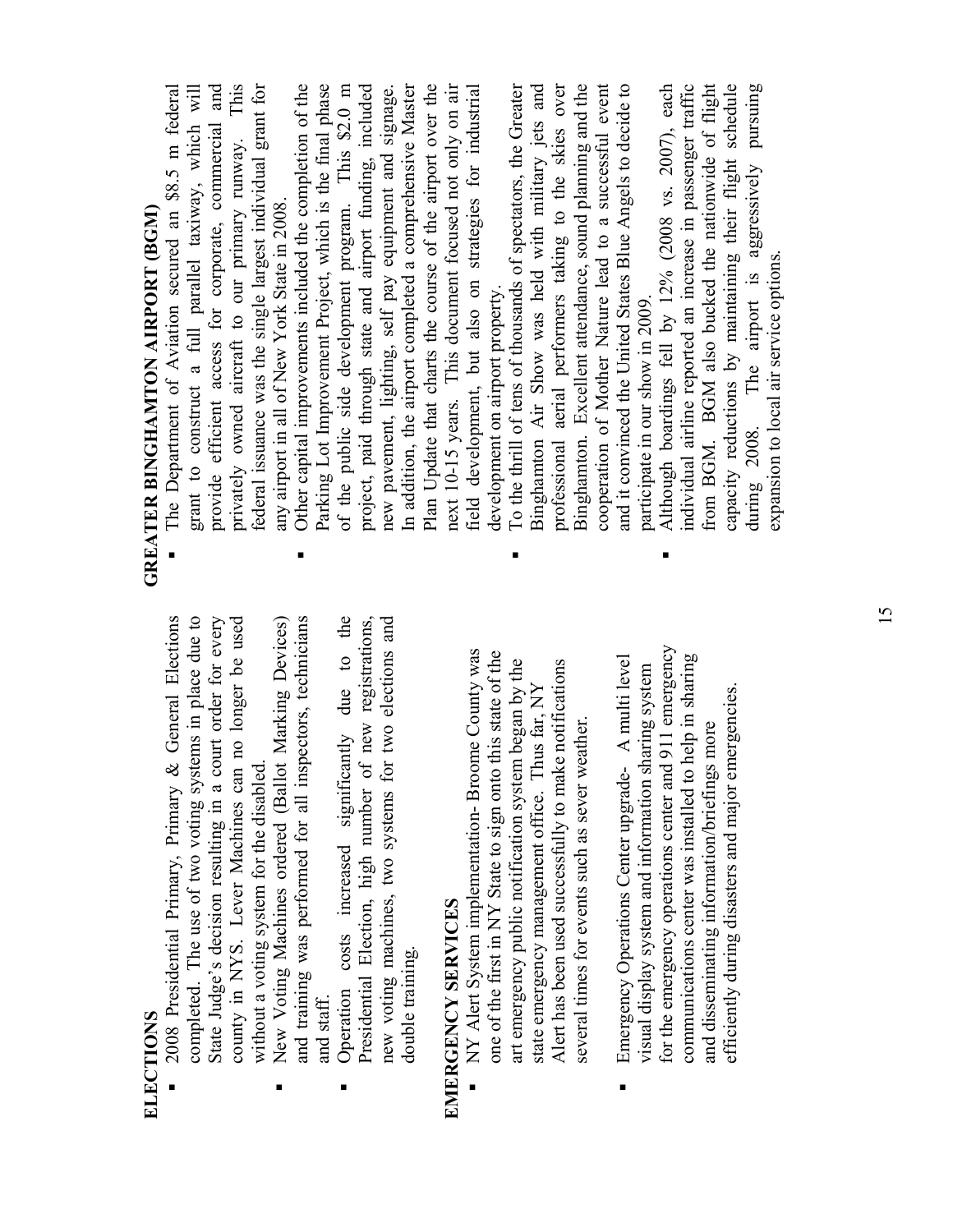| ļ |
|---|
| ļ |
|   |
| ľ |
|   |
|   |

 Fiscal staff collaborated with grant managers to claim \$3,923,974 out of a possible \$3,998,145 leaving less than \$74,171 or 1.86% of grant funds left unspent. Of than \$74,171 or 1.86% of grant funds left unspent. Of this amount, \$63,837 was reserved by the state for this amount, \$63,837 was reserved by the state for \$3,923,974 out of a possible \$3,998,145 leaving less Fiscal staff collaborated with grant managers to claim patient services on the Integrated Cancer Services grant. patient services on the Integrated Cancer Services grant. ■

**Emergency Preparedness** *Emergency Preparedness*  ■

- responded to the Binghamton University GI illness responded to the Binghamton University GI illness Health Department staff rapidly and successfully Health Department staff rapidly and successfully outbreak. outbreak.
- conducted 3 community presentations on all-hazards conducted 3 community presentations on all-hazards In conjunction with other departments/community agencies, launched the Be BC Ready Website and In conjunction with other departments/community agencies, launched the Be BC Ready Website and preparedness. preparedness. ■
- Health Department organized and conducted the largest Health Department organized and conducted the largest history serving 912 patients in 3 hours or 1 shot every history serving 912 patients in 3 hours or 1 shot every Point of Distribution exercise in Broome County Point of Distribution exercise in Broome County 12 seconds. 12 seconds. ■
	- The Vulnerable Populations Preparedness Outreach Project (VPPOP) reached over 600 Broome County The Vulnerable Populations Preparedness Outreach Project (VPPOP) reached over 600 Broome County residents and discussed individual emergency residents and discussed individual emergency preparedness. preparedness. ■

Tobacco Control Program/Tobacco Free Broome *Tobacco Control Program/ Tobacco Free Broome* 

supporting reduction of tobacco advertising at tobacco supporting reduction of tobacco advertising at tobacco signed a policy to remove/reduce tobacco advertising. signed a policy to remove/reduce tobacco advertising. agreed to refrain from posting exterior Marlboro ads. Four non-profit organizations (including one festival retailers in Broome County. Three tobacco retailers agreed to refrain from posting exterior Marlboro ads. Four non-profit organizations (including one festival retailers in Broome County. Three tobacco retailers One retailer does not post any ads and has agreed to One retailer does not post any ads and has agreed to continue this policy. The other two retailers have continue this policy. The other two retailers have Broome County Legislature signed a resolution Broome County Legislature signed a resolution ■

and two theatres) signed policies to refuse tobacco and two theatres) signed policies to refuse tobacco company advertising, sponsorship and promotion. company advertising, sponsorship and promotion.

- Smoke-free housing policy was implemented for SEPP Smoke-free housing policy was implemented for SEPP housing in Broome County in April 2008 (limited income and disabled housing) which included six housing in Broome County in April 2008 (limited income and disabled housing) which included six apartment buildings. apartment buildings. ■
	- Smoke-free outdoor policies were enacted and signage and a "Celebration Day" was held to publicize the new Smoke-free outdoor policies were enacted and signage provided to the Discovery Center (children's museum) and a "Celebration Day" was held to publicize the new provided to the Discovery Center (children's museum) policy with about 150 people in attendance. policy with about 150 people in attendance.  $\blacksquare$ 
		- populations targeted through the free clinic, STD, TB, populations targeted through the free clinic, STD, TB, WIC and immunization clinics located at the Health WIC and immunization clinics located at the Health **Began distribution of nicotine replacement therapy** Began distribution of nicotine replacement therapy (NRT) to residents, beginning with low-income (NRT) to residents, beginning with low-income Department. Department. ■

Traffic Safety Program *Traffic Safety Program* 

■

- 184 car seats and 844 bicycle helmets were distributed. 184 car seats and 844 bicycle helmets were distributed
- Eighteen child passenger safety education programs and Eighteen child passenger safety education programs and 20 bicycle safety education programs were given. 20 bicycle safety education programs were given. ■
	- certified for a total of 24 technicians in Broome County. certified for a total of 24 technicians in Broome County. Ten new child passenger safety technicians were Ten new child passenger safety technicians were ■

■

program called "Keeping it Real Behind the Wheel" – a program called "Keeping it Real Behind the Wheel" - a conducted and 181 students have received the program. conducted and 181 students have received the program. above efforts and for developing a new and innovative above efforts and for developing a new and innovative distracted driving. To date, 6 presentations have been Presentations have been given to Susquehanna Valley distracted driving. To date, 6 presentations have been Presentations have been given to Susquehanna Valley SADD students, Windsor High School, Homer High SADD students, Windsor High School, Homer High Governor's Traffic Safety Chairman's Award at the NYS Fall Highway Safety Conference based on the Governor's Traffic Safety Chairman's Award at the NYS Fall Highway Safety Conference based on the teen safe driving presentation focused solely on teen safe driving presentation focused solely on Traffic Safety Coordinator received the NYS Traffic Safety Coordinator received the NYS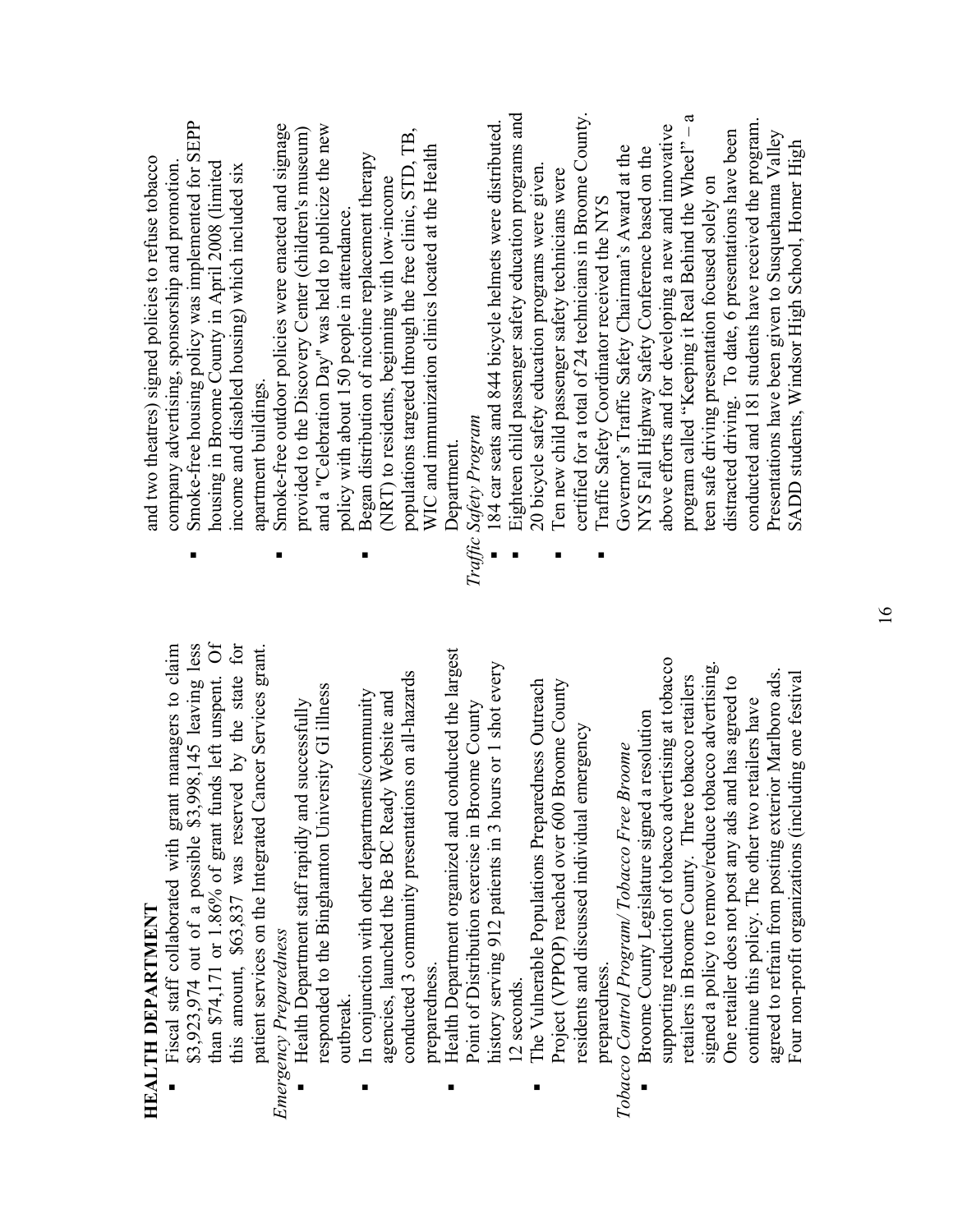School, Broome Community College driver's education School, Broome Community College driver's education students and for the general public. students and for the general public. *Cancer Services Program*  Cancer Services Program

- that incorporates all components of the Cancer Services that incorporates all components of the Cancer Services other partnerships across the state, excels in recruiting other partnerships across the state, excels in recruiting Program into daily programming, acts as a model for Program into daily programming, acts as a model for NYS Department of Health for having a partnership NYS Department of Health for having a partnership Received the Model of Integration Award from the Received the Model of Integration Award from the providers, partners and clients and for maintaining providers, partners and clients and for maintaining optimal staffing and fiscal performance. optimal staffing and fiscal performance. ■
- performed; 209 colorectal screening tests performed clinical breast exams performed; 975 mammograms performed; 209 colorectal screening tests performed clinical breast exams performed; 975 mammograms <sup>120</sup> presentations on cancer services offered; 1,438 120 presentations on cancer services offered; 1,438 performed; 1,100 pap tests and pelvic exams performed; 1,100 pap tests and pelvic exams and 17 colonoscopies. and 17 colonoscopies. ■
- pre-cancerous conditions of the cervix. There were 18 Medicaid Treatment Act Applications are applications diagnosed with breast, cervical or colorectal cancer or pre-cancerous conditions of the cervix. There were 18 Medicaid Treatment Act Applications are applications diagnosed with breast, cervical or colorectal cancer or certification for a client previously diagnosed but still certification for a client previously diagnosed but still new breast cancer diagnosis; 30 re-certifications for diagnosis; 2 new colorectal cancer diagnoses; and 1 new breast cancer diagnosis; 30 re-certifications for treatment; 24 new pre-cancerous or cervical cancer treatment; 24 new pre-cancerous or cervical cancer diagnosis; 2 new colorectal cancer diagnoses; and 1 for Medicaid coverage during treatment for those women previously diagnosed but still undergoing women previously diagnosed but still undergoing for Medicaid coverage during treatment for those undergoing treatment. undergoing treatment. ■
- Broome County was asked to be lead agency to oversee Broome County was asked to be lead agency to oversee Chemung and Schuyler Counties based on experience Chemung and Schuyler Counties based on experience another contract for the Cancer Services Program of another contract for the Cancer Services Program of and performance. and performance. ■

**Southern Tier Diabetes Coalition** *Southern Tier Diabetes Coalition* 

- Through Broome County Mission Meltaway Programs, Through Broome County Mission Meltaway Programs, developing diabetes were educated about diabetes developing diabetes were educated about diabetes approximately 620 individuals at high risk for approximately 620 individuals at high risk for prevalence, risk factors, pre-diabetes, testing, prevalence, risk factors, pre-diabetes, testing, symptoms, prevention, and complications. symptoms, prevention, and complications. ■
- Fourteen 8-week Mission Meltaway and Simply Health Fourteen 8-week Mission Meltaway and Simply Health Chenango Counties, educating 149 individuals at high Chenango Counties, educating 149 individuals at high Programs were conducted in Tioga, Delaware and Programs were conducted in Tioga, Delaware and risk for developing diabetes. risk for developing diabetes. ■
	- individuals to attend diabetes self-management classes individuals to attend diabetes self-management classes **Financial assistance was offered to five uninsured** Financial assistance was offered to five uninsured in Chenango County. in Chenango County. ■
- reaching approximately 525 health care professionals in community education forums in Broome and Chenango reaching approximately 525 health care professionals in Staff promoted Mission Meltaway through the Lourdes Broome County. 32 new Mission Meltaway facilitators community education forums in Broome and Chenango Staff promoted Mission Meltaway through the Lourdes Broome County. 32 new Mission Meltaway facilitators Staff assisted with the planning and hosting of free Staff assisted with the planning and hosting of free were trained in Chenango and Delaware Counties. and United Health Services Hospitals newsletters, and United Health Services Hospitals newsletters, were trained in Chenango and Delaware Counties. Counties, and distributed educational materials to Counties, and distributed educational materials to approximately 178 people at these events. approximately 178 people at these events. ■
	- Staff sent diabetes awareness press releases/PSAs to Staff sent diabetes awareness press releases/PSAs to media in Broome, Tioga, Chenango, and Delaware media in Broome, Tioga, Chenango, and Delaware Counties. Counties. ■

Early Intervention Program: *Early Intervention Program:* 

 46% of children in the Early Intervention Program diagnosed with a developmental delay in one or more of five domains resolved the condition, becoming age 46% of children in the Early Intervention Program diagnosed with a developmental delay in one or more of five domains resolved the condition, becoming age appropriate prior to preschool entry. appropriate prior to preschool entry. ■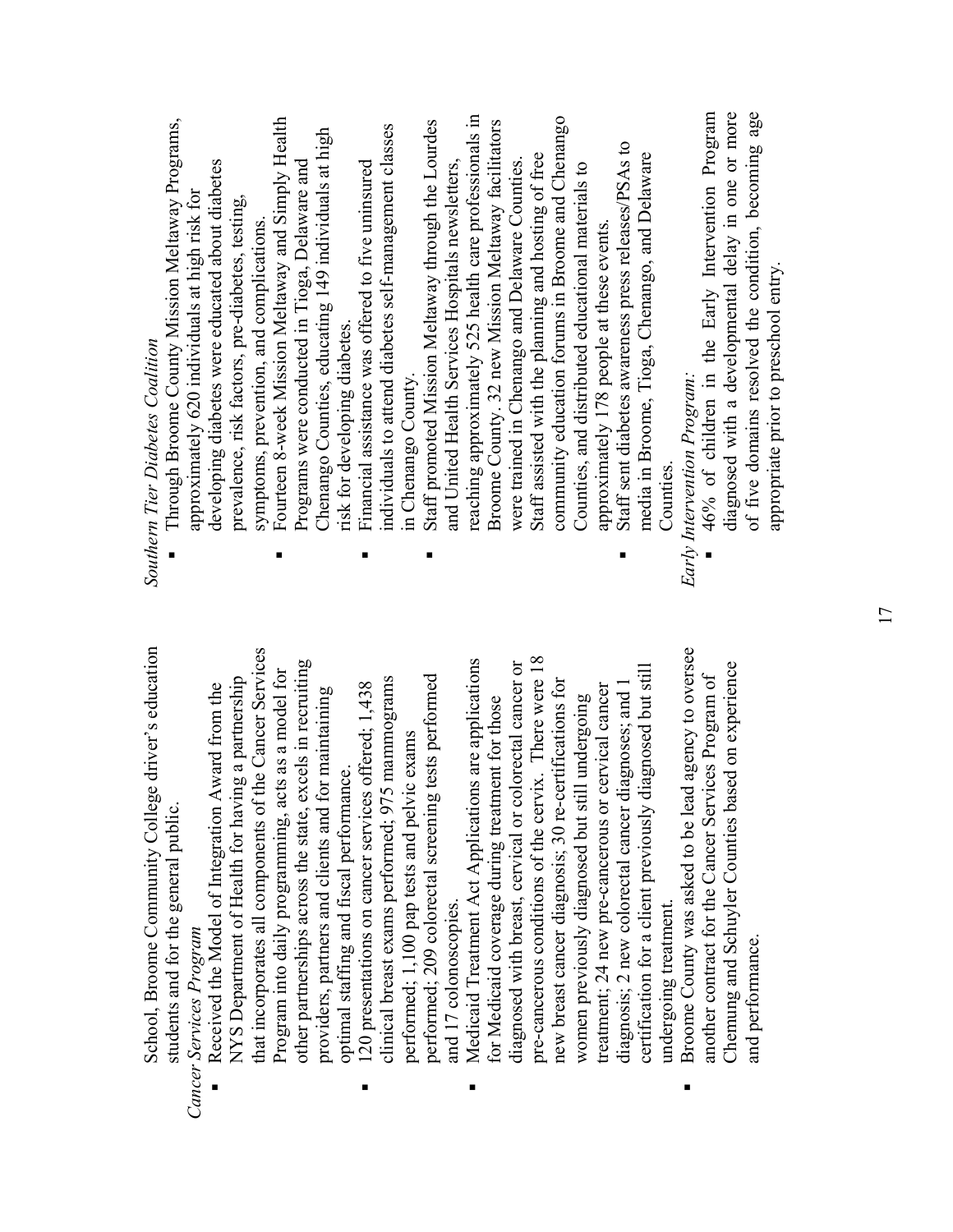| ■ | 811 children served by the Early Intervention Program |
|---|-------------------------------------------------------|
|   | vith 1,019 services being provided in the home.       |
|   | Preschool Program                                     |

 $\mathbf{c}$  Preschool Program database is completed, able to Preschool Program database is completed, able retrieve statistical data. retrieve statistical data. ■

*Steps to a Healthier Broome County*  Steps to a Healthier Broome County

 $\circ$ The Steps granted concluded on September 22, 2008. 5 The Steps granted concluded on September 22, 2008. year highlights include: year highlights include:

- 12 Broome County School Districts implemented 12 Broome County School Districts implemented Wellness Policies. Wellness Policies.  $\overline{a}$
- Over 80,000 adults and children enrolled in the BC Over 80,000 adults and children enrolled in the BC Walks Program. Walks Program. ■

■

- ages and abilities must be able to safely move along and Pedestrians, bicyclists, motorists and transit riders of all ages and abilities must be able to safely move along and Pedestrians, bicyclists, motorists and transit riders of all City of Binghamton and Town of Union legislated City of Binghamton and Town of Union legislated complete the streets policies that are designed and complete the streets policies that are designed and operated to enable safe access for all users. operated to enable safe access for all users. across a complete street. across a complete street. ■
	- **Established resolution, Young Lungs at Play, that calls** Established resolution, Young Lungs at Play, that calls County and twenty-three City of Binghamton parks; for tobacco free playground areas in eleven Broome for tobacco free playground areas in eleven Broome County and twenty-three City of Binghamton parks; ■
- Partnership for Prevention's Keeping America Healthy: Partnership for Prevention's Keeping America Healthy Aging, over 10,000 pounds have been lost through the Aging, over 10,000 pounds have been lost through the article on Mission Meltaway appeared in the National article on Mission Meltaway appeared in the National success of Mission Meltaway Programs. Statistically success of Mission Meltaway Programs. Statistically pressure and Body Mass Index (BMI) indicators. An pressure and Body Mass Index (BMI) indicators. An In collaboration with the Broome County Office for significant changes were seen in participants' blood In collaboration with the Broome County Office for significant changes were seen in participants' blood A Catalog of Successful Programs. A Catalog of Successful Programs. ■
- Hosted a visit from the NYS Health Commissioner, Dr. Richard F. Daines, during 2008 Public Health Week to Hosted a visit from the NYS Health Commissioner, Dr. Richard F. Daines, during 2008 Public Health Week to ■

unveil the Prevention Agenda and showcase successes of Steps sustainable chronic disease prevention unveil the Prevention Agenda and showcase successes sustainable chronic disease prevention of Steps projects.

- At special request from the NYS Department of Health Commissioner's office, the Broome County Public Health Director and Steps Coordinator provided a historical account of Broome County's integrated chronic disease programming success for several CDC prevention leaders; including the Director of National Center for Chronic Disease Prevention and Health Commissioner's office, the Broome County Public At special request from the NYS Department of Health Health Director and Steps Coordinator provided a historical account of Broome County's integrated chronic disease programming success for several CDC prevention leaders; including the Director of National Center for Chronic Disease Prevention and Health Promotion. Promotion.  $\blacksquare$
- Broome County school districts (35 schools and close to 15,000 students) were educated on healthy fruits and vegetables grown in New York State. Give Me 5 posters, daily announcements and menus featuring the Give Me 5 logo were used to reinforce the message. Incentives and education materials were provided to children. 46 Worksites conducted the Give me Five challenge and approximately 2,470 employees participated. Local Farmer's Market incentive coupons to 15,000 students) were educated on healthy fruits and posters, daily announcements and menus featuring the Incentives and education materials were provided to children. 46 Worksites conducted the Give me Five challenge and approximately  $2,470$  employees Broome County school districts (35 schools and close vegetables grown in New York State. Give Me 5 participated. Local Farmer's Market incentive coupons Give Me 5 logo were used to reinforce the message. were distributed to participating worksites. were distributed to participating worksites.
	- $\blacksquare$  Broome County was declared a We Can County (Ways to Enhance Children's Activity and Nutrition) by the U.S. Department of Health and Human Services to Enhance Children's Activity and Nutrition) by the U.S. Department of Health and Human Services Broome County was declared a We Can County (Ways National Institutes of Health. National Institutes of Health. ■

*Clinics* 

- $\blacksquare$  7,034 Broome County residents received care in 10,801 7,034 Broome County residents received care in 10,801 visits. ■
- education, 530 children received dental screenings, 184 education, 530 children received dental screenings, 184  $\blacksquare$  1,777 children and 115 adults received dental health 1,777 children and 115 adults received dental health

■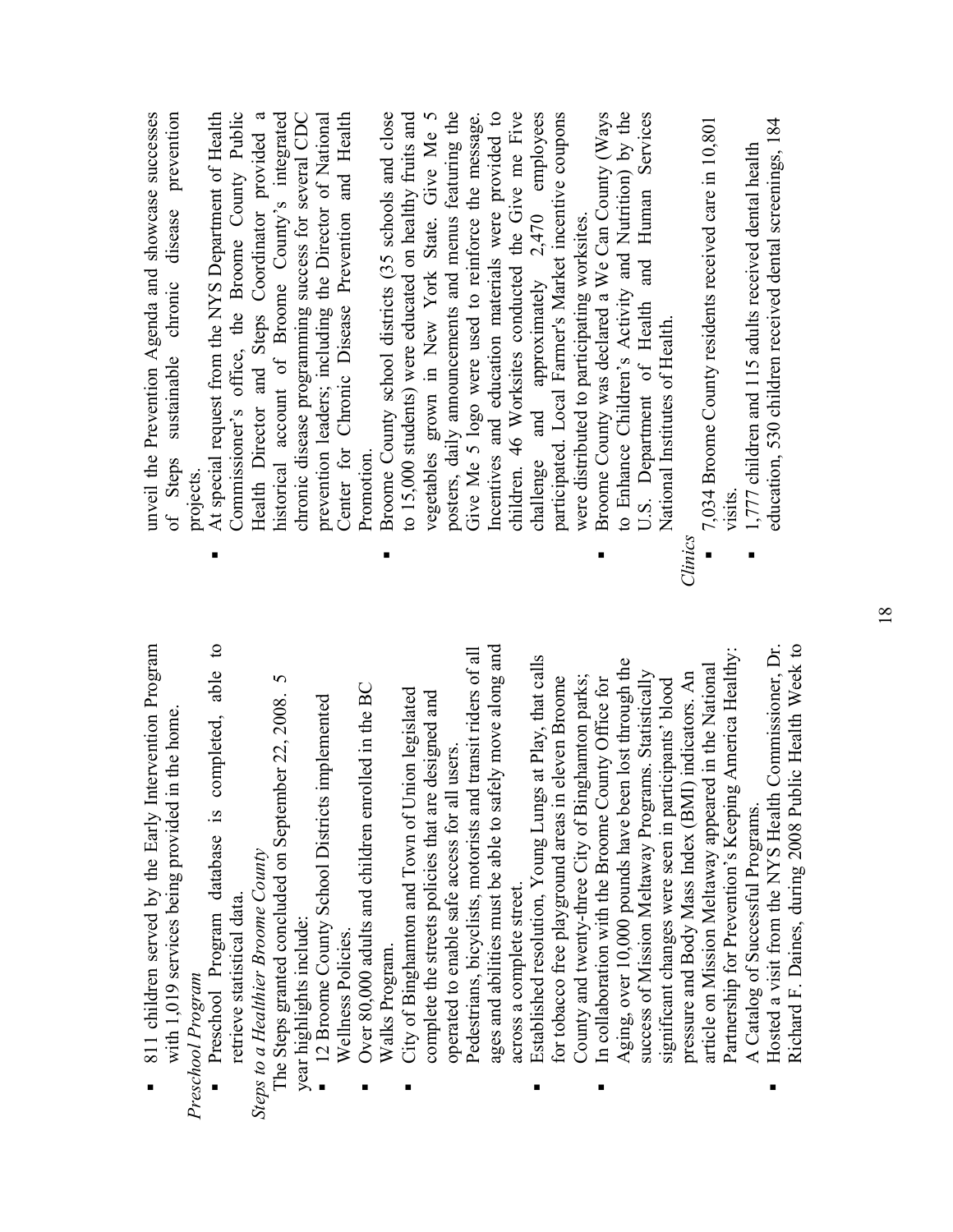| children had prophylactic care and 358 children (784 |                                  | <br>            |
|------------------------------------------------------|----------------------------------|-----------------|
|                                                      |                                  |                 |
|                                                      |                                  |                 |
|                                                      |                                  |                 |
|                                                      |                                  |                 |
|                                                      |                                  |                 |
|                                                      |                                  |                 |
|                                                      |                                  |                 |
|                                                      |                                  |                 |
|                                                      |                                  |                 |
|                                                      |                                  |                 |
|                                                      |                                  |                 |
|                                                      |                                  |                 |
|                                                      |                                  |                 |
|                                                      |                                  |                 |
|                                                      |                                  |                 |
|                                                      | teeth) received dental sealants. | $\overline{(\}$ |

 $\blacksquare$  Cooperating with the Office for Aging and Emergency Cooperating with the Office for Aging and Emergency Preparedness, 2,675 influenza and 52 pneumonia Preparedness, 2,675 influenza and 52 pneumonia mmunizations were administered this season. immunizations were administered this season.

■

1,525 patients were seen in 1,955 TB clinic visits. 1,525 patients were seen in 1,955 TB clinic visits. ■

■

- The population of incoming international students, most The population of incoming international students, most again this year at Binghamton University. Broome again this year at Binghamton University. Broome from highly endemic areas of the world, increased from highly endemic areas of the world, increased interviewed 169 (28%) students with latent TB infection and prescribed appropriate treatment. interviewed 169 (28%) students with latent TB infection and prescribed appropriate treatment. County Health Department TB Program staff County Health Department TB Program staff
- There were seven confirmed active TB cases in Broome There were seven confirmed active TB cases in Broome County requiring 91 directly observed therapy sessions County requiring 91 directly observed therapy sessions and contact investigations involving 92 residents. and contact investigations involving 92 residents. ■
	- cases were diagnosed and treated at the Broome County cases were diagnosed and treated at the Broome County Completed a total number of 2,063 STD screens. 28%  $\blacksquare$  Completed a total number of 2,063 STD screens. 28% of Gonorrhea, 31% of Chlamydia and 33% of Syphilis of Gonorrhea, 31% of Chlamydia and 33% of Syphilis Health Department. Health Department. ■

■

BU nursing students received STD/HIV education from counseled about STDs, HIV, AIDS and harm reduction BU nursing students received STD/HIV education from counseled about STDs, HIV, AIDS and harm reduction Assistance Center, middle and high schools, BCC and Assistance Center, middle and high schools, BCC and medical offices, Planned Parenthood, Crime Victims medical offices, Planned Parenthood, Crime Victims in 75 presentations. More than 2,000 individuals in in 75 presentations. More than 2,000 individuals in treatment facilities, homeless shelters and outreach treatment facilities, homeless shelters and outreach events. Over 5,100 individuals were educated and events. Over 5,100 individuals were educated and conducted at Broome County Health Department, conducted at Broome County Health Department, Southern Tier AIDS Program, drug and alcohol Southern Tier AIDS Program, drug and alcohol ■ 2,670 HIV tests and counseling sessions were 2,670 HIV tests and counseling sessions were our staff.

- firefighters received education, counseling and referrals firefighters received education, counseling and referrals for obesity, smoking, breast and cervical health at preemployment physicals and annual health assessments. for obesity, smoking, breast and cervical health at preemployment physicals and annual health assessments. 399 Broome County employees and volunteer 399 Broome County employees and volunteer Immunizations were reviewed and 446 were Immunizations were reviewed and 446 were administered. administered. ■
- **There were 775 Immunization Clinic visits and 1,880** There were 775 Immunization Clinic visits and 1,880 38% of the children were uninsured or underinsured. 38% of the children were uninsured or underinsured. vaccinations given. 362 children were immunized; vaccinations given. 362 children were immunized; Maternal Child Health *Maternal Child Health*   $\blacksquare$

- Healthy families Broome Support Workers home visited 146 families. A total of 1,913 visits were completed with 100% of visits addressing parent/child interaction, 94% child development, 82% health care, 95% family functioning, 57% self sufficiency, 52% completed with 100% of visits addressing parent/child Healthy families Broome Support Workers home visited 146 families. A total of 1,913 visits were interaction, 94% child development, 82% health care, 95% family functioning, 57% self sufficiency, 52% program activities, 16% concrete activities. program activities, 16% concrete activities. ■
	- **1.102** home visits were made, including 241 antepartum, 309 postpartum follow-up, 491 infant/child visits, 27 health guidance, and 28 lead visits. All visits include assessing for ways to improve maternal and child health, reduce infant mortality, substance abuse, visits, 27 health guidance, and 28 lead visits. All visits include assessing for ways to improve maternal and antepartum, 309 postpartum follow-up, 491 infant/child child health, reduce infant mortality, substance abuse, 241 home visits were made, including smoking, and immunization status as appropriate. smoking, and immunization status as appropriate. 1.102 ■
		- The Maternal Child Health team received 22 22 team received bereavement referrals and two visits were made. bereavement referrals and two visits were made. The Maternal Child Health ■ ■
- $\blacksquare$  57 visits were made to daycare centers with 1,356 records being reviewed for immunizations, physicals and lead screenings. 510 daycare employees received education and training on 29 various topics. Child Health Promotion Specialist staff certified 58 providers 57 visits were made to daycare centers with 1,356 records being reviewed for immunizations, physicals education and training on 29 various topics. Child Health Promotion Specialist staff certified 58 providers and lead screenings. 510 daycare employees received in medication administration. in medication administration.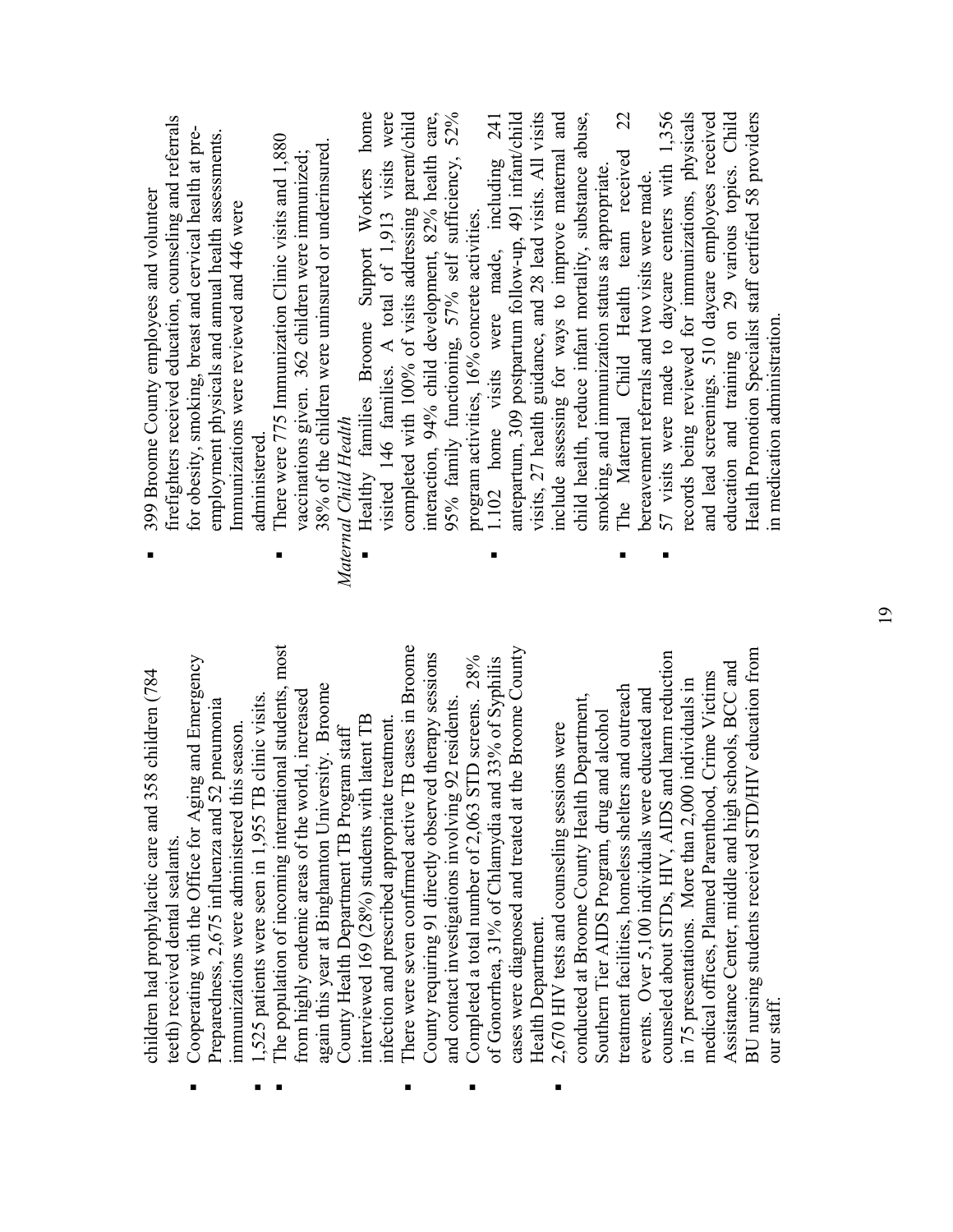*WIC*

- $\blacksquare$  The WIC Program served 4,800 clients in 2008. The WIC Program served 4,800 clients in 2008. ■
- Preparation was made for new food package Preparation was made for new food package prescriptions.. prescriptions. ■
	- Two additional staff were trained as certified lactation Iwo additional staff were trained as certified lactation counselors and passed the examination. counselors and passed the examination ■
		- Staff received training in motivational interviewing Staff received training in motivational interviewing techniques to elicit behavior change. techniques to elicit behavior change. ■

### *Child Fatality Review Team*  Child Fatality Review Team

- Health Department was awarded an Office of Children and Family Services grant for the development of a Child Fatality Review Team. The team has been Child Fatality Review Team. The team has been developed and has met regularly to develop procedures and Family Services grant for the development of a developed and has met regularly to develop procedures Health Department was awarded an Office of Children for reviewing cases. for reviewing cases. ■
	- The team reviewed death statistics for child deaths in The team reviewed death statistics for child deaths in Broome County (2007 thru July 2008). Broome County (2007 thru July 2008) ■
		- An archive of studies (library) was created; relevant An archive of studies (library) was created; relevant prevention literature collection has begun. prevention literature collection has begun. ■
			- Nursing students collected information on county Nursing students collected information on county prevention programs. prevention programs. ■
- formalized and is being reviewed by NYS Office of formalized and is being reviewed by NYS Office of A Policy, Procedure and Protocol Manual was A Policy, Procedure and Protocol Manual was Children and Family Services. Children and Family Services. ■

#### Environmental Health *Environmental Health*

 The water supplier supervision program is responsible for assuring compliance with Federal and State for assuring compliance with Federal and State For example, during 2008 staff and the requirements. For example, during 2008 staff and the water suppliers implemented the radiological rule. Water suppliers began to collect the data needed to determine if the levels of radiological parameters exceed levels that impact human health when The water supplier supervision program is responsible Water suppliers began to collect the data needed to determine if the levels of radiological parameters exceed levels that impact human health when water suppliers implemented the radiological rule. requirements. ■

consumed. 165,000 Broome County residents are served by 192 public water supplies. Staff performed 415 inspections and sampling visits. There were no 415 inspections and sampling visits. There were no consumed. 165,000 Broome County residents are Staff performed confirmed waterborne outbreaks in 2008. confirmed waterborne outbreaks in 2008. served by 192 public water supplies.

- There are 63 Mobile Home Parks operating in Broome County. In 2008 staff worked with the park owners to improve protection of public health by increasing the County. In 2008 staff worked with the park owners to improve protection of public health by increasing the There are 63 Mobile Home Parks operating in Broome disinfection contact time with capital improvements. disinfection contact time with capital improvements. ■
	- Staff responded to almost 100 requests for guidance on potential mold exposure in their dwellings. In recognition of our experience in this area the Director of Environmental Health Services was appointed to the recognition of our experience in this area the Director of Environmental Health Services was appointed to the Staff responded to almost 100 requests for guidance on potential mold exposure in their dwellings. NYS Task Force on Toxic Mold Reduction. NYS Task Force on Toxic Mold Reduction.

■

- In 2008 adolescent tobacco use compliance checks showed a 90% compliance rate with sales noted at 18 of 179 stores. The program exceeded the federal target for this initiative of 80%. Staff also responded to 16 complaints on smoking in public places under the Clean In 2008 adolescent tobacco use compliance checks showed a 90% compliance rate with sales noted at 18 of 179 stores. The program exceeded the federal target for this initiative of 80%. Staff also responded to 16 complaints on smoking in public places under the Clean Indoor Air Act. Indoor Air Act. ■
	- The Health Department regulates the fire safety aspects of hotels, motels and other temporary residences. Recent new construction has increased the staff Recent new construction has increased the staff demands in this program but all facilities were found to be operating well enough to issue permits to operate in 2008. There are 42 facilities with over 3,000 rooms The Health Department regulates the fire safety aspects demands in this program but all facilities were found to be operating well enough to issue permits to operate in 2008. There are 42 facilities with over 3,000 rooms of hotels, motels and other temporary residences. under permit in Broome County. under permit in Broome County. ■
		- All 70 pools and beaches in Broome County were inspected in 2008 according to NYS Department of Health guidance. There were no reported incidents at All 70 pools and beaches in Broome County were inspected in 2008 according to NYS Department of Health guidance. There were no reported incidents at pools or beaches. pools or beaches.  $\blacksquare$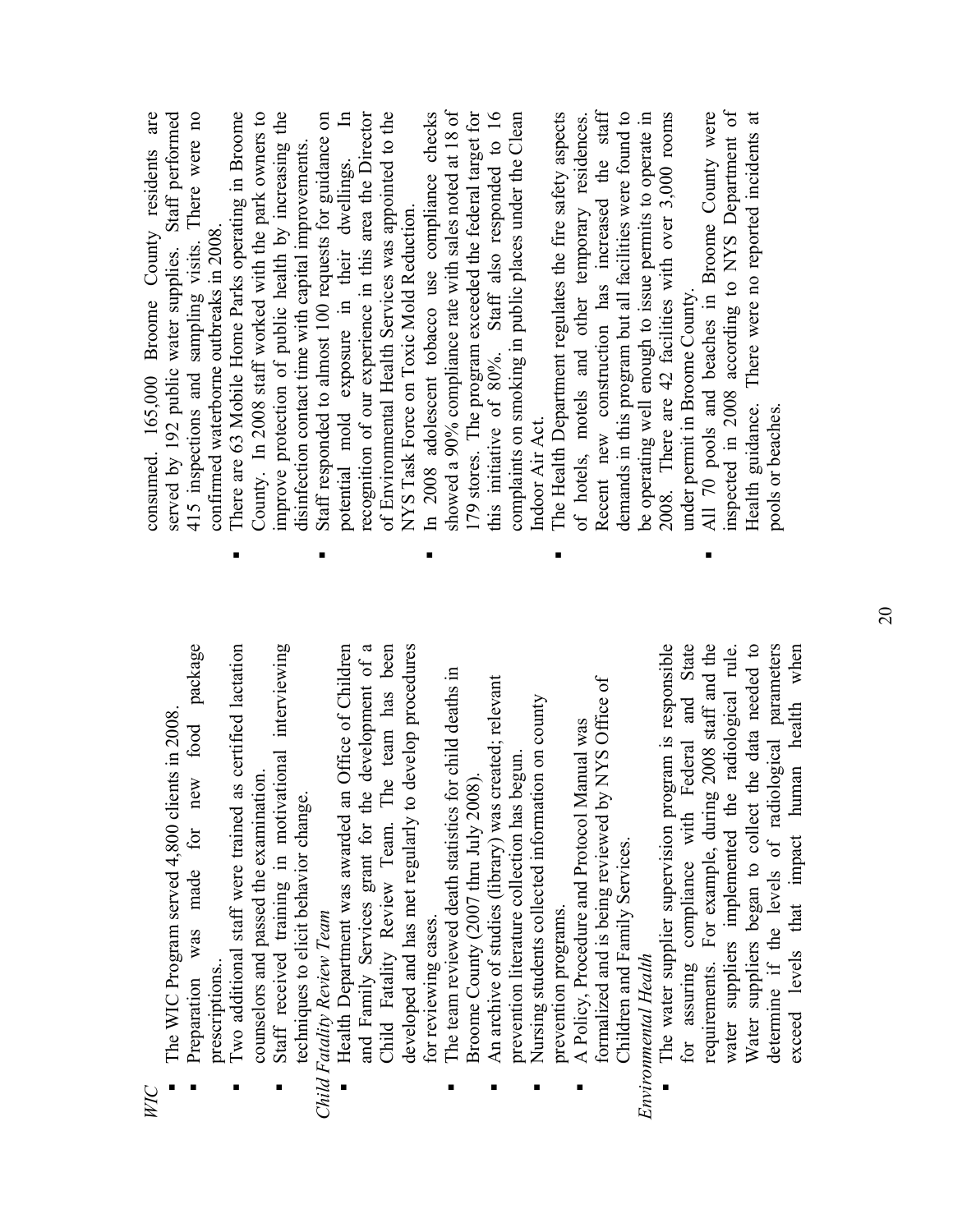| Primary care providers have increased their rate of<br>screening children for blood lead each year. Rates for<br>484 calls were handled by Environmental Health<br>children under six years old are estimated at 65% in<br>2006, up from 22% in 2000. During 2008, six children<br>were found to have blood levels exceeding 20 ug/dl<br>requiring an environmental intervention<br>Services staff in 2008. | п              | $\mathbf{c}$<br>strengthen our environmental health enforcement<br>Staff responded to resident questions on the possible<br>Broome County home at \$78,000, this program helped<br>impacts to their water supplies caused by gas well<br>assure the viability of \$14,000,000 in housing value.<br>Additional Hearing Officers were recruited<br>process.<br>drilling |
|-------------------------------------------------------------------------------------------------------------------------------------------------------------------------------------------------------------------------------------------------------------------------------------------------------------------------------------------------------------------------------------------------------------|----------------|-----------------------------------------------------------------------------------------------------------------------------------------------------------------------------------------------------------------------------------------------------------------------------------------------------------------------------------------------------------------------|
| Food service facility inspections focused on high-risk<br>establishments (those with potentially hazardous food<br>$.100\%$ of the 92<br>ingredients and complex menu items)<br>facilities were inspected at least once.                                                                                                                                                                                    |                | The NYS Department of Health has emphasized the<br>children. Received a \$172,000 grant to develop and<br>primary prevention model as the preferred mechanism<br>to reduce the public health burden of lead poisoned                                                                                                                                                  |
| $2,700$ blood lead<br>for 648 animal bites and 122 specimen submittals were<br>handled in the rabies program. 115 humans received<br>and management<br>Over 1,000 food permits were issued;<br>levels in children were logged; intake                                                                                                                                                                       | п              | Staff initiated a voluntary Trans fat reduction campaign<br>Staff implemented the Broome County Local Law<br>requiring that AED's be placed in prescribed locations.<br>implement a pilot project in the City of Binghamton                                                                                                                                           |
| rabies post exposure treatment as a result of rabies<br>exposure. 18 animal vaccination clinics were held in<br>2008.                                                                                                                                                                                                                                                                                       |                | Support was<br>$\blacktriangleleft$<br>provided to restaurants with guidance materials.<br>with Broome County restaurants.<br>baseline survey was also performed.                                                                                                                                                                                                     |
| the Binghamton<br>University Biology Department to conduct mosquito<br>and bird surveillance for West Nile Virus. There were<br>no West Nile virus positive birds, mosquitoes,<br>mammals, or humans found in 2008.<br>Staff again collaborated with                                                                                                                                                        |                | Successful implementation of ERP Phase 1 - HR/Benefits<br>and Payroll System: Went live with the new PeopleSoft<br>As part of the new system<br>System for HR and Payroll.<br>INFORMATION TECHNOLOGY                                                                                                                                                                  |
| of industrial and<br>22 sites affecting approximately 780<br>environmental<br>requiring<br>The urban core has a rich history<br>activity<br>inspections.<br>commercial                                                                                                                                                                                                                                      |                | and<br>updated<br>reviewed,<br>were<br>business processes<br>documented                                                                                                                                                                                                                                                                                               |
| Reviewed septic system plans for 115 new houses and<br>median value of a<br>87 existing system repairs. With the<br>residences were evaluated.                                                                                                                                                                                                                                                              | effort include | Printing payroll checks and direct deposit advices<br>Additional accomplishments that accompanied this<br>from laser printers                                                                                                                                                                                                                                         |

 $\blacksquare$ 

 $\blacksquare$ 

 $\blacksquare$ 

 $\blacksquare$ 

 $\blacksquare$ 

 $\blacksquare$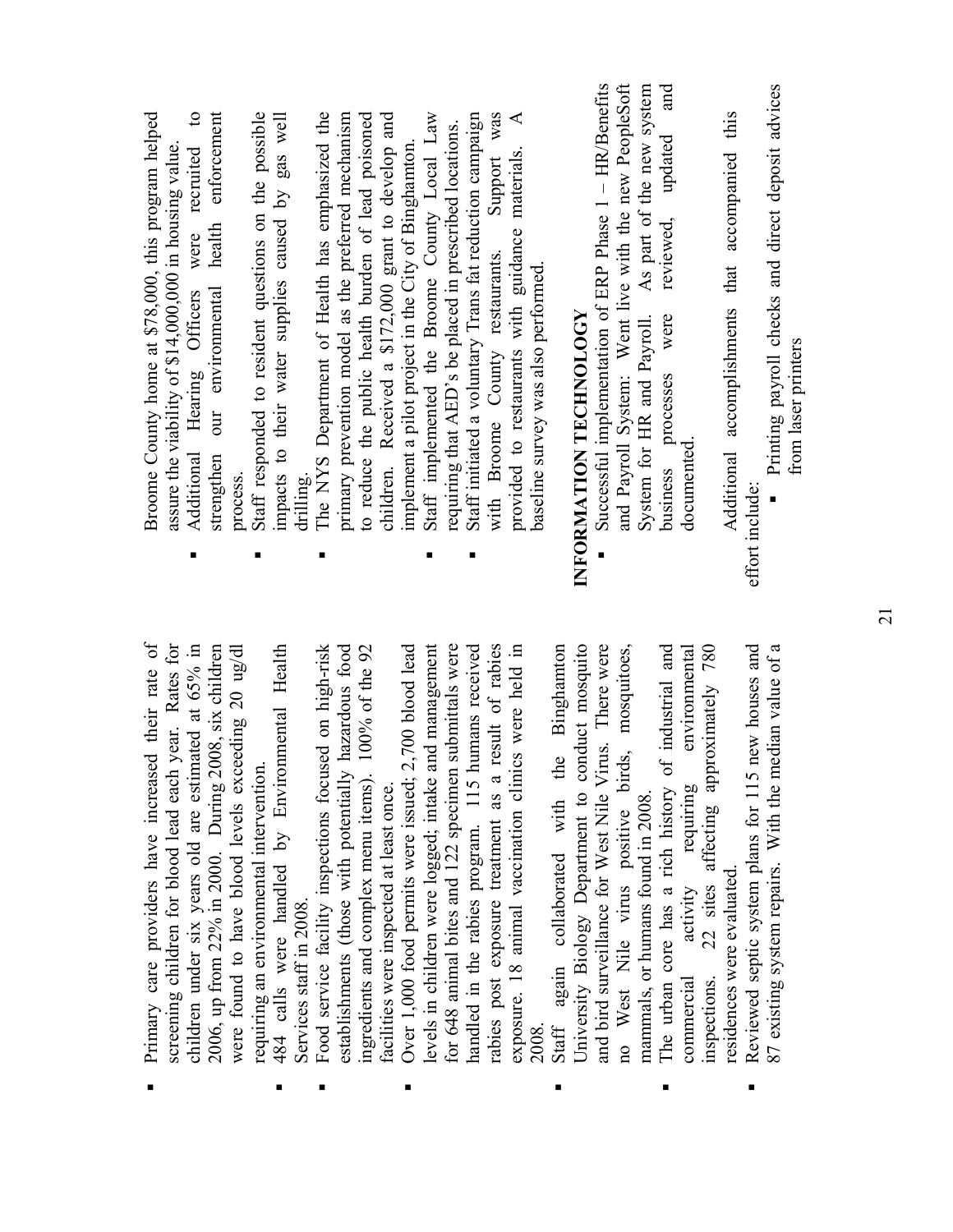| Implemented two IBM P550 high-end AIX servers<br>paper<br>Converted payroll reports to view on line via infoW<br>on laser cut<br>EB (reducing a lot of paper for the County)<br>Printing $W-2s$ and 1099s | Implemented services and infrastructure for new Greater<br>ability of key<br>further insuring the communications<br>personnel during public emergencies.<br>Binghamton Innovation Center. |
|-----------------------------------------------------------------------------------------------------------------------------------------------------------------------------------------------------------|-------------------------------------------------------------------------------------------------------------------------------------------------------------------------------------------|
| Implemented an Oracle database<br>for the project                                                                                                                                                         | Successfully completed implementation on new online<br>telecommunications billing portal, which provides                                                                                  |
| Software:<br>and trained every<br>Management<br>Implemented new software<br>Content<br>Website                                                                                                            | effectively track and manage their telecommunication<br>department heads with the ability to more efficiently and                                                                         |
| department on how to update their section of the<br>website to keep content current                                                                                                                       | Identified service provider billing errors and successfully<br>negotiated over \$10K in credit to related accounts.<br>services and minimizes related paper use.                          |
| Expanded VMWare : In 2007, we moved the workload of                                                                                                                                                       | Print Shop/Mail Room:                                                                                                                                                                     |
| to consolidate resources to VMware in 2008. Additionally,<br>34 servers onto 3 servers running VMware. We continued                                                                                       | Renegotiated 3-year contract for Heidelberg 9110 black<br>and white copier at a lower cost that includes higher copy                                                                      |
| we added a few virtual desktops to explore the possibility                                                                                                                                                | counts and additional features such as a volume stacker and                                                                                                                               |
| of using this County wide.                                                                                                                                                                                | contract for a new color copier/printer for more images that<br>booklet making component. Also renegotiated a new                                                                         |
| Data Center Work Order Statistics:                                                                                                                                                                        | also includes high volume paper capacity trays and a                                                                                                                                      |
| Desktop completed 1312<br>Helpdesk completed 799                                                                                                                                                          | New US Postal regulations were put into place in October<br>folding unit.                                                                                                                 |
| Network completed 1497                                                                                                                                                                                    | of 2008, which could potentially have cost the County                                                                                                                                     |
| Datacom completed 124                                                                                                                                                                                     | additional increases in postage due to handling restrictions.                                                                                                                             |
| Web support completed 1044                                                                                                                                                                                | We conducted research in our mailroom to analyze our                                                                                                                                      |
| Telecommunication Initiatives:                                                                                                                                                                            | situation and put forth a solution to save postage costs.                                                                                                                                 |
| solution for first<br>Upgraded NetMotion mobile VPN                                                                                                                                                       | Increased volume of jobs from the City of Binghamton due                                                                                                                                  |
| failover server, providing necessary redundancy capability<br>responder mobile computing project and implemented new                                                                                      | to informational meetings with new city purchasing agent.<br>Law Enforcement Projects:                                                                                                    |
| for this law enforcement connectivity.                                                                                                                                                                    | Supported the Jail Analysis Study                                                                                                                                                         |
| emergency<br>personnel,<br>county<br>Provisioned and distributed government<br>telecommunication services for key                                                                                         | Setup Tracs Accident Report interface to the AS400<br>Setup PC's for the 911 backup center                                                                                                |
|                                                                                                                                                                                                           |                                                                                                                                                                                           |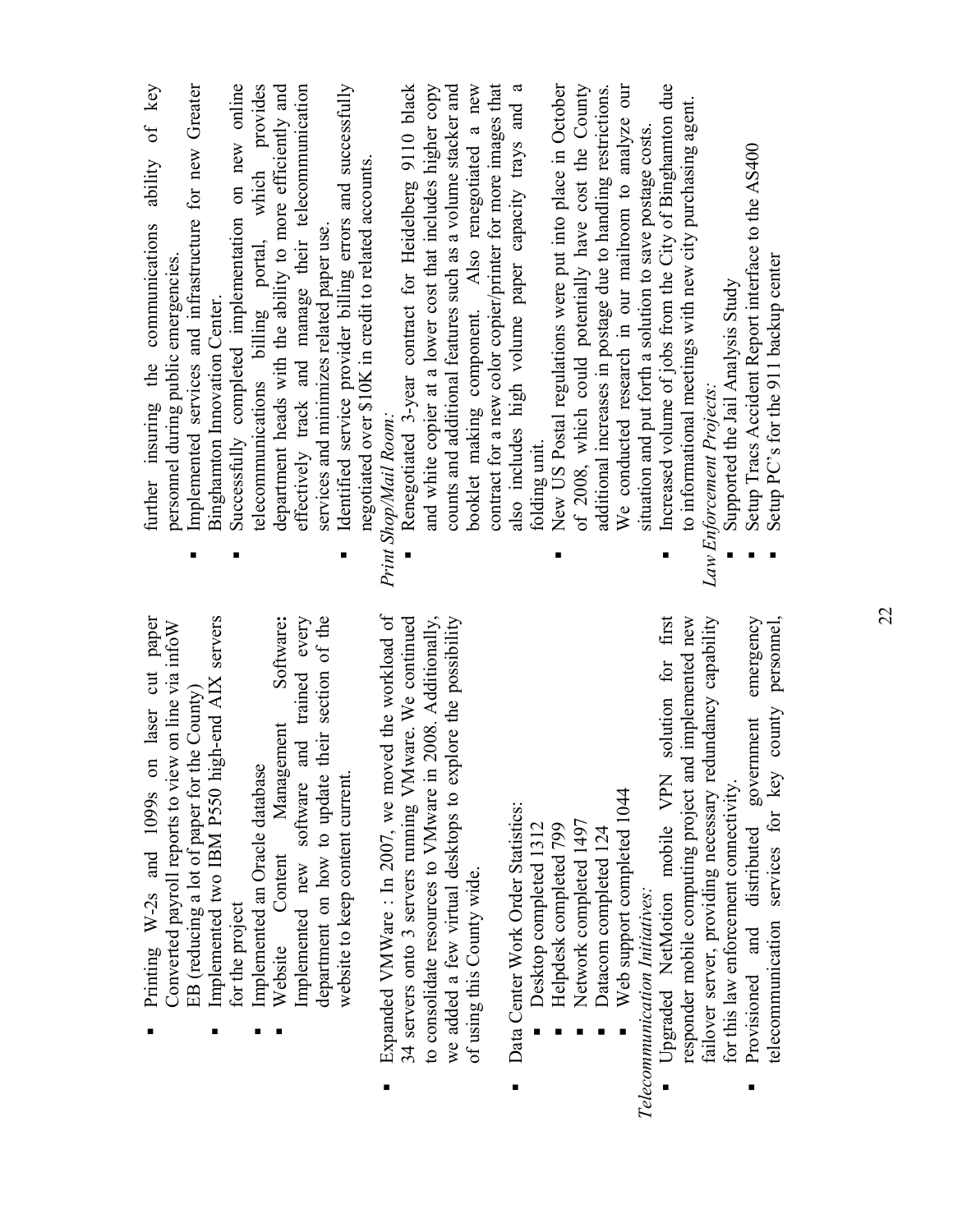| In March 2008, a renovation of the Library Gift Shop was<br>CODE ADAM was successfully implemented twice during<br>CPR training was offered by Broome County EMS staff to<br>planning process. BCPL conducted 2 satisfaction surveys in<br>discussion group and additional music CD titles. 1600<br>communicate more effectively with deaf or hard of hearing<br>browsing/check-out and 20-30 new titles were<br>off the original loan from 2001 that started the shop<br>2008, with children found and returned to parents.<br>subject and knit for the SOS Shelter.<br>ensure safe use of the defibrillator.<br>help at the Circulation desk.<br>people in attendance.<br>option as well<br>monthly.<br>п<br>■<br>п<br>■<br>This<br>holders during the<br>year. This system will continue to be promoted in 2009 to<br>communicating to<br>System rip and run<br>After 20 years, BCPL was finally the true central library in<br>a dramatic increase in interlibrary lending between BCPL<br>of 2007 when 646<br>Along with the Symphony system, BCPL switched from<br>purchases. Envisionware has also been implemented by<br>A better contract was negotiated, switching from Time<br>Email notifications were implemented to patrons, saving<br>Chemung,<br>the Four County Library System. December 2008, showed<br>and 41 member libraries. 100-200 items were requested per<br>the Smartcard system to Envisionware, saving \$15,000 per<br>of new library card<br>in 2009. This adds to the seamlessness of patron Internet<br>and possibly Vestal<br>Implementation of the Symphony automation catalog<br>Warner Telecom to Time Warner Business Class.<br>Setup new store & forward sites: Cortland,<br>Upgraded CAD Mapping to enable aerial photos<br>access throughout Broome County libraries.<br>meant lower costs but increased bandwidth<br>day, compared with the previous year<br>postage and paper to 1300 library card<br>patrons. It is a more efficient way of<br>Establish emailing through New World<br>ibraries in Johnson City and Endicott<br>year in software costs and lower cost<br>tems were loaned for the whole year.<br>system for Communications paging<br>Pro Q A setup by Communications<br>Oneonta, Tompkins County<br>LIBRARY | Upgraded New World Public Safety System to release 8.06<br>$\propto 8.07$ | Endicott and Johnson City libraries are considering this<br>patrons on over due items and items being held on reserve. |
|------------------------------------------------------------------------------------------------------------------------------------------------------------------------------------------------------------------------------------------------------------------------------------------------------------------------------------------------------------------------------------------------------------------------------------------------------------------------------------------------------------------------------------------------------------------------------------------------------------------------------------------------------------------------------------------------------------------------------------------------------------------------------------------------------------------------------------------------------------------------------------------------------------------------------------------------------------------------------------------------------------------------------------------------------------------------------------------------------------------------------------------------------------------------------------------------------------------------------------------------------------------------------------------------------------------------------------------------------------------------------------------------------------------------------------------------------------------------------------------------------------------------------------------------------------------------------------------------------------------------------------------------------------------------------------------------------------------------------------------------------------------------------------------------------------------------------------------------------------------------------------------------------------------------------------------------------------------------------------------------------------------------------------------------------------------------------------------------------------------------------------------------------------------------------------------------------------------------------------------------------------------------|---------------------------------------------------------------------------|------------------------------------------------------------------------------------------------------------------------|
|                                                                                                                                                                                                                                                                                                                                                                                                                                                                                                                                                                                                                                                                                                                                                                                                                                                                                                                                                                                                                                                                                                                                                                                                                                                                                                                                                                                                                                                                                                                                                                                                                                                                                                                                                                                                                                                                                                                                                                                                                                                                                                                                                                                                                                                                        |                                                                           | Patron surveys were conducted to help in the long range                                                                |
|                                                                                                                                                                                                                                                                                                                                                                                                                                                                                                                                                                                                                                                                                                                                                                                                                                                                                                                                                                                                                                                                                                                                                                                                                                                                                                                                                                                                                                                                                                                                                                                                                                                                                                                                                                                                                                                                                                                                                                                                                                                                                                                                                                                                                                                                        |                                                                           | 2008. Two patron requests were implemented: a book                                                                     |
|                                                                                                                                                                                                                                                                                                                                                                                                                                                                                                                                                                                                                                                                                                                                                                                                                                                                                                                                                                                                                                                                                                                                                                                                                                                                                                                                                                                                                                                                                                                                                                                                                                                                                                                                                                                                                                                                                                                                                                                                                                                                                                                                                                                                                                                                        |                                                                           | music CDs were reclassified, to promote easier patron<br>added                                                         |
|                                                                                                                                                                                                                                                                                                                                                                                                                                                                                                                                                                                                                                                                                                                                                                                                                                                                                                                                                                                                                                                                                                                                                                                                                                                                                                                                                                                                                                                                                                                                                                                                                                                                                                                                                                                                                                                                                                                                                                                                                                                                                                                                                                                                                                                                        |                                                                           |                                                                                                                        |
|                                                                                                                                                                                                                                                                                                                                                                                                                                                                                                                                                                                                                                                                                                                                                                                                                                                                                                                                                                                                                                                                                                                                                                                                                                                                                                                                                                                                                                                                                                                                                                                                                                                                                                                                                                                                                                                                                                                                                                                                                                                                                                                                                                                                                                                                        |                                                                           | The BCPL book discussion group met monthly with 10-20                                                                  |
|                                                                                                                                                                                                                                                                                                                                                                                                                                                                                                                                                                                                                                                                                                                                                                                                                                                                                                                                                                                                                                                                                                                                                                                                                                                                                                                                                                                                                                                                                                                                                                                                                                                                                                                                                                                                                                                                                                                                                                                                                                                                                                                                                                                                                                                                        |                                                                           | A knitting group met monthly for new and experienced                                                                   |
|                                                                                                                                                                                                                                                                                                                                                                                                                                                                                                                                                                                                                                                                                                                                                                                                                                                                                                                                                                                                                                                                                                                                                                                                                                                                                                                                                                                                                                                                                                                                                                                                                                                                                                                                                                                                                                                                                                                                                                                                                                                                                                                                                                                                                                                                        |                                                                           | knitters to enjoy the wide array of books available on the                                                             |
|                                                                                                                                                                                                                                                                                                                                                                                                                                                                                                                                                                                                                                                                                                                                                                                                                                                                                                                                                                                                                                                                                                                                                                                                                                                                                                                                                                                                                                                                                                                                                                                                                                                                                                                                                                                                                                                                                                                                                                                                                                                                                                                                                                                                                                                                        |                                                                           |                                                                                                                        |
|                                                                                                                                                                                                                                                                                                                                                                                                                                                                                                                                                                                                                                                                                                                                                                                                                                                                                                                                                                                                                                                                                                                                                                                                                                                                                                                                                                                                                                                                                                                                                                                                                                                                                                                                                                                                                                                                                                                                                                                                                                                                                                                                                                                                                                                                        |                                                                           | completed to add space to the small closet originally                                                                  |
|                                                                                                                                                                                                                                                                                                                                                                                                                                                                                                                                                                                                                                                                                                                                                                                                                                                                                                                                                                                                                                                                                                                                                                                                                                                                                                                                                                                                                                                                                                                                                                                                                                                                                                                                                                                                                                                                                                                                                                                                                                                                                                                                                                                                                                                                        |                                                                           | converted into the shop. A door was inserted in the front of                                                           |
|                                                                                                                                                                                                                                                                                                                                                                                                                                                                                                                                                                                                                                                                                                                                                                                                                                                                                                                                                                                                                                                                                                                                                                                                                                                                                                                                                                                                                                                                                                                                                                                                                                                                                                                                                                                                                                                                                                                                                                                                                                                                                                                                                                                                                                                                        |                                                                           | the room for higher visibility. Foot traffic increased                                                                 |
|                                                                                                                                                                                                                                                                                                                                                                                                                                                                                                                                                                                                                                                                                                                                                                                                                                                                                                                                                                                                                                                                                                                                                                                                                                                                                                                                                                                                                                                                                                                                                                                                                                                                                                                                                                                                                                                                                                                                                                                                                                                                                                                                                                                                                                                                        |                                                                           | dramatically. The Friends of the Library were able to pay                                                              |
|                                                                                                                                                                                                                                                                                                                                                                                                                                                                                                                                                                                                                                                                                                                                                                                                                                                                                                                                                                                                                                                                                                                                                                                                                                                                                                                                                                                                                                                                                                                                                                                                                                                                                                                                                                                                                                                                                                                                                                                                                                                                                                                                                                                                                                                                        |                                                                           |                                                                                                                        |
|                                                                                                                                                                                                                                                                                                                                                                                                                                                                                                                                                                                                                                                                                                                                                                                                                                                                                                                                                                                                                                                                                                                                                                                                                                                                                                                                                                                                                                                                                                                                                                                                                                                                                                                                                                                                                                                                                                                                                                                                                                                                                                                                                                                                                                                                        |                                                                           |                                                                                                                        |
|                                                                                                                                                                                                                                                                                                                                                                                                                                                                                                                                                                                                                                                                                                                                                                                                                                                                                                                                                                                                                                                                                                                                                                                                                                                                                                                                                                                                                                                                                                                                                                                                                                                                                                                                                                                                                                                                                                                                                                                                                                                                                                                                                                                                                                                                        |                                                                           | Staff cross-training continued in 2008 to allow greater staff                                                          |
|                                                                                                                                                                                                                                                                                                                                                                                                                                                                                                                                                                                                                                                                                                                                                                                                                                                                                                                                                                                                                                                                                                                                                                                                                                                                                                                                                                                                                                                                                                                                                                                                                                                                                                                                                                                                                                                                                                                                                                                                                                                                                                                                                                                                                                                                        |                                                                           | flexibility, i.e. - the Youth Services clerk might need to                                                             |
|                                                                                                                                                                                                                                                                                                                                                                                                                                                                                                                                                                                                                                                                                                                                                                                                                                                                                                                                                                                                                                                                                                                                                                                                                                                                                                                                                                                                                                                                                                                                                                                                                                                                                                                                                                                                                                                                                                                                                                                                                                                                                                                                                                                                                                                                        |                                                                           |                                                                                                                        |
|                                                                                                                                                                                                                                                                                                                                                                                                                                                                                                                                                                                                                                                                                                                                                                                                                                                                                                                                                                                                                                                                                                                                                                                                                                                                                                                                                                                                                                                                                                                                                                                                                                                                                                                                                                                                                                                                                                                                                                                                                                                                                                                                                                                                                                                                        |                                                                           |                                                                                                                        |
|                                                                                                                                                                                                                                                                                                                                                                                                                                                                                                                                                                                                                                                                                                                                                                                                                                                                                                                                                                                                                                                                                                                                                                                                                                                                                                                                                                                                                                                                                                                                                                                                                                                                                                                                                                                                                                                                                                                                                                                                                                                                                                                                                                                                                                                                        |                                                                           | A deaf sign language instructor was hired to teach staff to                                                            |
|                                                                                                                                                                                                                                                                                                                                                                                                                                                                                                                                                                                                                                                                                                                                                                                                                                                                                                                                                                                                                                                                                                                                                                                                                                                                                                                                                                                                                                                                                                                                                                                                                                                                                                                                                                                                                                                                                                                                                                                                                                                                                                                                                                                                                                                                        |                                                                           | patrons. STIC Instructor, Jonathan Dollhopf, structured the                                                            |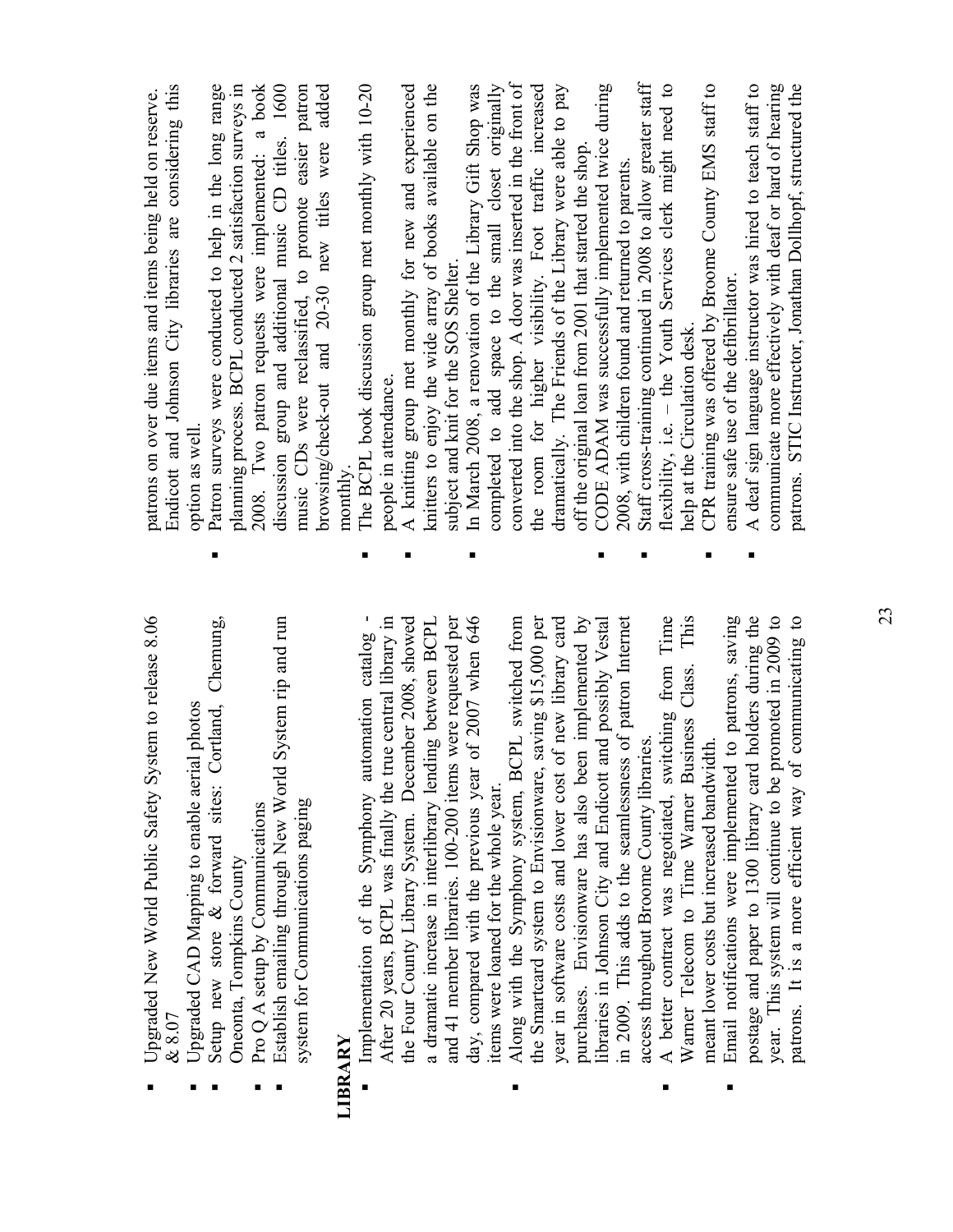| class to be specifically information oriented to libraries and<br>library staff.                                     |   | open caseload of<br>approximately 228 clients. Our Children's Unit staff provided<br>Child and Adolescent Clinic has an     |
|----------------------------------------------------------------------------------------------------------------------|---|-----------------------------------------------------------------------------------------------------------------------------|
| National PR mentioned BCPL in Library Hotline for its                                                                |   | 6,380 hours of therapy to children (most of whom have serious                                                               |
| In August 2008, Attorney General Andrew Cuomo used the<br>staff training to communicate with deaf patrons            |   | On behalf of the Broome Area Network in Disaster (BAND)<br>emotional disturbances) and their families                       |
| library as his venue to speak on cyber crime and children                                                            |   | Commissioner Johnson and John Spencer (retired Executive                                                                    |
| on the Internet.                                                                                                     |   | Director of the Broome United Way) received the Governor's                                                                  |
| 30 Harpursville students were bussed weekly during the                                                               |   | Award for Excellence in long term disaster recovery efforts on                                                              |
| access to library<br>school year to allow rural students better                                                      |   | September 16th, 2008 at a State Emergency Management                                                                        |
| materials                                                                                                            |   | Conference in Syracuse. This award was given for BAND's                                                                     |
| 44 marketing programs outside to YMCA, Boys and Girls                                                                |   | efforts related to the flooding of 2006.                                                                                    |
| Clubs, and schools                                                                                                   |   | The Department received notification on October 2nd, 2008                                                                   |
| 8 Specific events tables:                                                                                            |   | from the NYS Office of Alcoholism and Substance Abuse                                                                       |
| IBM Summer Camp Fair - Endicott                                                                                      |   | Services that Broome County was awarded a grant for a                                                                       |
| Earth Day - Roberson Museum                                                                                          |   | Problem Gambling Prevention program starting in 2008 and                                                                    |
| Binghamton Court<br>Farmer's Market -                                                                                |   | running through December 31, 2009. This resulted in an                                                                      |
| House area                                                                                                           |   | additional award of \$120,000 going to this agency. Lourdes                                                                 |
| Junteenth Celebration - Columbus Park                                                                                |   | Hospital will operate the program.                                                                                          |
| Back to School Fair - Boscov's                                                                                       |   | The Department's KYDS Coalition project was honored with                                                                    |
| Civic<br>American<br>Garlic Festival                                                                                 |   | the SAMHSA Science to Service Award for 2008. This is a                                                                     |
| Association                                                                                                          |   | very prestigious honor, and we were one of only seven                                                                       |
| Library Card Sign-up - Barnes & Noble,                                                                               |   | awardees nationally in the category of Substance Abuse                                                                      |
| Vestal                                                                                                               |   | Prevention                                                                                                                  |
| Ethnic Festival - Arena                                                                                              |   | The KYDS Coalition was also awarded a five year renewal of                                                                  |
| MENTAL HEALTH                                                                                                        |   | We were one of $199$ of $419$<br>funding from SAMHSA.<br>applicants nationwide.                                             |
|                                                                                                                      |   |                                                                                                                             |
| The Adult Mental Health Clinic has an open caseload of<br>approximately 1,236 clients, most of whom have serious and | п | Dual Recovery Project Coordinator was trained to present the<br>Co-occurring Disorders TIP 42 training by SAMHSA and        |
| persistent mental illnesses. Adult Clinic staff performed 18,330                                                     |   | successfully presented the training in Elmira, with two                                                                     |
| hours of therapy.                                                                                                    |   | 2009. The project hopes to train many of the clinicians in the<br>additional trainings scheduled for Broome County in early |
|                                                                                                                      |   |                                                                                                                             |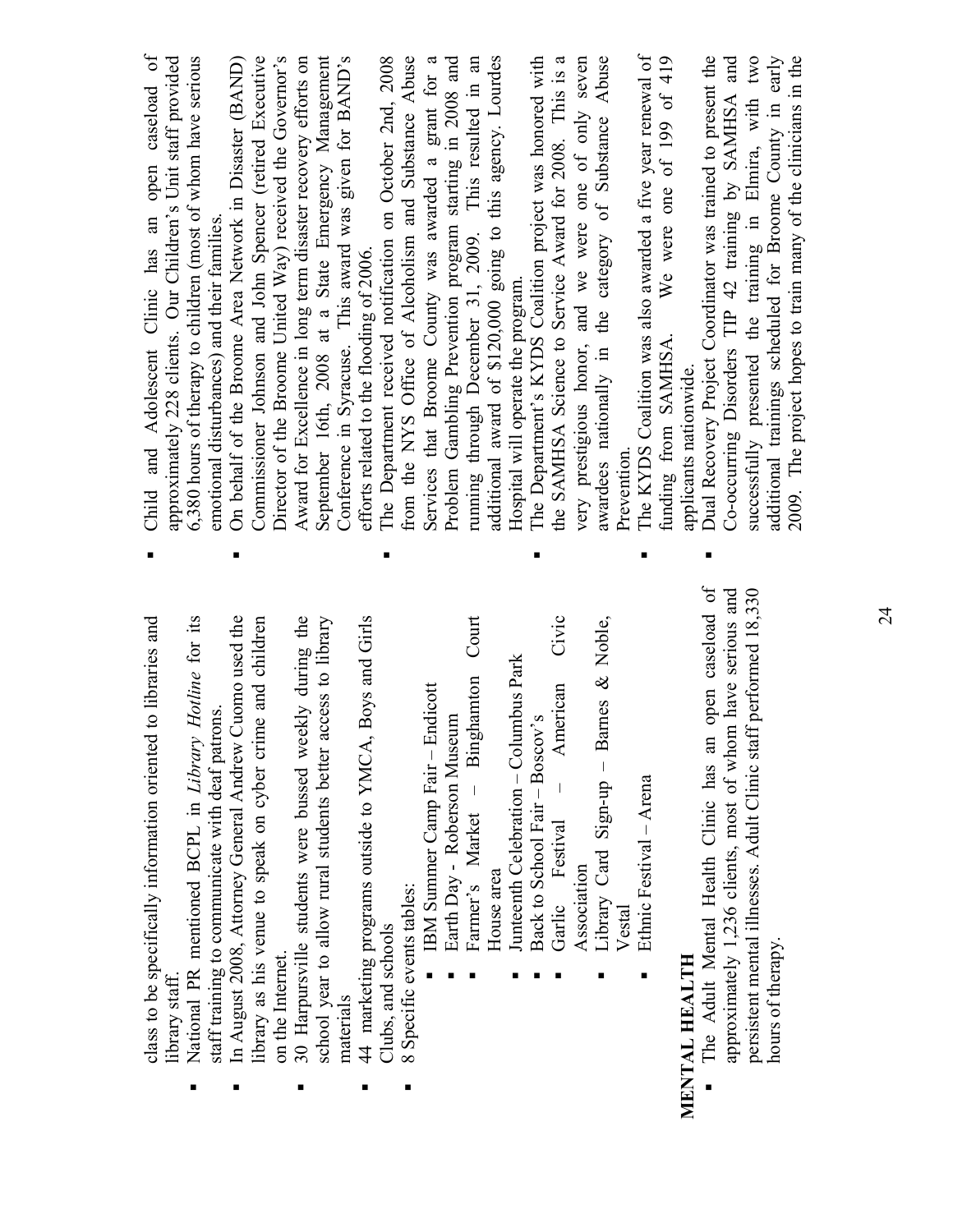| ٠              | County in the TIP 42 which will help us move toward more<br>and Substance Abuse<br>operated under contract<br>performance measures for 51 programs from 18 contract<br>County Mental Health<br>including technical assistance for 27 BCMHD contract agency<br>with Coordinated Care Services Inc. (CCSI), monitored<br>Department and DSS. They also performed program oversight,<br>integrated care in the Mental Health<br>The Performance Management Unit,<br>provider agencies for the Broome<br>programs.<br>fields                                                 | response units, safety devices that give caregivers peace of<br>meals, senior centers offered a wide array of health,<br>Volunteers continued to make vital contributions at senior<br>wellness, and educational programs designed to keep<br>Provided seniors with over 28,000 hours of in-home care.<br>OFA also supplied 157 seniors with personal emergency<br>people healthy, informed, and integrated in the community<br>centers by donating over 33,000 hours of service last year.<br>mind when their elderly family members are home alone.                 |
|----------------|--------------------------------------------------------------------------------------------------------------------------------------------------------------------------------------------------------------------------------------------------------------------------------------------------------------------------------------------------------------------------------------------------------------------------------------------------------------------------------------------------------------------------------------------------------------------------|-----------------------------------------------------------------------------------------------------------------------------------------------------------------------------------------------------------------------------------------------------------------------------------------------------------------------------------------------------------------------------------------------------------------------------------------------------------------------------------------------------------------------------------------------------------------------|
| $\blacksquare$ | State Office for Aging awarded the Broome<br>This demonstration grant will allow OFA provide intensive<br>services to seniors at imminent risk of nursing home<br>Served nearly 200,000 home delivered meals (popularly<br>almost 10,000 more<br>County Office for Aging a Nursing Home Modernization<br>placement with the goals of keeping elders in their homes,<br>Diversion grant, one of three such grants offered statewide.<br>and helping them to avoid reliance on Medicaid for care<br>known as Meals on Wheels) in 2008,<br>OFFICE FOR AGING (OFA)<br>The NY | clarified issues for seniors and caregivers, made linkages<br>Through their intervention, the staff educated clients,<br>Adult Day Care provided caregivers with over 48,000<br>The OFA Information and Assistance staff handled over<br>benefits, prevented homelessness and impacted lives in a<br>with service providers, helped seniors access financial<br>Continued need for respite services. The Yesteryears Social<br>hours of respite, a 17% increase over 2007. Similarly, OFA<br>16,000 contacts with more than 4,000 clients in 2008<br>positive manner. |
| $\blacksquare$ | 92% of the seniors<br>Senior centers served nearly 118,000 meals in 2008 to<br>Volunteers, many of them seniors themselves, contributed<br>over 21,000 hours of service in support of the home<br>receiving home delivered meals reported that the meal<br>service helps them to be able to keep living in their homes<br>meals than the previous year. Over<br>delivered meals program.                                                                                                                                                                                 | The prevalence of diabetes in Broome County's senior<br>population is significantly higher than the national rate. To<br>help combat diabetes, the OFA collaborated with the<br>Southern Tier Diabetes Coalition led by the BC Health<br>also provided over 3,000 hours of in-home and institutional<br>Department to provide Mission Meltaway sessions.<br>respite, a 63% increase over the previous year.                                                                                                                                                           |
|                | approximately $4.000$ seniors in Broome County. Besides                                                                                                                                                                                                                                                                                                                                                                                                                                                                                                                  |                                                                                                                                                                                                                                                                                                                                                                                                                                                                                                                                                                       |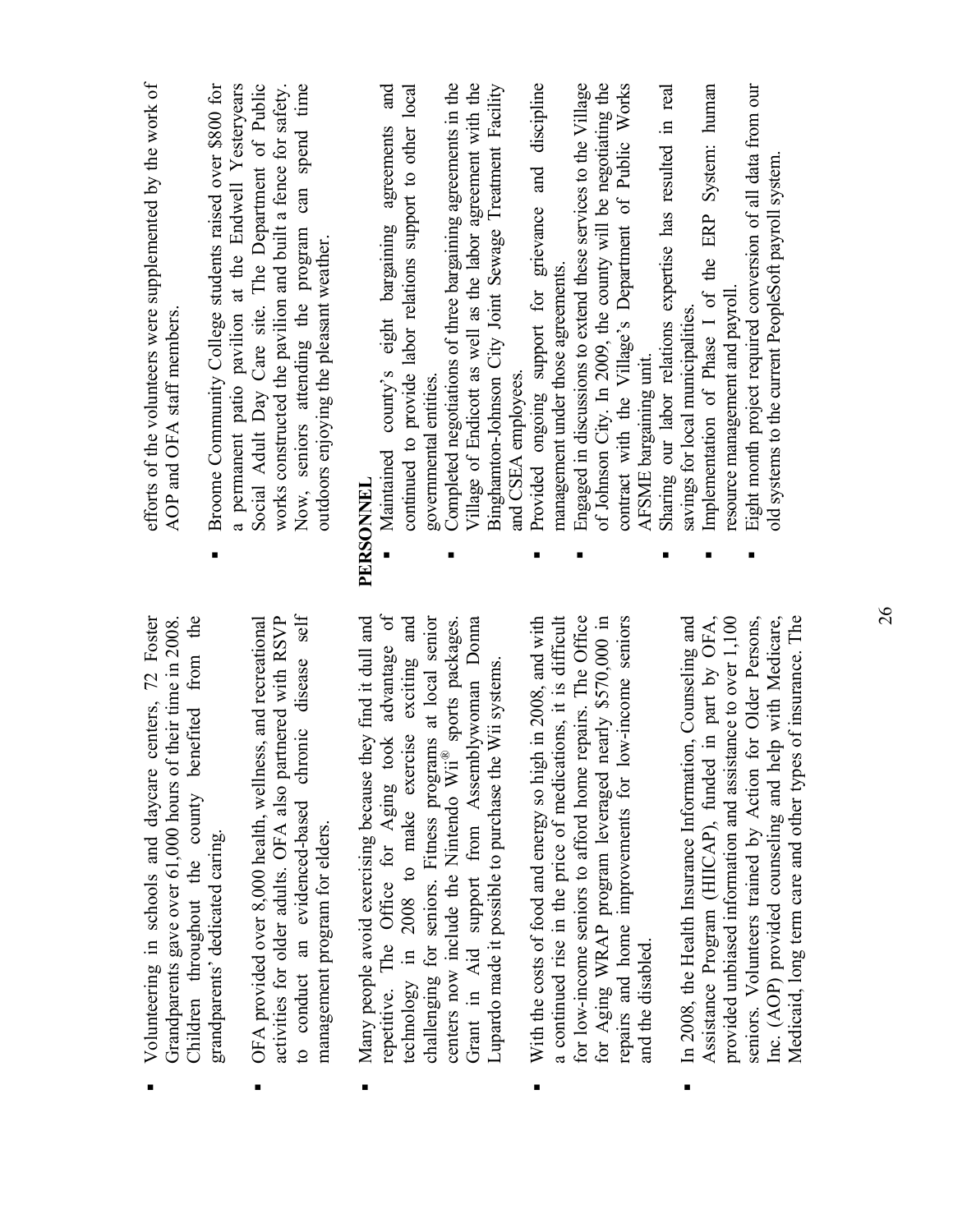| requirements were defined and programmed into the new<br>plans and payroll<br>All union negotiated rules, benefit  | Completed the first phase of the Phase 2B of the<br>archaeological trenching                                               |
|--------------------------------------------------------------------------------------------------------------------|----------------------------------------------------------------------------------------------------------------------------|
| Involvement will continue in 2009 with the implementation of<br>system and tested to insure successful integration | Conducted environmental testing of all required properties.<br>Purchased all properties necessary to complete the project. |
| and internal system<br>the benefits portion of the program                                                         | Prepared bid documents and published requests for bids.                                                                    |
| training.                                                                                                          | Construction slated to begin in March - Completion Date is<br>Completed floor plans for Greyhound's temporary space.       |
| <b>ONINIA</b>                                                                                                      | mid-2010                                                                                                                   |
| In conjunction with the Deputy County Executive, prepare                                                           | Municipal Contracts                                                                                                        |
| Service Incentive (SMSI) program for a Police<br>and submitted a grant application to the Shared Municipal         | municipal leaders, members of Planning and Zoning<br>Conducted six (6) training sessions, free of charge, for all          |
| Consolidation study and also an implementation grant.                                                              | Boards and Code Enforcement Personnel. This training                                                                       |
| Began preparing an SMSI grant requesting funding to study                                                          | meets the requires set by NYS for four $(4)$ hours of training                                                             |
| $\mathfrak{a}$<br>the financial and staffing implications of establishing<br>County-wide Code Enforcement Office   | annual for planning and zoning board members and code<br>enforcement personnel.                                            |
| do a Year-Round<br>Contract with Market Ventures to                                                                | Partnered with the Town of Conklin to prepare a grant                                                                      |
| Farmers Market Financial Feasibility Study.                                                                        | application for \$449,000 to construct a walking trail. The                                                                |
| Attended town of Maine board meeting, surveyed residents                                                           | The Planning Department is<br>application was funded.                                                                      |
| along Airport Road to determine interest in having public                                                          | administering the grant, coordinating project team                                                                         |
| water and sewer in the corridor. Prepared and submitted                                                            | meetings, etc. Broome County DPW is providing in-kind                                                                      |
| sewer project.<br>\$4.5 million grant for the airport road                                                         | design and survey work and the Town is providing                                                                           |
| Submitted supplemental grant information to the NYSDOS                                                             | Partnered with the Town of Vestal to prepare and submit an<br>construction equipment.                                      |
| to move the county from being self-insured to the NYSHIP<br>program                                                | LWRP Grant in the amount of \$96,000 to hire a consultant                                                                  |
| Completed site and office plan and negotiated the lease to                                                         | to prepare a waterways access report that would increase                                                                   |
| move BC Junction from Court Street to Exchange St.                                                                 | public access to the area's waterways for recreational                                                                     |
| Prepared \$20,000.00 grant application to the NYS                                                                  | purposes. The grant was successful and twenty-two (22)                                                                     |
| Assembly for benches for the Court House Square                                                                    | municipalities are participating in the study. The County is                                                               |
| ppoula                                                                                                             | co-administering the grant with the Town.                                                                                  |
| Completed: design and geological assessment subsurface                                                             | Completed comprehensive plan for the Town of Maine.                                                                        |
| testing.                                                                                                           |                                                                                                                            |

**PLANNING** 

PLANNING

*Intermodal* 

testing.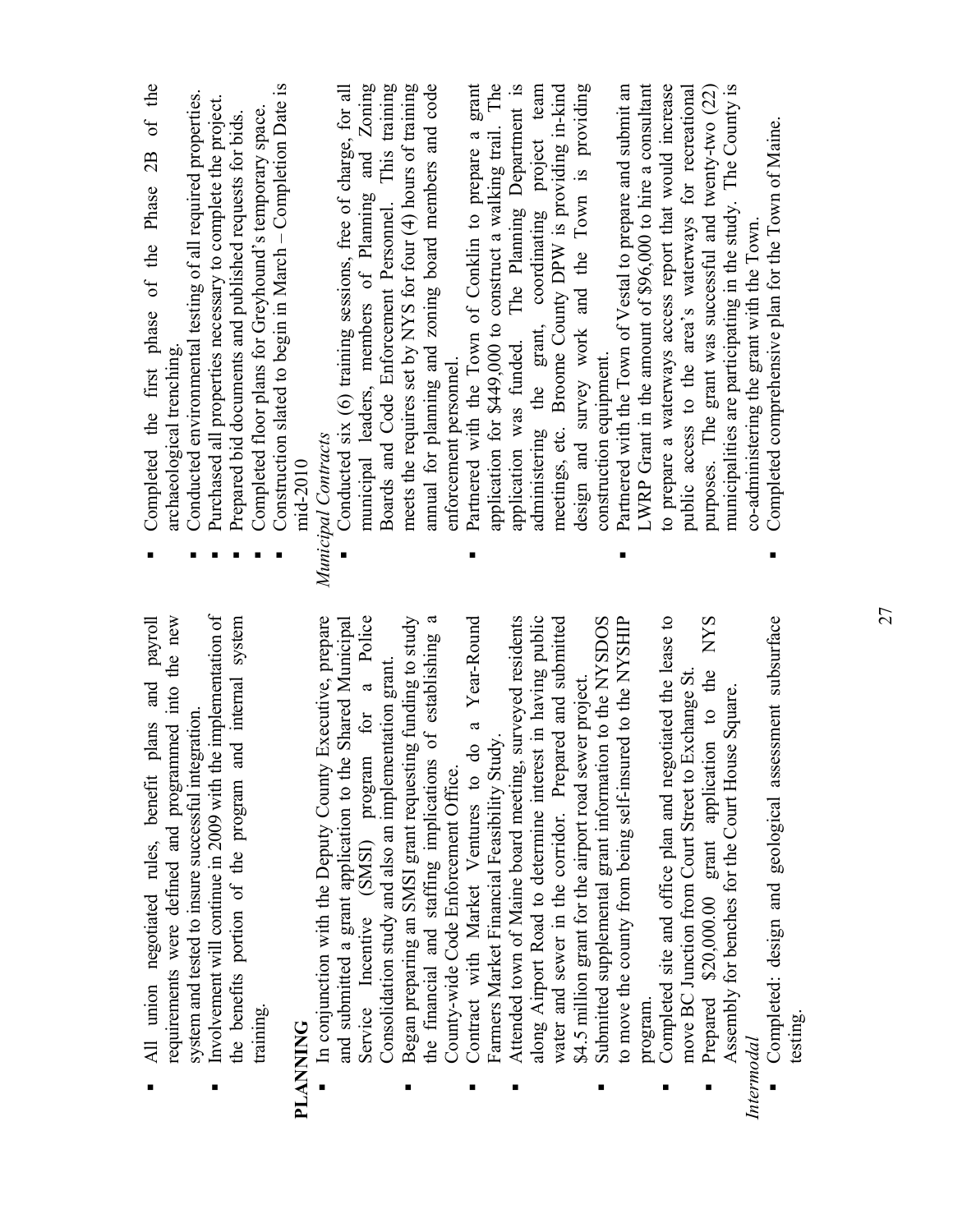|   | Contracted with the Town of Binghamton to update their<br>comprehensive plan.                                                                                                    | Crime mapping information provided to the City by the<br>All 911 addressing is now done from the County GIS unit.                                                    |               |
|---|----------------------------------------------------------------------------------------------------------------------------------------------------------------------------------|----------------------------------------------------------------------------------------------------------------------------------------------------------------------|---------------|
|   | website, prepared meeting minutes and meeting notices as<br>Updated and maintained the Council of Governments<br>well as for the Stormwater Management Coalition.                | County has already resulted in the City better being able to<br>deploy staff to areas that show an increase in criminal<br>activity.                                 |               |
| ٠ | grant to prepare a<br>Successful in obtaining a \$100,000                                                                                                                        | Incubator                                                                                                                                                            |               |
|   | This will allow<br>municipalities not currently in the Heritage Area to join and<br>historic preservation<br>be eligible to receive funding for<br>Heritage Area Expansion Plan. | Building for the Greater Binghamton Innovation Center<br>which opened in October. As of February, 2009 the<br>Prepared Floor Plan and Oversaw remodeling of the Bern |               |
| п | prepare the Historic<br>Obtained an \$8,000.00 grant to<br>projects.                                                                                                             | Incubator has 10 tenants with only three cubicles available.                                                                                                         |               |
|   | This included parts of<br>Vestal to the City of<br>the Chenango Canal that went from<br>Chenango Canal Extension Survey.                                                         | The Probation Department hosted 2 "Lunch $\&$ Learn"<br>PROBATION                                                                                                    |               |
|   | Binghamton.                                                                                                                                                                      | sessions in 2008 for Judges, Justices, District Attorney                                                                                                             |               |
|   | Contracted with Binghamton, Johnson City and the Village                                                                                                                         | Office County Attorney Office and                                                                                                                                    | Broome County |
|   | of Endicott to provide historic preservation and Heritage                                                                                                                        | Sheriff's Department.                                                                                                                                                |               |
|   | Area grant application and project services                                                                                                                                      | Probation Officer Week took place in mid-July, with a                                                                                                                |               |
|   | Graphic Information Systems (GIS)                                                                                                                                                | variety of activities including an ice cream social, a picnic                                                                                                        |               |
|   | GIS services for all<br>The County maintains and updates                                                                                                                         | for all staff and a stress reduction workshop.                                                                                                                       |               |
|   | municipalities in the County.                                                                                                                                                    | Two sessions of "Ready, Set, Work" were held for                                                                                                                     |               |
|   | contracted with the<br>In 2008, the City of Binghamton                                                                                                                           | unemployed probationers, and included NYS Parole in the                                                                                                              |               |
|   | provide general GIS<br>Broome County Dept. of Planning to                                                                                                                        | fall session                                                                                                                                                         |               |
|   | services, tax mapping services, parcel information services,                                                                                                                     | Began collaboration with UHS New Horizons and are co-                                                                                                                |               |
|   | crime mapping and other services. The "white hole" that<br>used to represent the City of Binghamton now has been                                                                 | Participated in the Broome County IMPACT program and<br>facilitating a criminal justice/substance abuse group.                                                       |               |
|   | filled in. This means that for the first time, persons are able                                                                                                                  | have Probation Officers and Police Officers doing home                                                                                                               |               |
|   | to obtain City of Binghamton tax map and parcel                                                                                                                                  | visits together in the evening hours.                                                                                                                                |               |
|   | information on line at the County's GIS website.                                                                                                                                 | Hosted and participated in a NYS Division of Probation                                                                                                               |               |
| ٠ | With all tax mapping and parcel information being updated<br>from a single location, the backlog has all but been                                                                | and Correctional Alternatives (DCPA) "Training for<br>Trainers" for Officer Safety and Survival Training.                                                            |               |
|   | eliminated and the process is much more efficient                                                                                                                                |                                                                                                                                                                      |               |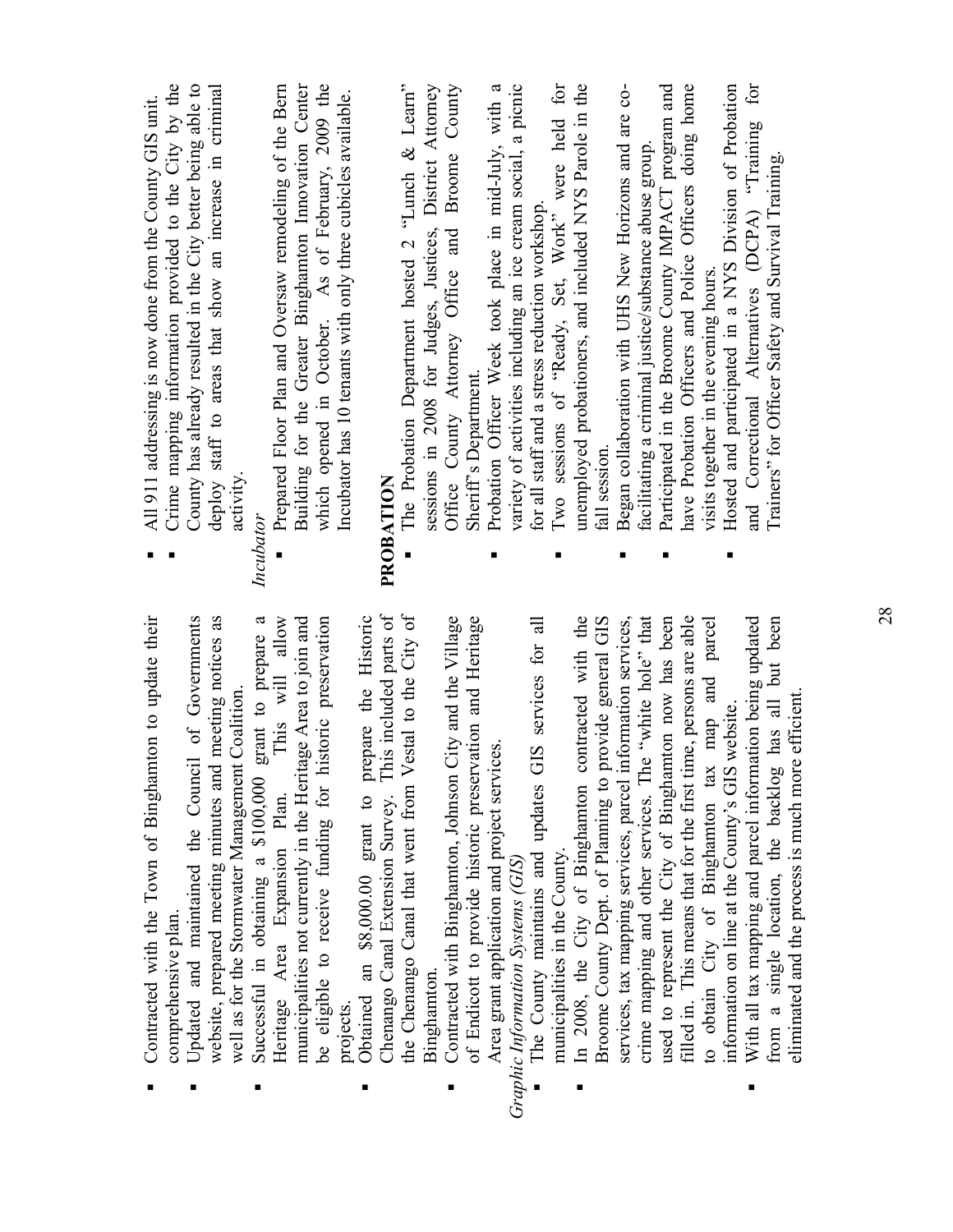|         | 100% staff training<br>Received certificate from DCPA for     | Engineering                                                 |
|---------|---------------------------------------------------------------|-------------------------------------------------------------|
|         | compliance and a certificate for completing 95% of the        | Started Construction Phase of the George Harvey Justice     |
|         | required DNA tests.                                           | Building (GHJB) Renovation                                  |
|         | Monies collected:                                             | Completion of Hooper Road Bridge over Patterson Creek.      |
|         | Restitution collected for victims: \$327,815-this includes \$ | Completion of Bevier St. Bridge over the Chenango River     |
|         | 43,835 for Broome County DSS (Welfare Fraud cases)            | Not including Multi-use Trail).                             |
|         | DWI Fines: \$102,090 *                                        | The Highway Division with the assistance of the             |
|         | DWI Supervision Fees: \$30,700 *                              | Engineering Division was able to complete all remaining     |
|         |                                                               | FEMA projects during 2008 that will bring in                |
|         | PUBLIC WORKS                                                  | reimbursements outstanding, revenue estimated at over 2     |
| Highway |                                                               | million.                                                    |
|         | Finishing and utilizing new salt storage facility. Now have   | The Highway Division also able to contract with NYSDOT<br>п |
|         | capability to store greater quantities of salt needed during  | for an additional \$384 thousand dollars in reimbursements  |
|         | the winter season.                                            | for flood work completed on the Federal Highway System      |
|         | By equipping and utilizing construction 6 large culverts      | roads not originally approved by the State.                 |
|         | at least \$50,000 in<br>were repaired saving the tax payers   | Solid Waste                                                 |
|         | contractor's costs.                                           | Obtained share of carbon credits.                           |
|         | Through capital expenditure, 30 miles of highway was          | Through efficient waste placement, compaction and cover     |
|         | repaired, resurfaced and rehabbed                             | management the cell will continue to be filled through 2009 |
|         | <b>Building and Grounds</b>                                   | (original closure date was slated for 2007)                 |
|         | Advisory<br>Energy<br>the<br>Active involvement with          | Received approx \$250,000 in grant money from NYSDEC<br>п   |
|         | Team and initial<br>Board, formation of Energy Action         | for recycling and HHW programs.                             |
|         | positive results of awareness, monitoring and conservation    | Awarded \$800,000 for landfill gas related expenses.        |
|         | efforts                                                       |                                                             |
|         | Maintenance<br>multi-departmental<br>$\sigma$<br>Launching    | PARKS                                                       |
|         | Requisition System.<br>Management System and Online Work      | Whitney Point Lake Project at Dorchester Park completed.    |
|         | grounds and fleet<br>Efficient and responsive buildings,      | Beach enhancement                                           |
|         | services and support for State, County, City and public       | Boat launch with dock                                       |
|         | customers                                                     | New pedestrian bridge                                       |
| п       | Junction relocation<br>Projects included: transit renovation, | New beach house                                             |
|         | and DSS carpet replacement.                                   | New comfort station                                         |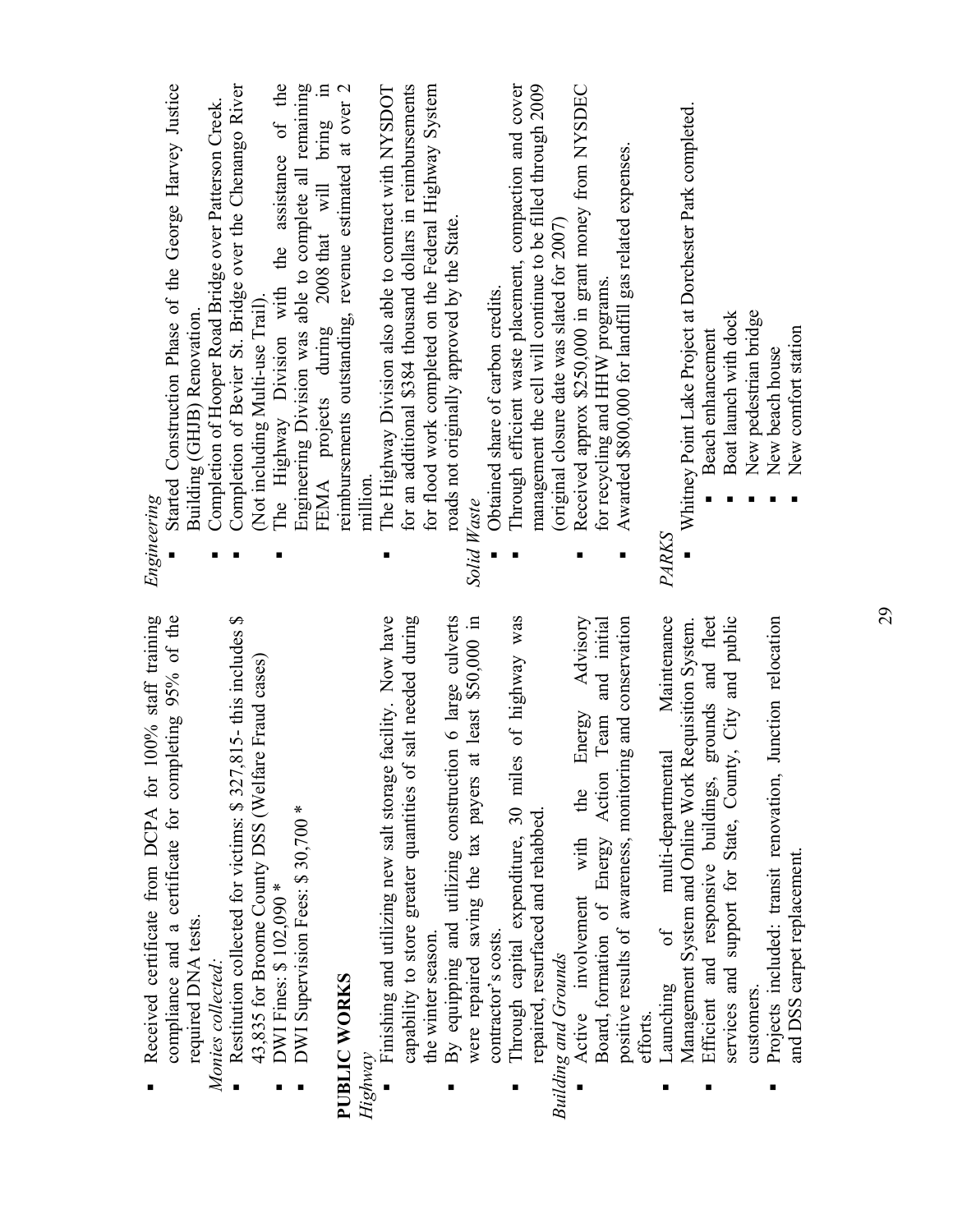| Walkway/Bikeway was completed.                               | Installed new front of house curtains.                    |
|--------------------------------------------------------------|-----------------------------------------------------------|
| New playground projects were completed.                      | Purchased new carpeting for the seating area.             |
| Cole Park, Roundtop, Grippen Park                            | Installed new carpeting in the orchestra pit.             |
| Born Learning Play Area at Otsiningo in conjunction          |                                                           |
| with the United Way                                          | PURCHASING                                                |
| New bocce court at Otsiningo was installed.                  | Opened 90 bids, 21 RFP's, 17 engineering bids, 2          |
| New shelter facility at Grippen Park was completed           | resolutions, 1 RFQ, processed 188 letter contracts, 701   |
|                                                              | BAC agenda items and 5,082 purchase order requests.       |
| Broome County Veterans Memorial Arena                        | Successful auction of surplus property in September       |
| Hosted 2008 AHL All Star Classic "Sold Out"                  | grossing \$209,000 for Broome County and the 5            |
| Jeff Dunham April 12 <sup>th</sup> "Sold Out"                | participating schools, 13 towns and villages and BCC.     |
| Celtic Thunder kicked off 50 city tour, 7 days Sept. 22-Oct  | Legislature approved the new procurement processing<br>п  |
|                                                              | manual and the state approved the changes to the County   |
| Carrie Underwood Oct. 21st "Sold Out"                        | Charter. The change in the purchasing thresholds should   |
| Increased Revenue by \$50,000.00                             | reduce BAC requests as well as resolution requests.       |
| Hired Assistant Arena Manager                                | Chuck Ellsworth, buyer, attended the NYS Association of   |
| New Roof Installed                                           | Municipal Purchasing Officials Conference in May.         |
| Repaired front entrance steps.                               | Implementing new state legislation involving purchasing.  |
| Refurbished elevator cabs.                                   | Toshiba business solutions conducting study of the<br>п   |
| Installed various occupancy sensors.                         | county's use of copiers, printers and fax machines. It is |
| partner with Energy<br>Began energy use portfolio and active | hoped the county can generate cost savings by eliminating |
| Advisory Board                                               | many of the machines in use. p preliminary results should |
|                                                              | be known in late January of 2009.                         |
| Broome County Performing Arts Center, The Forum              | Continuing to seek environmentally preferred products.    |
| Exceeded target revenue.                                     | In March the new visa cards were issued by M&T Bank for   |
| Hosted "Menopause the Musical" 4 performances                | use by county employees as procurement cards.             |
| Successful second season of the Binghamton Summer Film       | 40 yearly contracts and several single purchase contracts |
| Series                                                       | that are open for use by the political subdivisions.      |
| Participated in first Friday in June and Sept. over 1,500    |                                                           |

 $\blacksquare$ 

Whitney

attendees each event

attendees each event

Whitney Point Community and Lake

Point

Community

■

Lake

and

Installed new carpeting in entrance foyer.

Installed new carpeting in entrance foyer.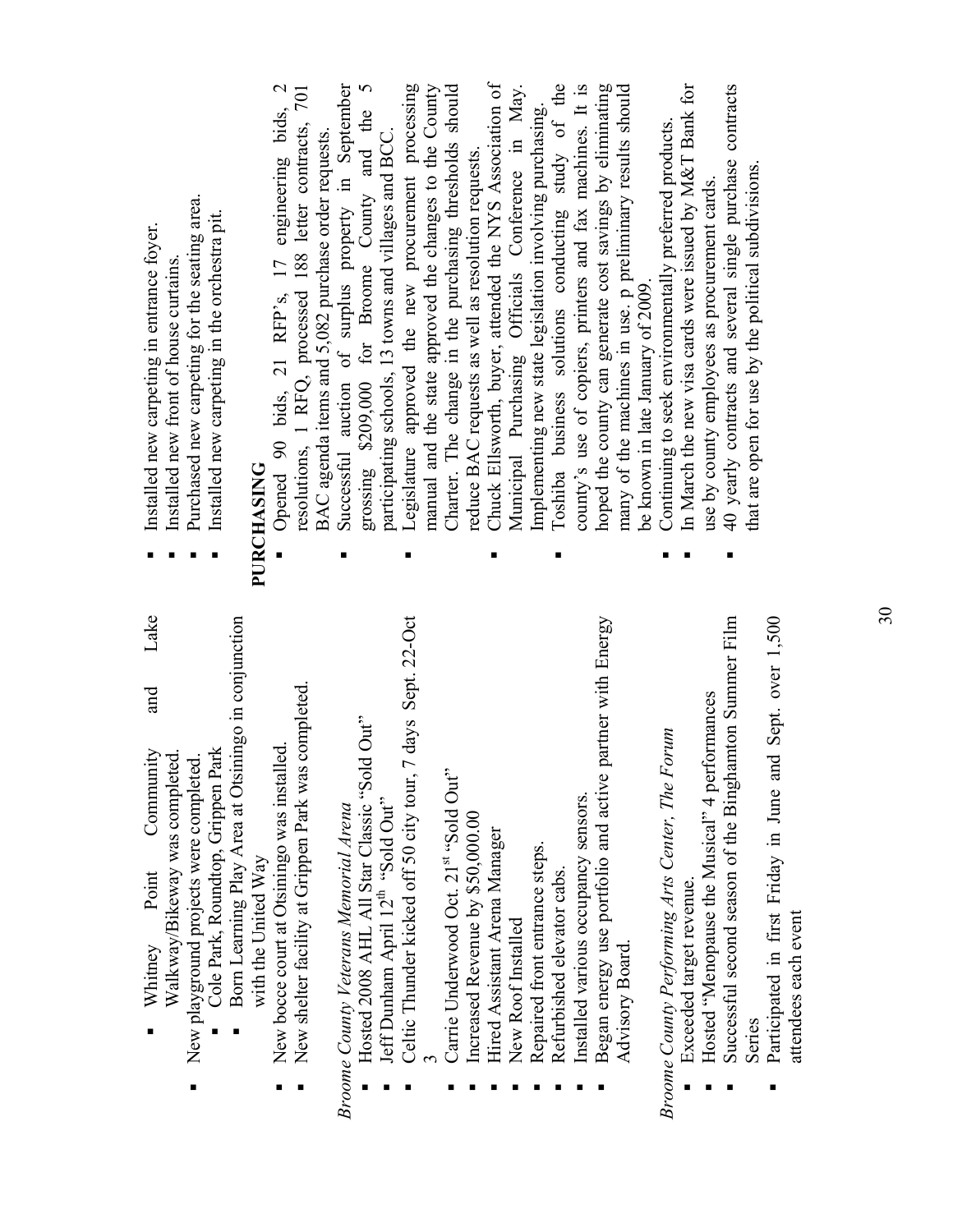| City Real Property System was incorporated into the<br>REAL PROPERTY                                                    | Total health plan spend was \$33.1 million, budget was<br>\$37.1. (2007 numbers were \$32.7 and \$36.1 respectively). |
|-------------------------------------------------------------------------------------------------------------------------|-----------------------------------------------------------------------------------------------------------------------|
| Countywide Real Property System.                                                                                        | Added Preventive tests (colonoscopies, PSA's, routine ob-                                                             |
| City of Binghamton maps were updated and added to the<br>GIS system administered by the Planning department.            | gyn exams, Pap Smears) to the Traditional Plan when union<br>agrees                                                   |
| foreclosed on: 98 MBBA and 11 Howard properties that<br>A number of long outstanding properties in the city were        | Added Rational Med program to our prescription drug plan,<br>which should result in savings of around \$80,000        |
| years. Through a<br>have been in disrepair for many                                                                     | Added Preferred Drug Step Therapy (PDST) program,                                                                     |
| partnership with the city, the MBBA properties will be<br>demolishing existing<br>revitalized by rehabbing homes or     | Began work on a new Medicare Part D prescription drug<br>which will save over \$200,000.                              |
| buildings which will improve the city and return these<br>properties to the tax roll.                                   | plan (PDP or EGWP) that could result in another<br>significant GASB 45 liability reduction                            |
| The county continued to support the ongoing reassessment                                                                | Property/Casualty Insurances                                                                                          |
| project taking place in the Town of Vestal                                                                              | Negotiated reduction in our Property Insurance premium                                                                |
| grants on<br>state<br>Two studies were done through                                                                     | from \$167,018 to \$159,469. (FYI--2005 premium was                                                                   |
| Centralized Tax Data Base for delinquent and current tax                                                                | \$233,000---we have aggressively negotiated decreases each                                                            |
| information and a study on Countywide Collaborative                                                                     | year since)                                                                                                           |
| Assessing both will be presented February 12 <sup>th</sup> 2009 to the                                                  | Negotiated no premium increase (\$5,178) for our Crime                                                                |
| Legislature and public.                                                                                                 | Policy(Employee Bond)                                                                                                 |
| was held in May<br>The first auction of city properties                                                                 | Negotiated reduction of Aviation Liability insurance                                                                  |
| a net revenue of<br>outstanding taxes were paid and had                                                                 | premium from $$49,880$ to $$36,115$ . Difference of $$13,765$                                                         |
| \$187,000.                                                                                                              | Negotiated reduction of Airshow Liability and Weather                                                                 |
|                                                                                                                         | Insurance from \$9,620 to \$7,170.                                                                                    |
| RISK AND INSURANCE                                                                                                      | Life and Dental Insurances (Guardian)                                                                                 |
| Health Insurance                                                                                                        | Negotiated rates for both life and dental remain the same                                                             |
| Moved our 1,100 Medicare-eligible retirees and dependents                                                               | from 2008 to 2009.                                                                                                    |
| to the Aetna Medicare Advantage health plan. This results                                                               |                                                                                                                       |
| This also translates to a reduction of our GASB 45 liability<br>in an immediate annual cash savings of about \$865,000. | \$5,869,048 gross dollars avoided and/or recovered due to<br><b>SECURITY</b>                                          |
| of \$37 million.                                                                                                        | fraud                                                                                                                 |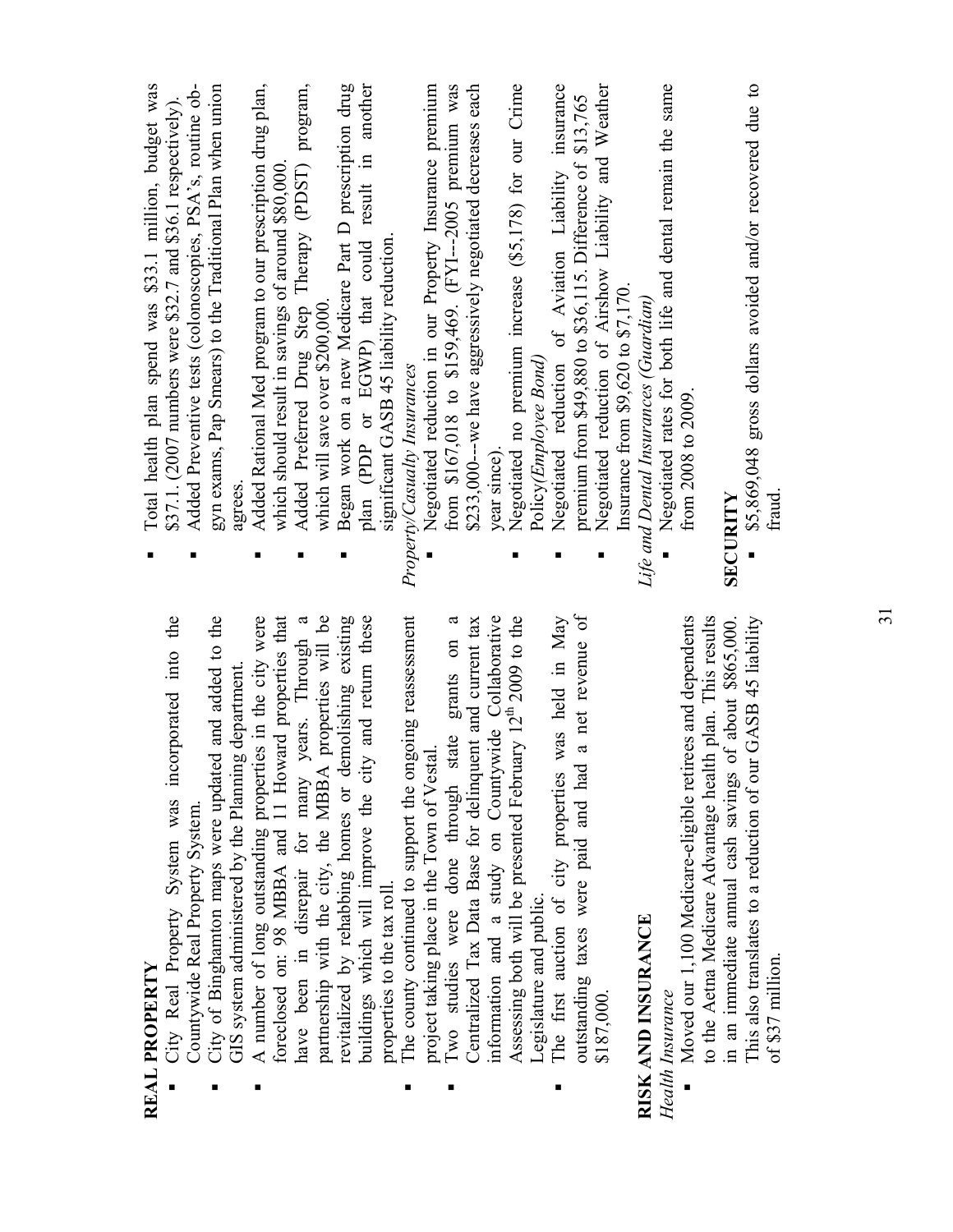| \$2,125,600 County dollars avoided and/or recovered due to<br>traud.                                                          |   | Spearheaded the "Babies Sleep Safest Alone" campaign in<br>Broome County last April. Joined OCFS, NYC and                                                                                   |
|-------------------------------------------------------------------------------------------------------------------------------|---|---------------------------------------------------------------------------------------------------------------------------------------------------------------------------------------------|
| $\overline{f}$<br>with crimes<br>98 persons were criminally charged<br>violating various welfare fraud statues.               |   | approximately 36 counties throughout the state in getting this                                                                                                                              |
| 428 people were disqualified from receiving future various<br>months due to<br>welfare benefits for a minimum of 6            |   | conference, emceed by Commissioner Johnson, was held at<br>vitally important message out to the public. A press<br>Mothers & Babies Perinatal Network in Binghamton and was                 |
| committing welfare fraud.                                                                                                     |   | covered by all of the local news outlets. Posters and brochures                                                                                                                             |
| $\mathfrak{a}$<br>secured by NYS<br>Lastly, due to a \$50,000 Byrne Justice Grant and<br>\$7500.00 NYS Legislative initiative |   | continue to be distributed. The campaign was designed to<br>prevent child fatalities related to parents co-sleeping with their                                                              |
| Government Security Division Computer Forensics Lab<br>Broome County<br>Assemblywoman Donna Lupardo, the                      |   | babies.                                                                                                                                                                                     |
| services to cell<br>phones. With the emergence of new and advanced cell<br>was able to expand forensic recovery               |   | The Department was awarded a grant from NYS Office of<br>Family and Children Services (OCFS) titled the OCFS'                                                                               |
| occurring locally<br>phone technology, many instances are                                                                     |   | The Department received 16<br>Portable Technology Project.                                                                                                                                  |
| where valuable evidence is contained on the cell phone.                                                                       |   | wireless laptops to be used by Child Protective Staff. This                                                                                                                                 |
| and software for<br>These initiatives purchased equipment                                                                     |   | technology results in a more efficient use of staff time during                                                                                                                             |
| various different<br>Security examiners to retrieve data from<br>cell phone brands and types.                                 |   | after hours offsite emergency coverage.                                                                                                                                                     |
|                                                                                                                               | ٠ | OCFS approved the Department's application for a grant in the                                                                                                                               |
| <b>SOCIAL SERVICES</b>                                                                                                        |   | amount of \$236,228 for the Prevention of Detention &                                                                                                                                       |
| Active participant in NY State's Medicaid Provider Fraud<br>Demonstration Program in 2008. This demonstration program         |   | Residential Placement on October 17, 2008. The Department<br>is using the funding to enhance after school program activities                                                                |
| is an effort to assure that our tax dollars expended on Medicaid                                                              |   | for at-risk youth, add respite services as an alternative to                                                                                                                                |
| Services Commissioner, Arthur Johnson & Deputy County<br>are spent wisely. Through the leadership of our Social               |   | detention and add a parent educational component to current<br>alternative services                                                                                                         |
| Attorney Howard Schultz, this project has actively commenced                                                                  |   |                                                                                                                                                                                             |
| audits of local area Medicaid providers. In Broome's first<br>Medicaid claims are<br>round of audits, over \$35 million in    | ٠ | Child Protective Services received a total of 3,300 reports of<br>child abuse and/or maltreatment. This was an increase of 524                                                              |
| anticipate a second<br>currently being audited. For 2009 we<br>round of audits.                                               |   | services including both Family Services and Adult Protective<br>Services to cover the increased number of reports. In addition,<br>reports from 2007. The Department moved staff from other |
|                                                                                                                               |   |                                                                                                                                                                                             |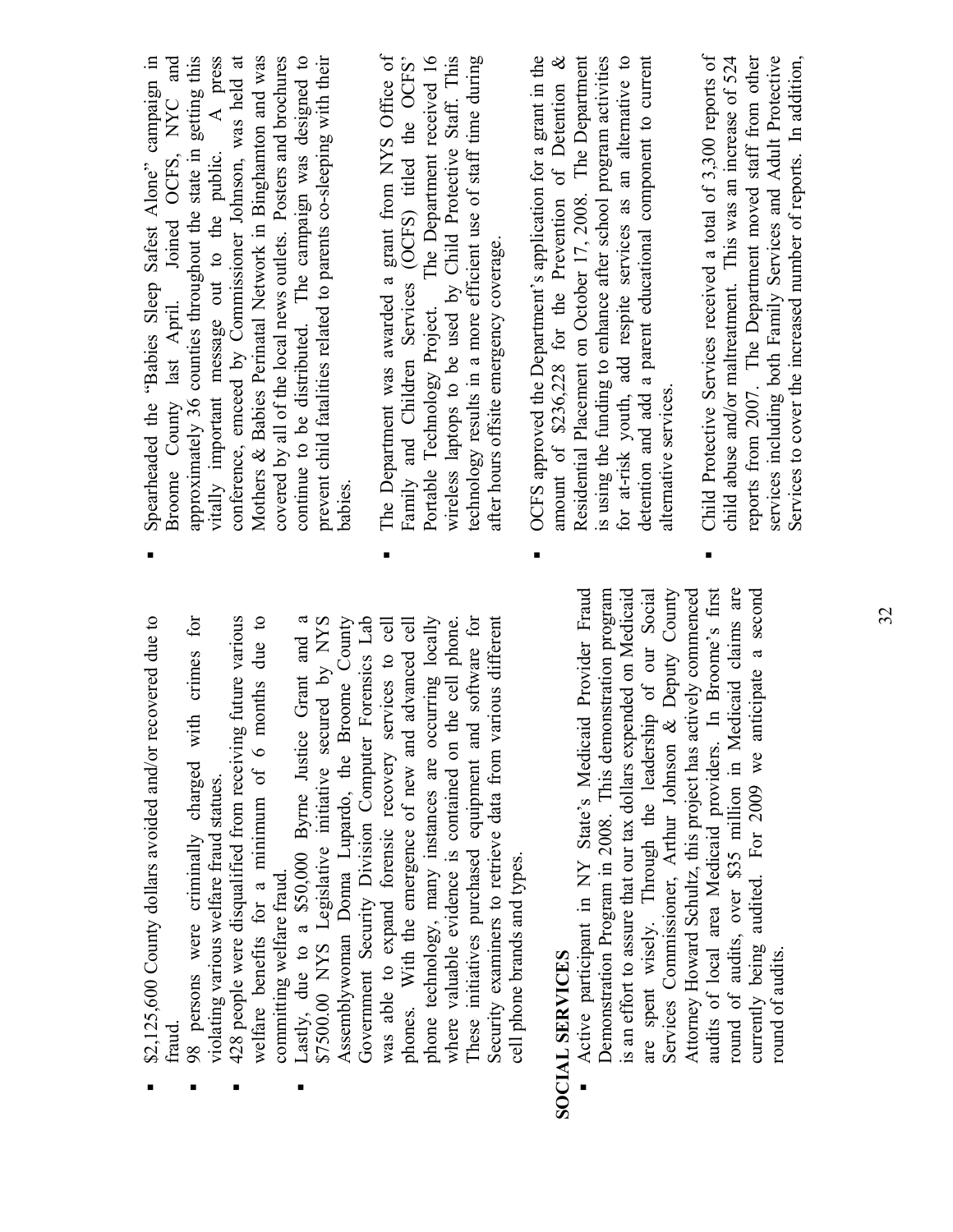| presented at the front door in 2008, an average of 12,730 per<br>month                   | The Department's Welfare to Work division placed 780<br>individuals in jobs and sanctioned 55 individuals for non-<br>compliance with employment activities.<br>п                                                                                                    | DSS continued the "Focus on Values", a DSS initiative to<br>increase recognition for staff that go the extra mile in | representing the agency's values. All staff is eligible and must<br>be nominated by a peer. The nomination write up appears in | the DSS Hot News and staff receives congratulatory<br>certificates                                                                                                                   | initiative to replace all of the carpet $(90,000)$ square feet) in the<br>Department's Main Street location. About 375 people were<br>spearheaded<br>Deputy Commissioner C. Omarr Evans | moved at least twice to carpet their area.                                                                                 |                                                                       | 2008 represents the safest year in Broome County since the<br>inception of the STOP-DWI Program in 1981. Last year | marked a dramatic decline in total highway fatalities in | Broome County. A total of six people died on Broome<br>County roadways last year and only one of which was            | During the 1980's on average 13 people died each year due<br>to drunk driving. In the 1990's the annual average declined<br>caused by impaired driving.                                           | to 5 per year. Since 2000, Broome County has averaged 3<br>DWI fatalities each year.                                   |
|------------------------------------------------------------------------------------------|----------------------------------------------------------------------------------------------------------------------------------------------------------------------------------------------------------------------------------------------------------------------|----------------------------------------------------------------------------------------------------------------------|--------------------------------------------------------------------------------------------------------------------------------|--------------------------------------------------------------------------------------------------------------------------------------------------------------------------------------|-----------------------------------------------------------------------------------------------------------------------------------------------------------------------------------------|----------------------------------------------------------------------------------------------------------------------------|-----------------------------------------------------------------------|--------------------------------------------------------------------------------------------------------------------|----------------------------------------------------------|-----------------------------------------------------------------------------------------------------------------------|---------------------------------------------------------------------------------------------------------------------------------------------------------------------------------------------------|------------------------------------------------------------------------------------------------------------------------|
| one staff member from the assistance section was moved into<br>CPS for a period of time. | a competitive Child<br>and 1 supervisor,<br>This enabled the Department to add 5 additional line staff (1<br>Protective Staff/Case ratio grant from OCFS in the fall of 2008<br>Senior Caseworker and 4 Caseworkers)<br>The Department applied for and received<br>Е | creating a 5th CPS unit.                                                                                             | with the Children's<br>Home was successfully launched on April 1, 2008. This<br>The Preventive Program, under contract<br>П    | end of 2008, the<br>program works with children that have been identified as at<br>program was serving 119 children. During the 8 months the<br>"imminent risk" of placement. By the | program has been in place, not a single child in the program<br>was placed in foster care.                                                                                              | Our Public Assistance Programs improved customer service<br>and reduced customer complaints as a result of our A.I.M.<br>٠ | (Attitudes, Initiative, Motivation) initiative spearheaded bySTOP DWI | Cindy Nord. We experienced a 15% reduction in the number<br>of customer complaints.                                |                                                          | increases in 2008. Temporary Assistance cases increased by<br>All Public Assistance program areas dealt with caseload | of applications for benefits. A total of 25,254 applications were<br>1,000 cases. All program areas processed record high numbers<br>300 cases, Medicaid by 12,500 cases, and Food Stamps by over | filed, an increase of 12%, or 2,600 applications over 2007. By<br>January 2009, the HEAP unit had processed 1,300 more |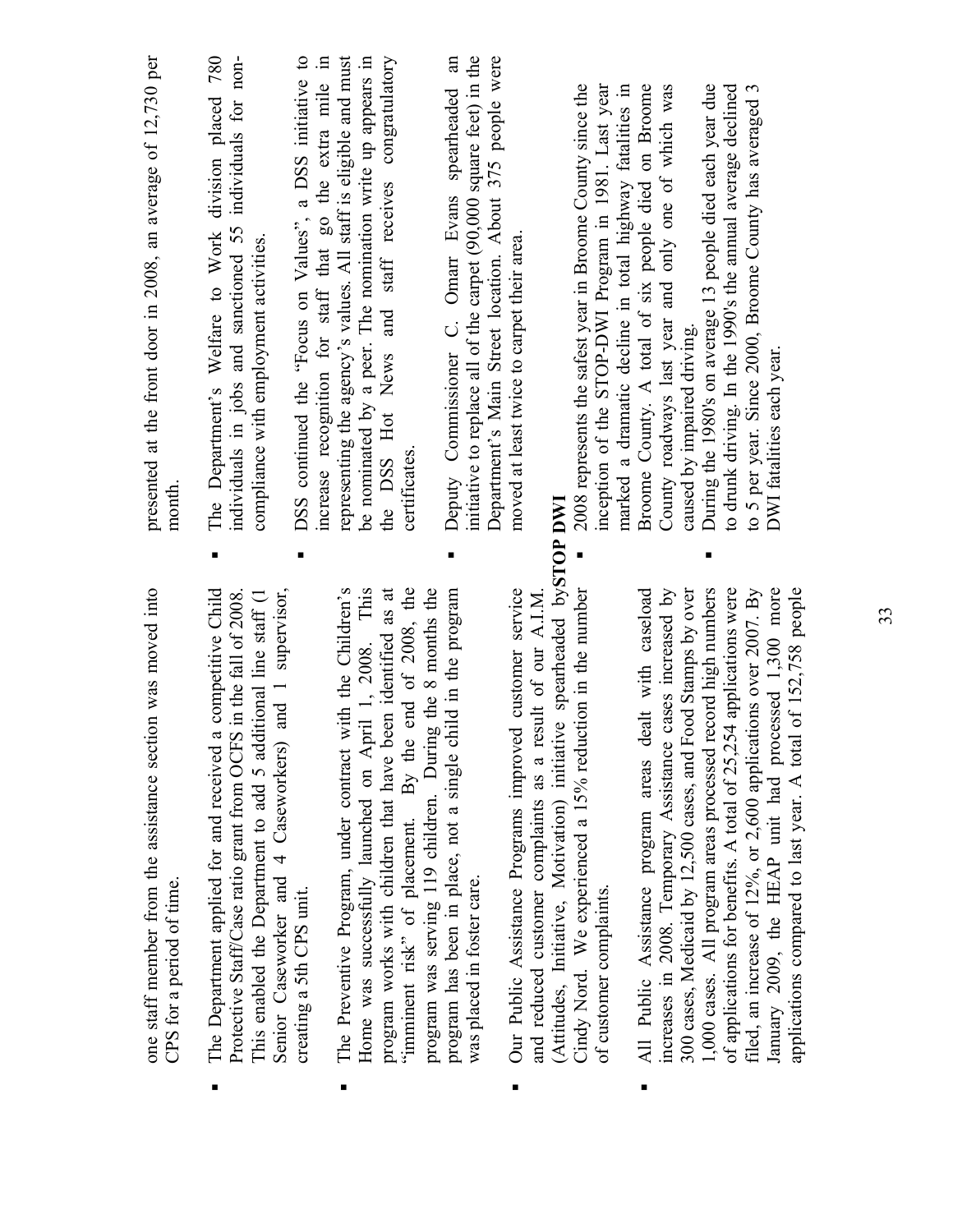| Holiday Classic - a 16 team national invitational high<br>school basketball tournament - recognized as one of the top<br>holiday tournaments in the United States - over 10,000<br>for education professionals, understanding substance abuse<br>and high risk behaviors of adolescents and alcoholic<br>STOP-DWI promoted the 17th Annual STOP-DWI<br>Continue to support SADD at the middle and high school<br>women assessment and treatment.<br>attend the event. | officials and public and private community organizations to<br>Will work with the STOP-DWI Advisory Board, local<br>comprehensive<br>B<br>coordinate<br>countermeasure program.<br>develop and<br>levels.<br>TRANSIT                                                                                                                                                   | The work on the new Junction lot at Hawley and Carroll St<br>Fixed route ridership increased approximately 6% in 2008.<br>BC Lift and BC Country ridership increased 5% in 2008<br>foreclosed property on the corner of Hawley and Carroll<br>is completed. Lighting and shelters (with benches) have<br>operational. So far everything is working out well. Our<br>been installed. The Junction office is completed and<br>Relocation of the Junction to Court Street then onto<br>Streets | The HVAC system replacement has been installed, and<br>drivers and the riding public seem to be happy with the<br>department is plowing out the lot when it snows. The<br>computer has been adjusted for thermostatic control<br>location and how the buses have been set up.<br>Bids sought for new overhead garage doors.                                    |
|-----------------------------------------------------------------------------------------------------------------------------------------------------------------------------------------------------------------------------------------------------------------------------------------------------------------------------------------------------------------------------------------------------------------------------------------------------------------------|------------------------------------------------------------------------------------------------------------------------------------------------------------------------------------------------------------------------------------------------------------------------------------------------------------------------------------------------------------------------|---------------------------------------------------------------------------------------------------------------------------------------------------------------------------------------------------------------------------------------------------------------------------------------------------------------------------------------------------------------------------------------------------------------------------------------------------------------------------------------------|----------------------------------------------------------------------------------------------------------------------------------------------------------------------------------------------------------------------------------------------------------------------------------------------------------------------------------------------------------------|
| Legion Post 80 of<br>was selected as the<br>$Cycling - the sports$<br>States were evaluated to determine the nation's top cycling<br>of the Chris Thater<br>governing body. Thirty-six races from across the United<br>The Chris Thater Memorial achieved the third highest<br>STOP-DWI Coordinator James May,<br>2008 marked the 25th Anniversary<br>Citizen of the Year by American<br>ranking of cycling events by USA<br>Memorial<br>events.                      | Broome County Law Enforcement Agencies, the New York<br>DWI check points,<br>County for DWI in<br>State Police and Binghamton University Police deploy<br>and video tape DWI<br>suspects in an effort to prevent drunk driving<br>730 people were arrested in Broome<br>undertake underage sting operations<br>dedicated DWI patrols, conduct<br>Binghamton, New York. | The Broome County District Attorney's Office has one of<br>The Broome County STOP-DWI Program has earned a<br>statewide reputation for its multi-media STOP-DWI public<br>awareness campaign and the numerous community events<br>the top conviction rates for drunk driving offenses in New<br>produced 193 DWI<br>arrests and 2,044 Vehicle and Traffic tickets<br>York State (ranks 13 out of 62 counties)<br>STOP-DWI funded patrol activities<br>2008                                  | Advanced Roadside<br>including the following topics: server alcohol training for<br>restaurant and tavern owners. NYPTI seminar for police<br>impairment training<br>STOP-DWI sponsored a number of seminars during 2008<br>it promotes to draw attention to the drunk driving problem.<br>Impaired Driving Enforcement, drug<br>and prosecutors, GTSC seminar |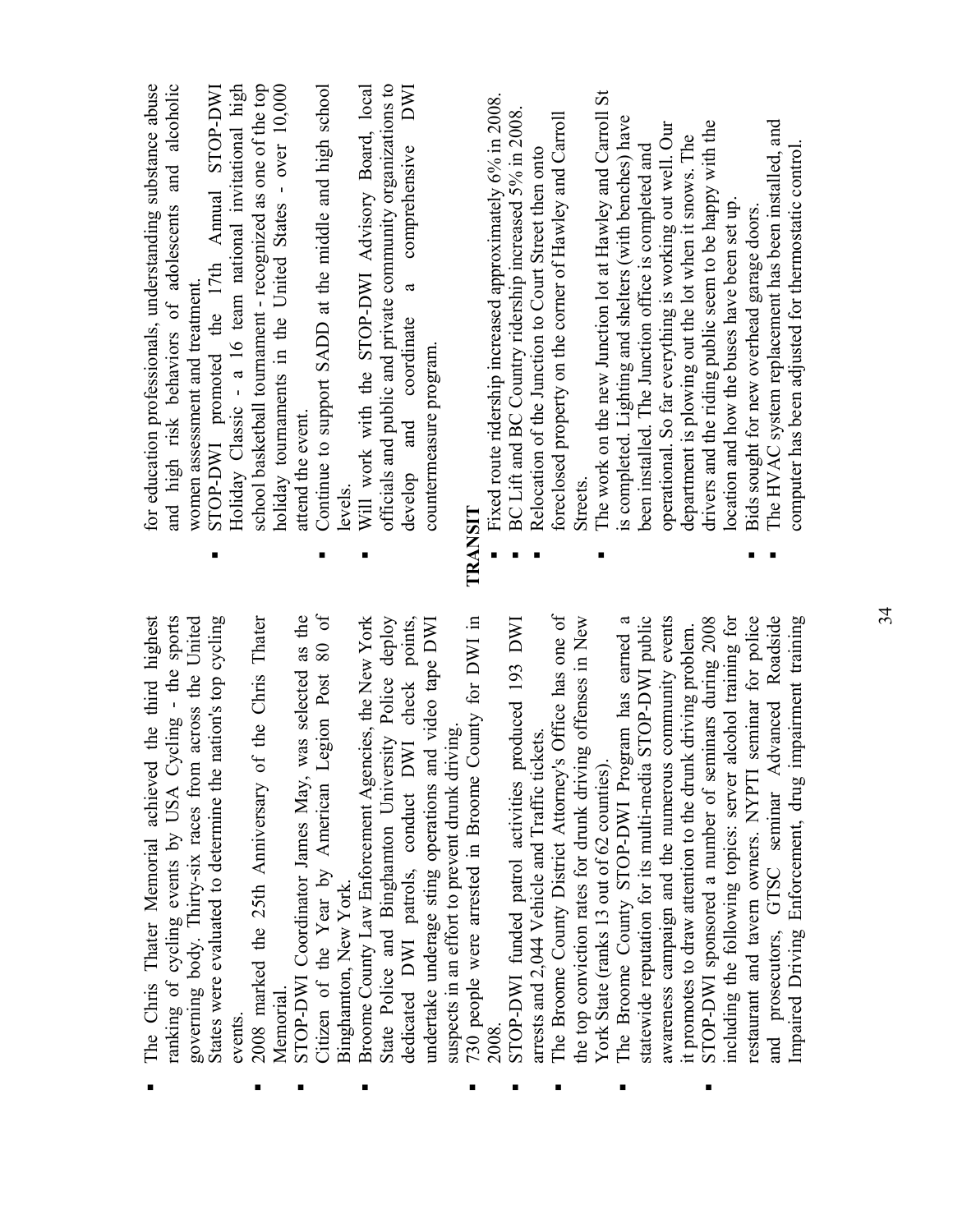|          | Currently evaluating the need for replacement of overhead<br>heaters                                                      | dispense medication(s) needed for newly arrived residents<br>or recently ordered drugs for existing residents.           |
|----------|---------------------------------------------------------------------------------------------------------------------------|--------------------------------------------------------------------------------------------------------------------------|
|          | п<br>A new bus wash is currently being installed by Bellinger                                                             | The April 2008 NYS Department of Health annual survey                                                                    |
|          | Purchased five (5) small transit cut-away buses from<br>Inc and Northeast Inc.                                            | the best survey in many years" quote from Survey<br>Team.                                                                |
|          | п<br>Empire Bus Sales, which are schedule to arrive sometime                                                              | Closed ten (10) beds on July 1, 2008 complying with                                                                      |
|          | scheduled to arrive<br>Purchased 6 hybrid busses, the first are<br>in June.                                               | Berger Commission mandate. This is the first of a series of                                                              |
|          | by the end of February 2009; the remaining five will be                                                                   | beds. No residents were displaced as a result of these<br>closing that will result in the facility closing a total of 83 |
|          | п<br>delivered in March and April.                                                                                        | Filed a Certificate of Need Application for building a new<br>closings.                                                  |
| VETERANS |                                                                                                                           | nursing home. As part of the Need Application, concept                                                                   |
|          | Provided counseling and advocacy to 693 veterans and                                                                      | drawings were developed for a new 300-bed nursing home.                                                                  |
|          | dependents                                                                                                                | The Certificate of Need process is ongoing. Through the                                                                  |
|          | Developed and submitted 97 claims for monthly benefits.                                                                   | efforts of Broome county Executive Fiala and Senator                                                                     |
|          | through this agency,<br>As a result of representation provided                                                            | Libous the facility received a \$4M grant to make the new                                                                |
|          | to claimants totaled<br>estimated lump sum awards granted                                                                 | nursing home site shovel ready. It is anticipated the grant                                                              |
|          | \$1,029.943                                                                                                               | will cover the cost of demolishing the existing building                                                                 |
|          | The Disabled American Veterans Transportation Program,                                                                    | currently on the site.                                                                                                   |
|          | п<br>run and operated by volunteers, transported 562 veterans                                                             | Partnered with Evercare, a Medicare Advantage program,                                                                   |
|          | for medical appointments to the Syracuse VA Medical                                                                       | to provide additional services for residents at the facility,                                                            |
|          | Center and the Binghamton VA Clinic.                                                                                      | preventing unnecessary hospitalizations and increasing                                                                   |
|          |                                                                                                                           | revenue for the facility.                                                                                                |
|          | WILLOW POINT NURSING HOME                                                                                                 | Five (5) of the Facility's Certified Nurse Assistants were                                                               |
|          | Increased the complexity of resident care, as measured by                                                                 | honored at an area Recognition Luncheon sponsored by the                                                                 |
|          | 14. It is anticipated<br>an increased case mix from 1.04 to 1.                                                            | Long Term Care Administrators of the Southern Tier.                                                                      |
|          | positive impact on<br>this change will have a significant                                                                 | was<br>Teresa Hampton, Clinical Care Coordinator,                                                                        |
|          | reimbursement.                                                                                                            | showcased in the Summer 2008 issue of "New York Nurses                                                                   |
|          | improve medication<br>Change of pharmacy vendor to                                                                        | Network." Ms. Hampton is an RN and the manager of the                                                                    |
|          | of Pyxis system to<br>has helped reduced<br>delivery, resident satisfaction, and<br>Installation<br>pharmaceutical costs. | Alzheimer's/Dementia Unit.                                                                                               |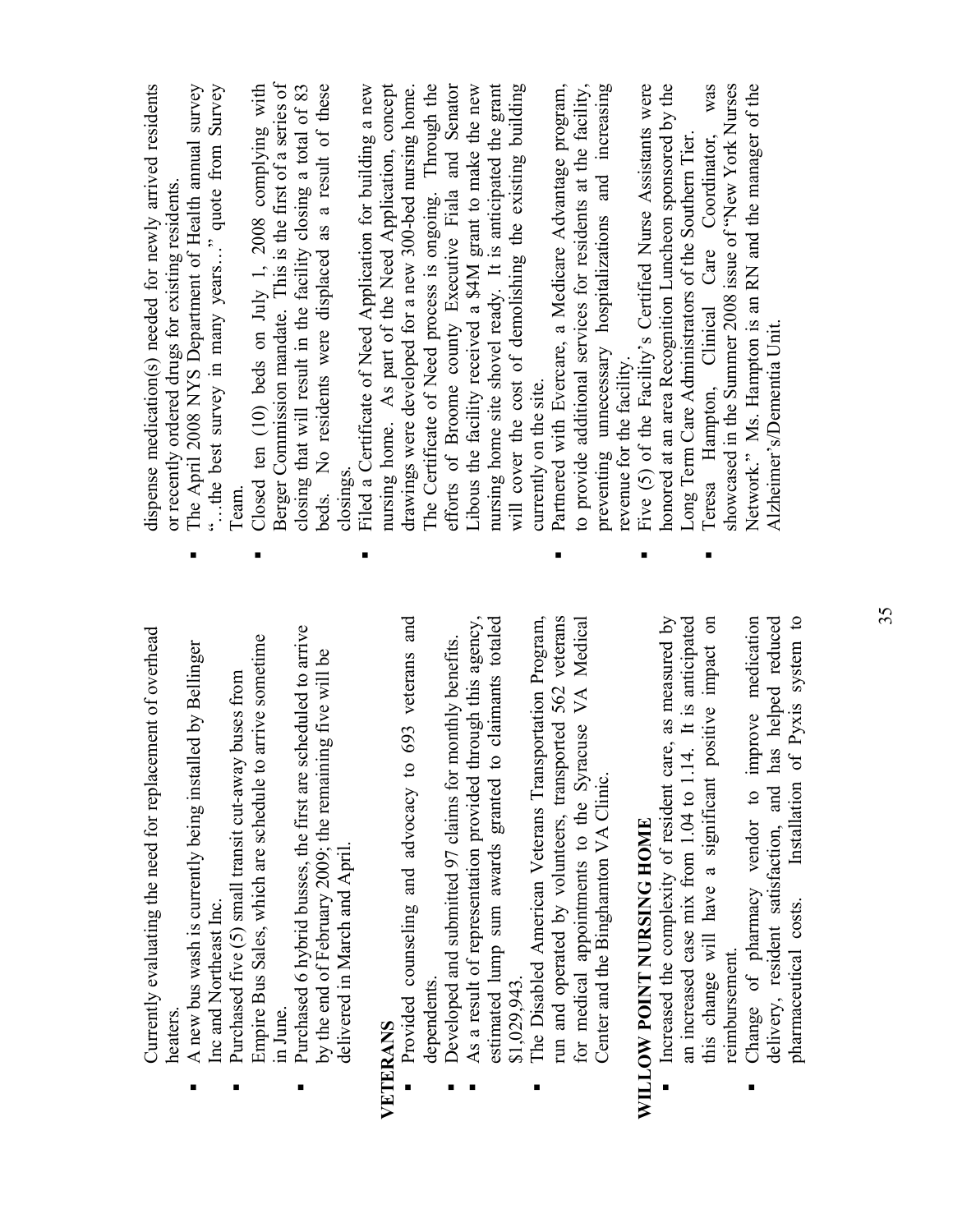$\blacksquare$ 

 $\blacksquare$ 

j,

**YOUTH BUREAU** 

**YOUTH BUREAU**